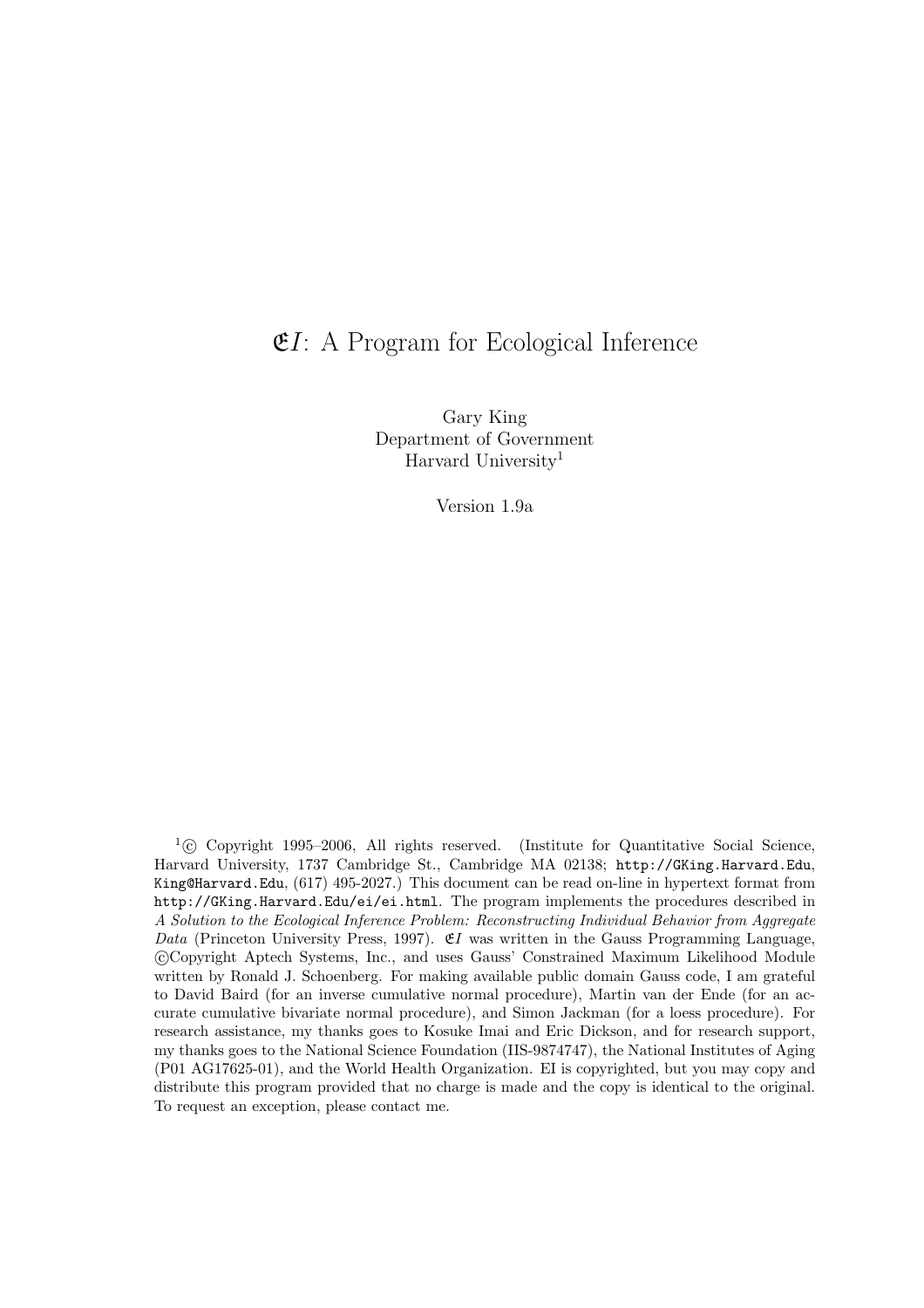## Contents

|          | 1 Introduction                                          | 1                       |  |  |  |  |
|----------|---------------------------------------------------------|-------------------------|--|--|--|--|
| $\bf{2}$ | <b>Hardware and Software Requirements</b>               | $\overline{2}$          |  |  |  |  |
| 3        | Installation                                            | $\overline{2}$          |  |  |  |  |
| 4        | Overview                                                |                         |  |  |  |  |
| 5        | Advanced Topics: Bayesian Model Averaging               | $\overline{\mathbf{4}}$ |  |  |  |  |
| 6        | Reference                                               | 5                       |  |  |  |  |
|          | 6.1                                                     | 5                       |  |  |  |  |
|          | 6.2                                                     | 10                      |  |  |  |  |
|          | 6.3                                                     | 11                      |  |  |  |  |
|          | 6.4                                                     |                         |  |  |  |  |
|          | 6.5                                                     | -19                     |  |  |  |  |
|          | 66                                                      | 27                      |  |  |  |  |
|          | 6.7                                                     | 27                      |  |  |  |  |
|          | GRAPHON, GRAPHONS, GRAPHCLR, GRAPHNO, GRAPHWAIT,<br>6.8 |                         |  |  |  |  |
|          |                                                         | 27                      |  |  |  |  |
|          | 6.9                                                     | 28                      |  |  |  |  |
|          |                                                         | 28                      |  |  |  |  |
| 7        | <b>Frequently Asked Questions</b>                       | 29                      |  |  |  |  |

# 1 Introduction

This program provides a method of inferring individual behavior from aggregate data. It implements the statistical procedures, diagnostics, and graphics from the book A Solution to the Ecological Inference Problem: Reconstructing Individual Behavior from Aggregate Data (Princeton: Princeton University Press, 1997), by Gary King. Please read the book prior to trying this program (a sample chapter and other related information is available at my web site). Except where indicated, all references to page, section, chapter, table, and figure numbers in this document refer to the book.

Ecological inference, as traditionally defined, is the process of using aggregate (i.e., "ecological") data to infer discrete individual-level relationships of interest when individuallevel data are not available. As existing methods usually lead to inaccurate conclusions about the empirical world, the ecological inference problem had been to develop a method that gives accurate answers. Ecological inferences are required in political science research when individual-level surveys are unavailable (e.g., local or comparative electoral politics), unreliable (racial politics), insufficient (political geography), or infeasible (political history). They are also required in numerous areas of major significance in public policy (e.g., for applying the Voting Rights Act) and other academic disciplines ranging from epidemiology and marketing to sociology and quantitative history. Most researchers using aggregate data have encountered some form of the ecological inference problem.

Because the ecological inference problem is caused by the lack of individual-level information, no method of ecological inference, including that introduced in this book and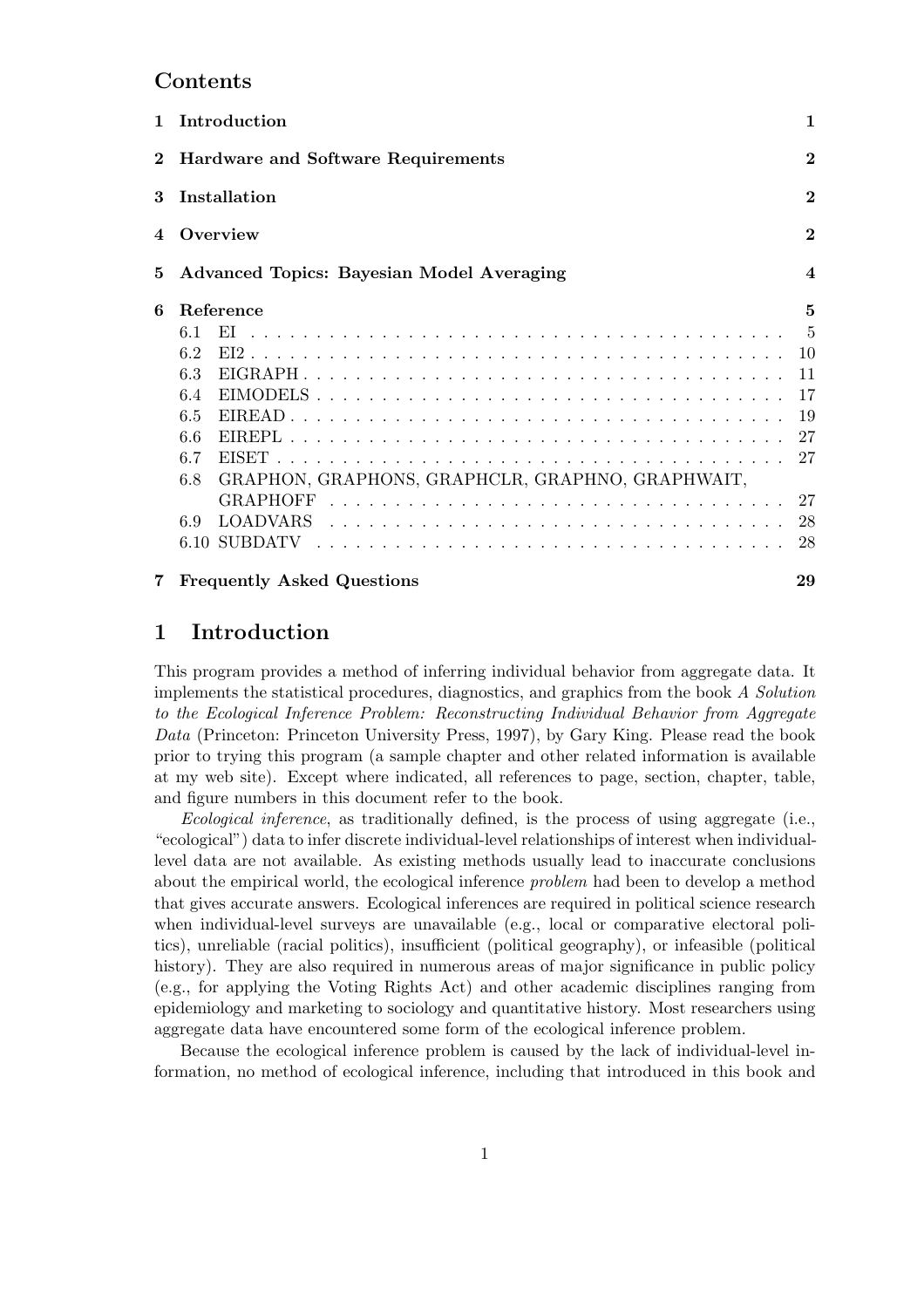estimated by this program, will produce precisely accurate results in every instance. However, potential difficulties are minimized here by models that include more available information, diagnostics to evaluate when assumptions need to be modified, easy methods of modifying the assumptions, and uncertainty estimates for all quantities of interest. I recommend reviewing Chapter 16 while using this program for actual research.

## 2 Hardware and Software Requirements

 $E$ I is written in Gauss, and will run on any computer hardware and operating system that runs Gauss. The Gauss module CML (constrained maximum likelihood, by Ronald J. Schoenberg) is also required. No other special hardware or software is required except the program that accompanies this documentation. A menu-oriented, standalone version of this program, by Kenneth Benoit and me, is available at my homepage, http://GKing.Harvard.Edu/stats.shtml. This version,  $EzI: A(n \text{ easy})$  Program for Ecological Inference, does not require Gauss, but it is somewhat less flexible.

Gauss and CML are available for DOS/Windows, Windows, UNIX, and other operating systems from Aptech Systems, Inc.; 23804 S.E. Kent-Kangley Road; Maple Valley, Washington 98038; (206) 432-7855; FAX: (206) 432-7832; email: sales@aptech.com. If you do not have a lot of RAM, but you do have a lot of observations, consider turning on Gauss' virtual memory feature.

## 3 Installation

If you received the program in a zip file, unzip it (with the public domain program unzip).

On a DOS or Windows-based system: Copy ei.lcg to your lib subdirectory, such as  $\GAUSS\LE,$  and copy the remaining files (\*.src, ei.dec, ei.ext, and sample.asc) to somewhere on the GAUSSPATH or src\_path, such as the default \GAUSS\SRC.

On a UNIX-based system: If you have supervisor privleges, follow analogous steps as for DOS systems. If you do not have supervisor privileges, or do not wish the program to be installed for all users, unzip ei.zip into a directory and then specify ei in the library command with a path, e.g.: library /files/gking/ecinf/ei;.

Information on Program Updates See the file whatsnew for a list of the major recent and planned changes to  $E$ , and the web page http://GKing.Harvard.Edu/netmind. shtml to be automatically notified (via email) of future program updates.

## 4 Overview

As only four commands are required to use  $\mathfrak{E}I$  the program can be easily run interactively, or in batch mode as a regular Gauss program (other Gauss commands can be used at any point if desired). Each command may also be used with many optional globals and subcommands. An example of these commands are as follows:

```
library ei; @ initialize EI @
dbuf = ei(t, x, n, 1, 1); @ run main prog., save results in dbuf @
call eigraph(dbuf,"tomog"); @ draw tomography graph @
v = eiread(dbuf,"betab"); @ extract precinct estimates from dbuf @
```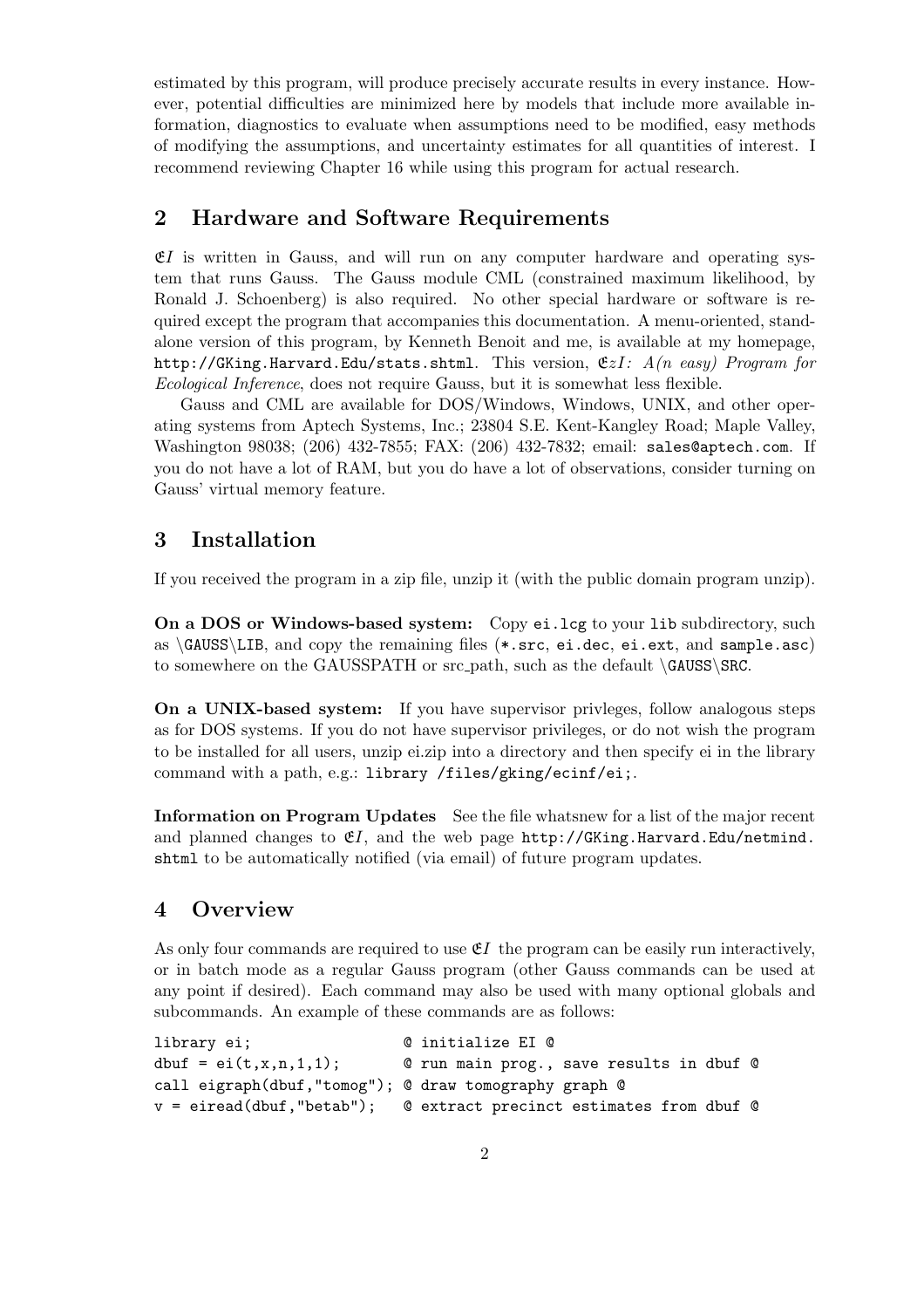## Race of Voting Decision



Table 1: Notation for Precinct i. The goal is to infer the quantities of interest,  $\beta_i^b$  (the  $\emph{fraction of blocks who vote}$ ) and  $\beta_i^w$  (the fraction of whites who vote), from the aggregate variables  $X_i$  (the fraction of voting age people who are black) and  $T_i$  (the fraction of people who vote), along with  $N_i$  (the number of voting age people). This is Table 2.3 (page 31) in the book.

In most applications, eigraph and eiread would likely be run multiple times with different options chosen, and other commands would be included with these four to read in the data  $(t, x, \text{ and } n).$ <sup>1</sup>

In this section, I describe these four commands through a very simple use of  $E$ . (Refer to the reference section below for further details and more sophisticated uses. That section also includes sample data you can run with simple examples, and minor differences required when running under Unix.) For this purpose, and without loss of generality, I use the running example from the book portrayed in Table 2.3 (page 31) and reproduced below in Table 1. This example uses the fraction of the voting age population who are black  $(X_i)$ , the fraction turning out to vote  $(T_i)$ , and the number of voting age people  $(N_i)$  in each precinct  $(i = 1, \ldots, p)$  to infer the fraction of blacks who vote  $(\beta_i^b)$  and the fraction of whites who vote  $(\beta_i^w)$ , also in each precinct.

Of course, this is only an example;  $E I$  can be used for any analogous ecological inference. It can be used for *larger tables*, as described in Sections 8.4 and 15.1 of the book (see procedure ei2 in the reference section).  $\mathfrak{C}I$  can also be used without modification if  $T_i$ is an average of individual-level dichotomous variables (as in the example), interval-coded discrete variables, or fully continuous variables, so long as the variables are scaled to the [0,1] interval (see Section 14.3).

- 1. At the start of every program, use library ei; to initialize  $\mathfrak{C}I$ . (To reinitialize all globals between programs, use eiset; if desired.)
- 2. Run the main procedure, dbuf = ei(t,x,n,1,1);, which takes three  $p \times 1$  vectors as *inputs*:  $\mathbf{t}$  (e.g., the fraction of the voting age population turning out to vote); x (e.g., the fraction of the voting age population who are black); and n (e.g., the total number of people in the voting age population). (The remaining two inputs are for optional covariates; for the basic model, set them each to 1 for no covariates.) The *output* of this procedure is **dbuf**, a gauss data buffer. A data buffer is a single entity that can be saved from gauss in a single file on disk, but which can include many different strings, vectors, matrices, or other elements (see the Gauss command vput in the Gauss manual for more information). After running ei, it is a good

<sup>1</sup>For example, to read in the data from an ascii text file, you can include these two commands after the library command: clear  $t, x, n$ ; and loadvars sample.asc  $t \times n$ . A detailed example appears on page 5.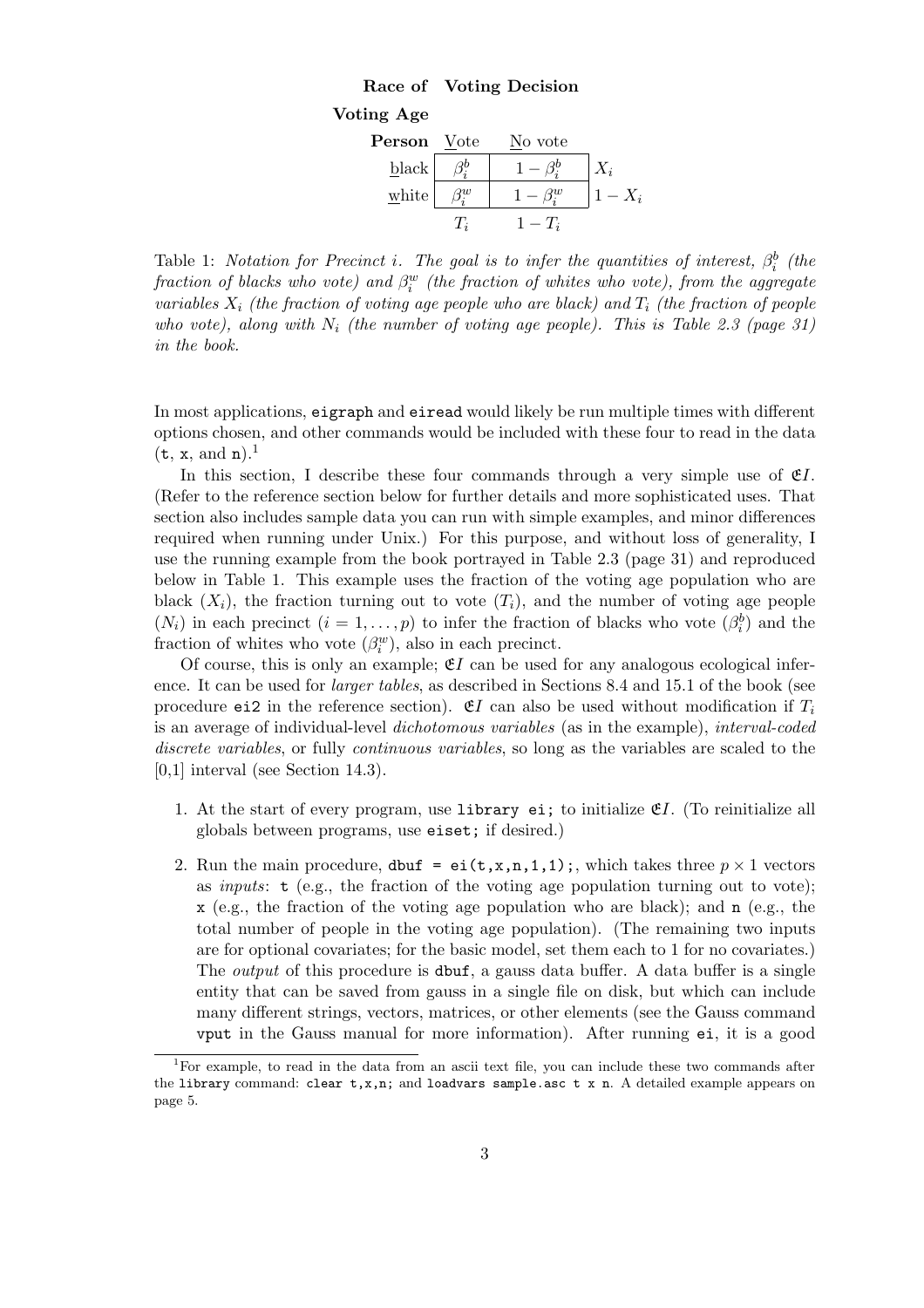idea to save dbuf on disk (with a Gauss command such as save dbuf;). While ei is running, various intermediate results appear on the screen, such as iteration numbers, but no final results of substantive interest are printed. As this step is by far the longest (about 2–5 minutes for 250 observations on an HP 715/80 or Pentium 90), it is usually most convenient to run this separately from the remaining steps.

- 3. The output data buffer from ei includes a large variety of different results useful for understanding the results of the analysis. A minimal set of nonrepetitive information is stored in this data buffer, and a large variety of other information can be easily computed from it. Fortunately, you do not need to know whether the information you request is stored or computed as both are treated the same.<sup>2</sup> To extract information from the data buffer, two procedures are available:
	- (a) For graphics, use eigraph(dbuf, "name");, where dbuf is the data buffer that is the output of ei, and name can be any of a long list of ready-made graphs. For example, use eigraph(dbuf, "fit"); to assess the fit of the model, eigraph(dbuf, "tomog"); to print a tomography graph, or eigraph(dbuf, "xgraph"); to display a scattercross graph.
	- (b) For numerical information, use  $v =$  eiread(dbuf, "name"), where v is the item extracted, dbuf is the data buffer that is the output of ei, and name can be any of a long list of output possibilities. For example, use betab for a vector of point estimates of  $\beta_i^b$ , ci80w for 80% confidence intervals for  $\beta_i^w$ , or sum to print a summary of district-level estimates and information.

## 5 Advanced Topics: Bayesian Model Averaging

 $E$ Iincludes facilities to define and run multiple  $E$ Imodels all at once, and to combine them using formal Bayesian model averaging procedures. The procedure, dbufdef = eimodels\_def(dbufdef,num,t,x,n,zb,zw);, enables you to define a model specificiation (including all input variables  $t, x, n, zb, zw$ , and all globals input to  $\mathfrak{E}I$ ), to assign it a scalar integer model number, num, and to store it in a "meta data buffer," dbufdef. The meta data buffer contains a set of individual data buffers, each containing everything needed to define one specification. You can run eimodels def multiple times to store as many models in dbufdef as needed (the first time you run the procedure, set  $dbuffdef="";$ ).

Once all model specifications have each been defined and stored, use dbufrun = eimodels\_run(dbufdend) to run ei on each of the stored specifications and save the results in another meta data buffer, dbufrun. The results of each ei run can be read using  $v =$  eiread(dbufrun); and eigraph(dbufrun); while specifying the model number with the global variable, EIMetaR (default of this variable is 1 which reads the results of ei run for Model 1).

<sup>&</sup>lt;sup>2</sup>Also stored in the output data buffer are the data input to this procedure, and all global options chosen during the analysis. As such, this data structure is very convenient if you are in the habit of following the replication standard by making publically available all the data and information necessary to replicate your published analyses. In fact, the output data buffer is an automatically created and self-documented "replication data set." To follow the replication standard, you only need to provide this  $\mathfrak{C}I$  data buffer to the ICPSR or some other public archive; others will then have access to the data and information necessary to replicate your results (of course, they won't have any other information unless you decide to provide it). To replicate an  $E_I$  analysis, you only need to load in the data buffer, loadm dbuf;, and call this procedure: dbufNew=eirepl(dbuf);. See Gary King, "Replication, Replication," PS: Political Science and Politics, with comments from nineteen authors and a response, Vol. XXVIII, No. 3 (September, 1995): 443–499.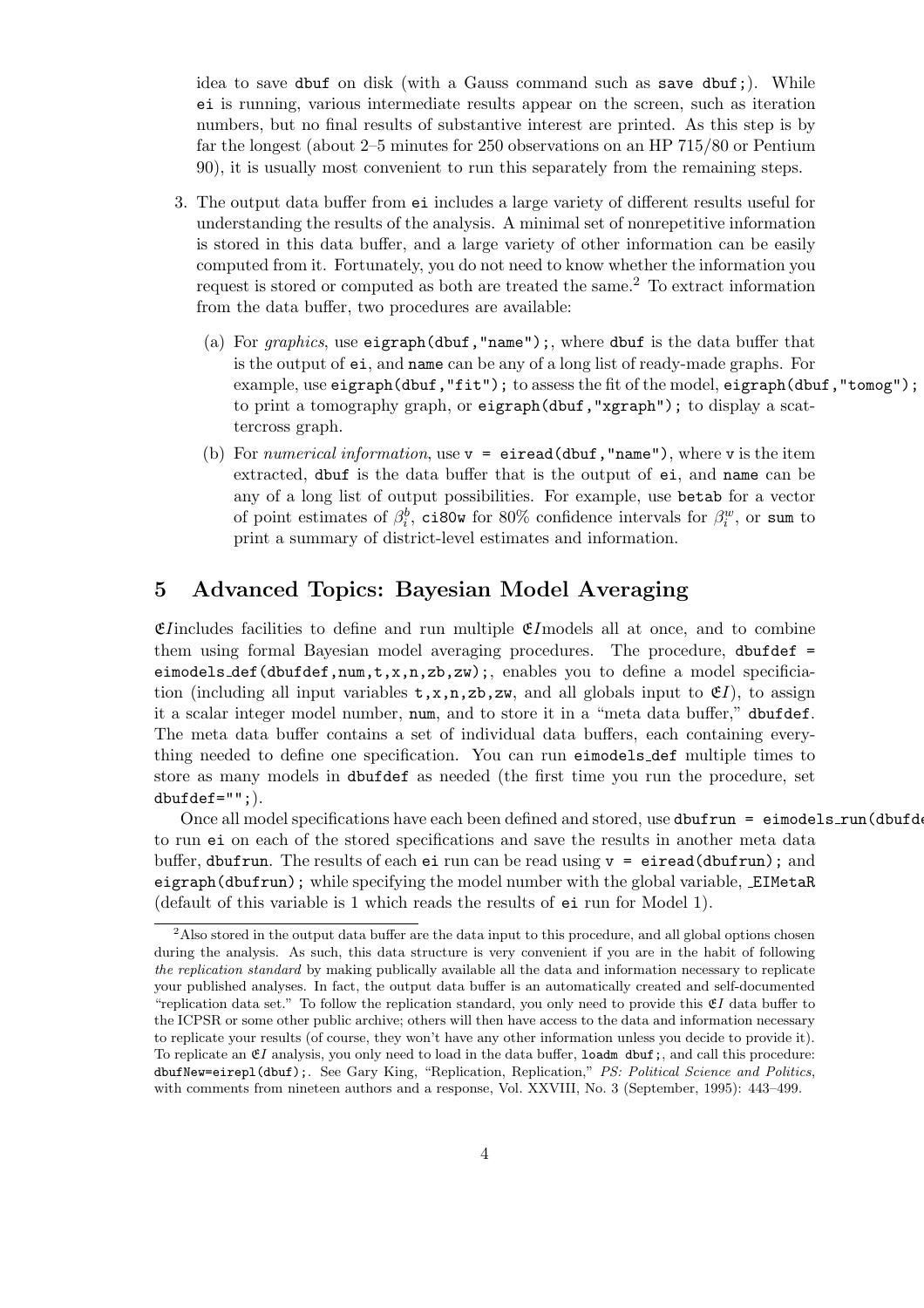Finally, run dbufavg = eimodels avg(dbufrun); to use Bayesian Model Averaging to combine the results from multiple models with weights (the procedure calculates) indicating how much the data supports each model. The results of this model averaging can be read using  $v = e$  iread(dbufavg); and eigraph(dbufavg); where dbufavg is the output data buffer. To use this method, the prior distribution for covariates should be specified for each model using the global variables, EalphaB and EalphaW, so that the resulting posterior distribution is known to be proper.

### 6 Reference

#### 6.1 EI

Format: dbuf = ei(t,x,n,zb,zw);, where t, x, and n are  $p \times 1$  vectors, zb is a scalar 1 for no covariates or a  $p \times k^b$  matrix of covariates, and zw is the scalar 1 for no covariates or a  $p \times k^w$  matrix of covariates (do not include a constant term). dbut is an output data buffer.

**Purpose:** ei gives observation-level estimates (and various related statistics) of  $\beta_i^b$  and  $\beta_i^w$  given variables  $T_i$  and  $X_i$   $(i = 1, ..., n)$  in this accounting identity:  $T_i = \beta_i^b X_i + \beta_i^w (1 X_i$ ). Results are stored in dbuf, a data buffer that should be read with eiread or graphed with eigraph. See the model in Chapter 6, and extensions in Chapter 9.

**Example:** The following example uses the sample file sample.asc that comes with  $E$ . This file includes hypothetical data from 75 precincts in rows and three variables, t, x, and n, in columns. You may use any other variable names or ASCII files and may include recodes or other Gauss commands in this file.

| new;                        | © clear workspace ©                |
|-----------------------------|------------------------------------|
| library ei;                 | © initialize libraries ©           |
| $clear$ $t,x,n$ ;           | © clear all variables in dataset © |
| loadvars sample.asc t x n;  | © load variables from disk file ©  |
| $dbuf = ei(t, x, n, 1, 1);$ | @ run ei @                         |
| save racevote=dbuf;         | © save dbuf in file racevote.fmt © |

The command loadvars is a keyword included with this program that makes it easy to read variables in from an ASCII data set (see page 28 below). If your data are in a Gauss data file, use subdatv instead (see page 28 below). Because running ei takes several minutes, it is usually easiest to write one program such as this, and to examine the results interactively (or with a separate program) using eiread and eigraph.

#### Globals:

**EalphaB** ( $\text{cols}(\mathbf{Z}\mathbf{b}) \times 2$ ) matrix of means (in the first column) and standard deviations (in the second) of an independent normal prior distribution on elements of  $\alpha^b$ . If you specify Zb, you should probably specify a prior, at least with mean zero and some variance (default={ $\{\cdot\}$ ; which indicates no prior). (See Equation 9.2, page 170, to interpret  $\alpha^b$ ). (If you are using EzI, and have trouble setting something to 0, try 0.000001 or some such; this gets around an error in a Gauss proc and should give essentially the same answer empirically.)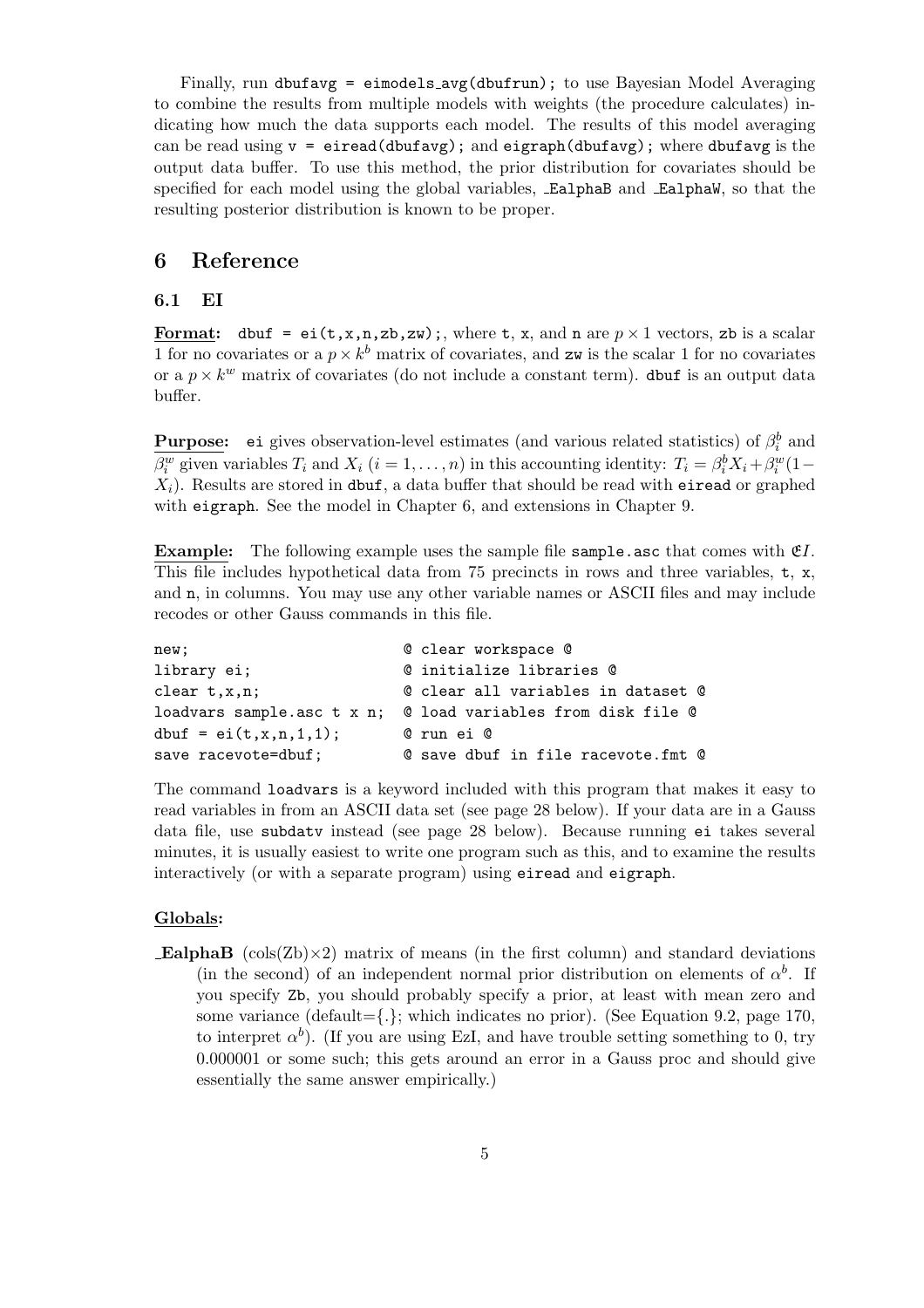- **EalphaW** (cols( $\text{Zw} \times 2$ ) matrix of means (in the first column) and standard deviations (in the second) of an independent normal prior distribution on elements of  $\alpha^w$ . If you specify Zw, you should probably specify a prior, at least with mean zero and some variance (default= $\{\cdot\}$ ; which indicates no prior). (See Equation 9.2, page 170, to interpret  $\alpha^w$ ). (If you are using EzI, and have trouble setting something to 0, try 0.000001 or some such; this gets around an error in a Gauss proc and should give essentially the same answer empirically.)
- **Ebeta** Standard deviation of the "flat normal" prior on  $\check{\mathfrak{B}}^b$  and  $\check{\mathfrak{B}}^w$ . The flat normal prior is uniform within the unit square and dropping outside the square according to the normal distribution. Set to zero for no prior (default). Setting to positive values probabilistically keeps the estimated mode within the unit square. 0.25 is a reasonable value to experiment with at first.
- Ebounds 1 if set CML bounds on parameters automatically unless z's are included; 0 if don't use bounds;  $k \times 2$  (where k is the number of starting values) or  $1 \times 2$  matrix to indicate upper∼lower bounds. (Do not confuse the bounds referred to here with the bounds on the quantities of interest.) Default=1.
- Ecdfbvn Determines which procedure to use for computing the area of the bivariate normal distribution above the unit square: 1 based on the Gauss function CDFBVN; 2 Martin van der Ende's method (based on D.R. Divgi, "Calculation of the univariate and bivariate Normal integral," Annals of Statistics, 1979, 903-910, with additional options available for this method in the proc cdfbvn div); 3 Integration of log of the unit square; 4 Direct integration on unit square; 5, fairly accurate and fast, based on direct integration on the unit square from a new Gauss internal procedure (DEFAULT); 6, most accurate but slow, based on a cdfbvn procedure by Alan Genz (using results from Drezner, Z. and G.O. Wesolowsky, 1989. "On the computation of the bivariate normal integral," Journal of Statist. Comput. Simul. 35: 101–107). See Appendix F.

Option 5 (the default) appears to be the best tradeoff between speed and accuracy currently available (and so this global should not be changed to anything other than 6, which is more accurate but much slower, unless you have a good reason to do so). However, fundamental progress remains to be made on methods of integrating the bivariate normal, as all currently available methods are innacurate and jump discontinuously and for very small values. Because of this, small values are truncated at the global EcdfTol, which you may wish to adjust.

- EcdfTol Tolerance for the lncdfbvn function (when Ecdfbvn=5, its default), with smaller calculated values truncated at the value of this global  $(DEFAULT=2.220446e-11)$ . This can be any positive number, although lncdfbvn gets imprecise for small values. Only set to smaller values if you think you need the precision, such as if most of your values of  $T_i$  or  $X_i$  are very small.
- Echeck 1 check inputs and globals and give nice error messages if problems (default); 0 don't check, which saves some time. There is little reason to choose 0 unless you are running a large number of estimations and you are certain all the inputs are correctly specified. (Inessential global: not stored in dbuf.)
- EdirTol direction tolerance for CML convergence. Default=0.0001. Set to smaller values if most of your values of  $T_i$  or  $X_i$  are very small.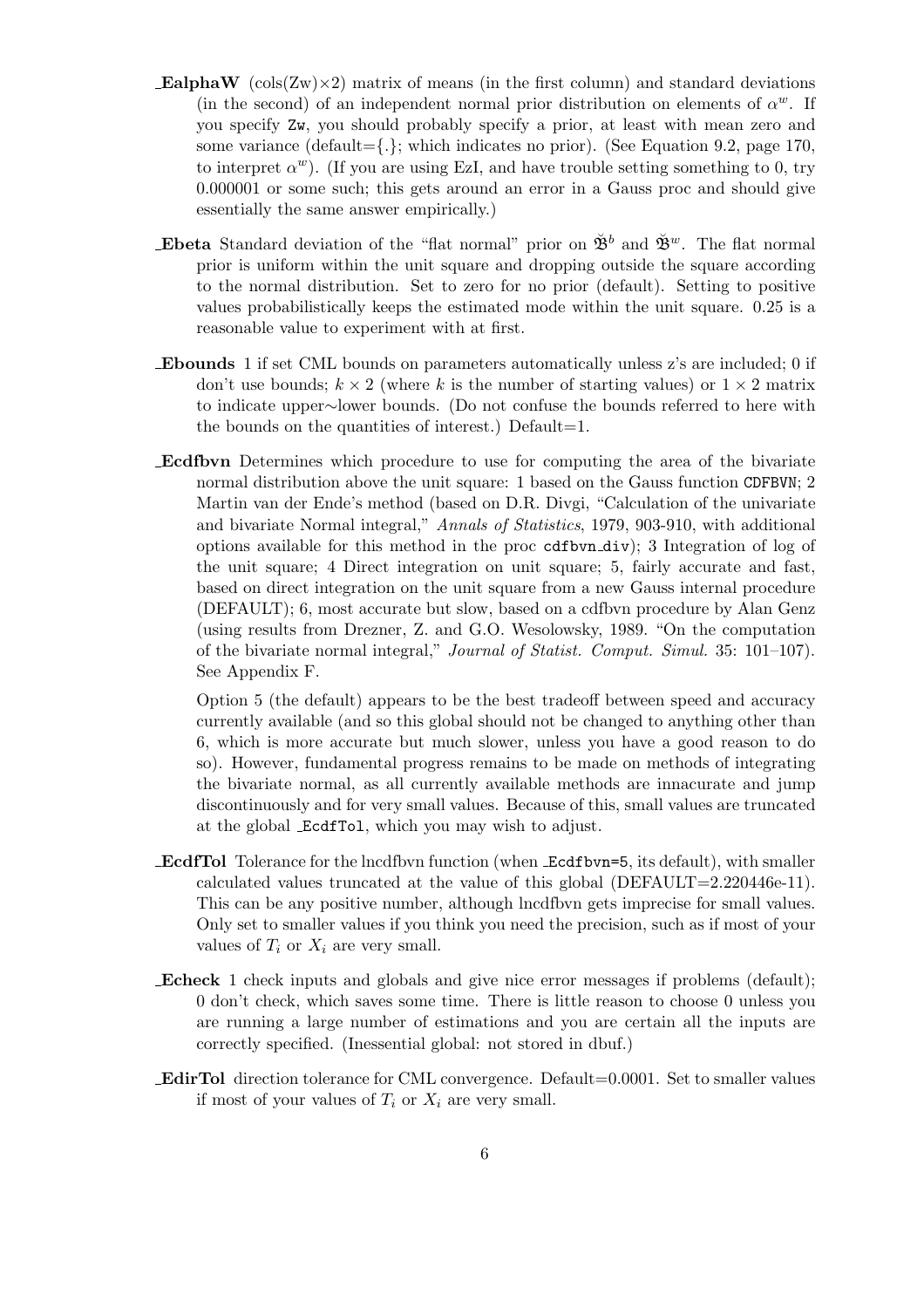- EdoML 1 do maximum likelihood (default); 0 don't do maximum likelihood, using instead the values of  $\phi$  stored in EdoML phi and vcphi in EdoML vcphi.
- **EdoML** phi if EdoML= 1, this should include a vector of values of  $\phi$  and will be used instead of the output of the likelihood maximization. (This global is ignored unless  $EdoML=1.$ )
- **EdoML** vertchend if  $EdoML=1$ , this should include a matrix of values of estimated variance matrix  $V(\phi)$  and will be used instead of the output of the likelihood maximization procedure. (This global is ignored unless EdoML=1.)
- EdoSim 1 do simulations (default); 0 don't do simulations; −1 don't do simulations or compute the maxlik variance (use this option for computing conditional log-likelihood of eta's).
- **Eeta** Automatically includes  $X_i$  in the inputs Zb and/or Zw. The actual inputs Zb and Zw must be set to 1 if the default is changed. Using this global is better than explicitly including  $X_i$  in the inputs, because eiread and eigraph will be "aware" of the contents of Zb and Zw. If you set this global, it is generally best to also set the priors EalphaB and EalphaW. See Chapter 9, and the parameterization in Equation 9.2 (page 170). Options include:
	- Leta=0 excludes  $X_i$ , which is equivalent to setting  $\alpha^b = \alpha^w = 0$  (default).
	- Leta=1 sets zb=x, zw=1, which estimates  $\alpha^b$  and fixes  $\alpha^w = 0$
	- Leta=2 sets zb=1, zw=x, which estimates  $\alpha^w$  and fixes  $\alpha^b = 0$
	- Leta=3 sets zb=zw=x, which estimates  $\alpha^b$  and  $\alpha^w$ .
	- Set to a  $4 \times 1$  vector with elements  $\text{.}$  Eeta  $= \alpha^b |\alpha^w| \text{se}(\alpha^b) | \text{se}(\alpha^w)$  to fix  $\alpha^b$  and  $\alpha^w$ , and their standard deviations, during estimation.
	- Finally, set to a  $3 \times 1$  vector  $4|a|b$  to set zb=x and zw=1, to estimate  $\alpha^{b}$ , and fix  $\alpha^w$  =a and its standard error to b. Set to a  $3 \times 1$  vector  $5|a|b$  to set  $z = b1$ and  $z = x$ , to estimate  $\alpha^w$ , and fix  $\alpha^b =$ a and its standard error to b.
- **EI** vc  $M \times 2$  matrix  $(M > 1)$ , each row of which represents instructions for one attempt to compute an estimated positive definite variance matrix of  $\phi$ . The procedure exits after the first positive definite hessian is found. Options to include in various rows are:  $\{1\,0\}$  the usual numerical hessian computation (using Gauss's hessp.src proc); {1 d} use usual hessian procedure and then adjust eigenvalues together so they are greater than d;  $\{2 \, f\}$  use wide step lengths at f fraction falloff in the likelihood function;  $\{3 \text{ } f\}$  use quadradic approximation with falloff in likelihood function set at  $f$ ;  $\{4\ 0\}$  use a generalized inverse (to deal with singularity) and a generalized cholesky (to deal with non-positive definiteness) based on work in progress by Jeff Gill and Gary King;  $\{5\ 0\}$  use wide step lengths but check that the gradients for each are correct (and if necessary search for better ones);  $\{-1\ 0\}$  avoid the computation of the variance covariance matrix in case of non-positive definiteness and use the singular value decomposition for the multinomial normal sampling (i.e. EisT has to be set to 0). In order to use this option, also make sure to define relatively narrow upper and lower bounds of the parameters by using \_Ebounds. DEFAULT= $\{1, 0, 4\}$ 0, 2 0.1, 2 0.05, 3 0.1, 1 0.1, 1 0.2}. The variance computation only very rarely gets beyond the second try.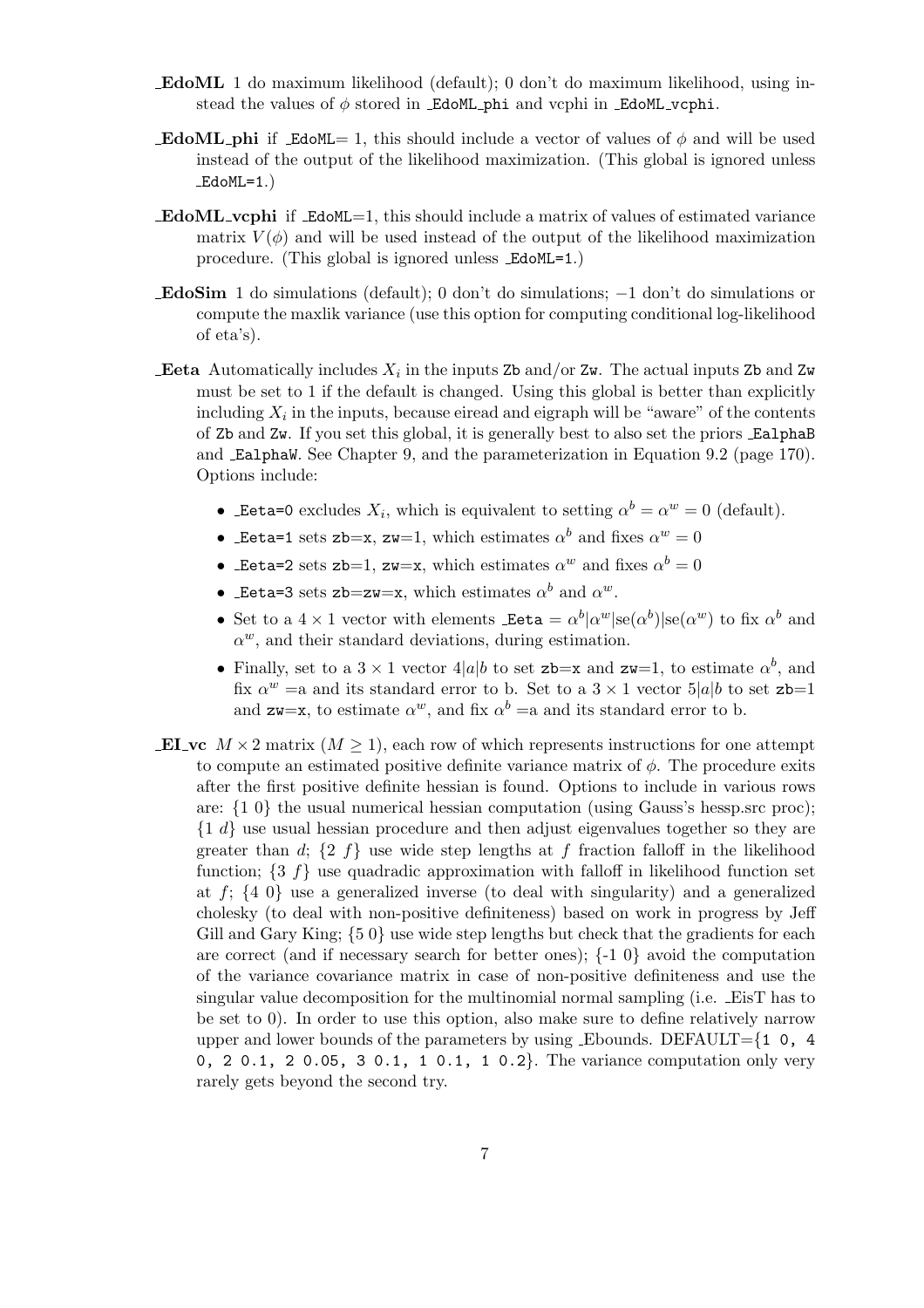When the likelihood surface is normal (i.e., quadratic), which is true asymptotically, all options produce identical results. In practice, this procedure is useful for ensuring that a positive definite variance matrix can be found due to numerical, rather than theoretical or empirical, difficulties, as can happen when the mode of the truncated normal is far from the unit square due to imprecision in the function that computes the bivariate normal CDF. (Another, sometimes better, way to fix these numerical problems is to reduce the variances of the priors in Erho and Esigma.) Because importance sampling is used after this procedure, different values of the variance matrix can produce identical estimates of the quantities of interest. Be sure to verify that the simulations are being appropriately drawn from the estimated contours (see compare the right two figures in eigraph's tomogS).

- EIgraph bvsmth smoothing parameter for nonparametric estimation; used only if Enonpar=1. Default=0.08. (The same parameter controls the nonparametric bivariate density estimation for diagnostic purposes in eigraph.) See Section 9.3.2.
- EisChk 0 to do nothing (default); 1 change lnir from the scalar mean importance ratio to a ( $\text{Estms}^*$  Eisn) $\times$ (rows( $\phi$ )+1) matrix containing the log of the importance ratio as the first column and normal simulations of  $\phi$  as the remaining columns. Also changes PhiSims from the mean and standard deviation of the posterior phi's to a  $\text{Essims} \times \text{rows}(\phi)$  matrix of normal simulations of phi.
- **EILlikS** 1 if save ( $\text{Esims} \times 1$ ) the log-likelihoods evaluated for each simulation; 0 saves only the means of these likelihoods (default). These can be used for computing the marginal likelihood.
- EisFac factor to multiply by estimated variance matrix in the normal approximation for use in importance sampling, or set to  $-1$  to use normal approximation only or  $-2$ to condition on the maximum posterior estimates. Adjust this, Eisn, or Eist if eiread's resamp larger than 15 or 20. If this is set too low, estimation variability will not be sufficient and your confidence intervals may be too narrow; it must be greater than zero and should probably be at least one. See Section 7.5. (Default $=4$ ).
- Eisn factor to multiply by Esims to compute the number of normals to draw before resampling. This is used to to try to get Esims samples from exact posterior. Increase this or change  $EisFac$  or  $EisT$  if resamp is larger than 15 or 20. Default=10. See Section 7.5.
- EisT 0 (default) to use multivariate normal density to draw random numbers for initial approximation for importance sampling; or if greater than 2, use the multivariate Student  $t$  density, with degrees of freedom Eist. Use this, EisFac, or Eisn if resamp is larger than 15 or 20. See Section 7.5.
- EmaxIter Maximum number of iterations for CML. Default=500.
- EnonEval Number of nonparametric density evaluations for each tomography line (default=11). Only used if  $\text{EnonPar}=1$ .
- EnonNumInt Number of points to evaluate for numerical integration in computing the denominator for the bivariate kernel density (default=50). Only used if  $\text{EnonPar}=1$ .
- EnonPar 0 do not run nonparametric model (default); 1 run nonparametric model. (When choosing nonparametric estimation, only relevant options will be available under eigraph and eiread.) See Section 9.3.2.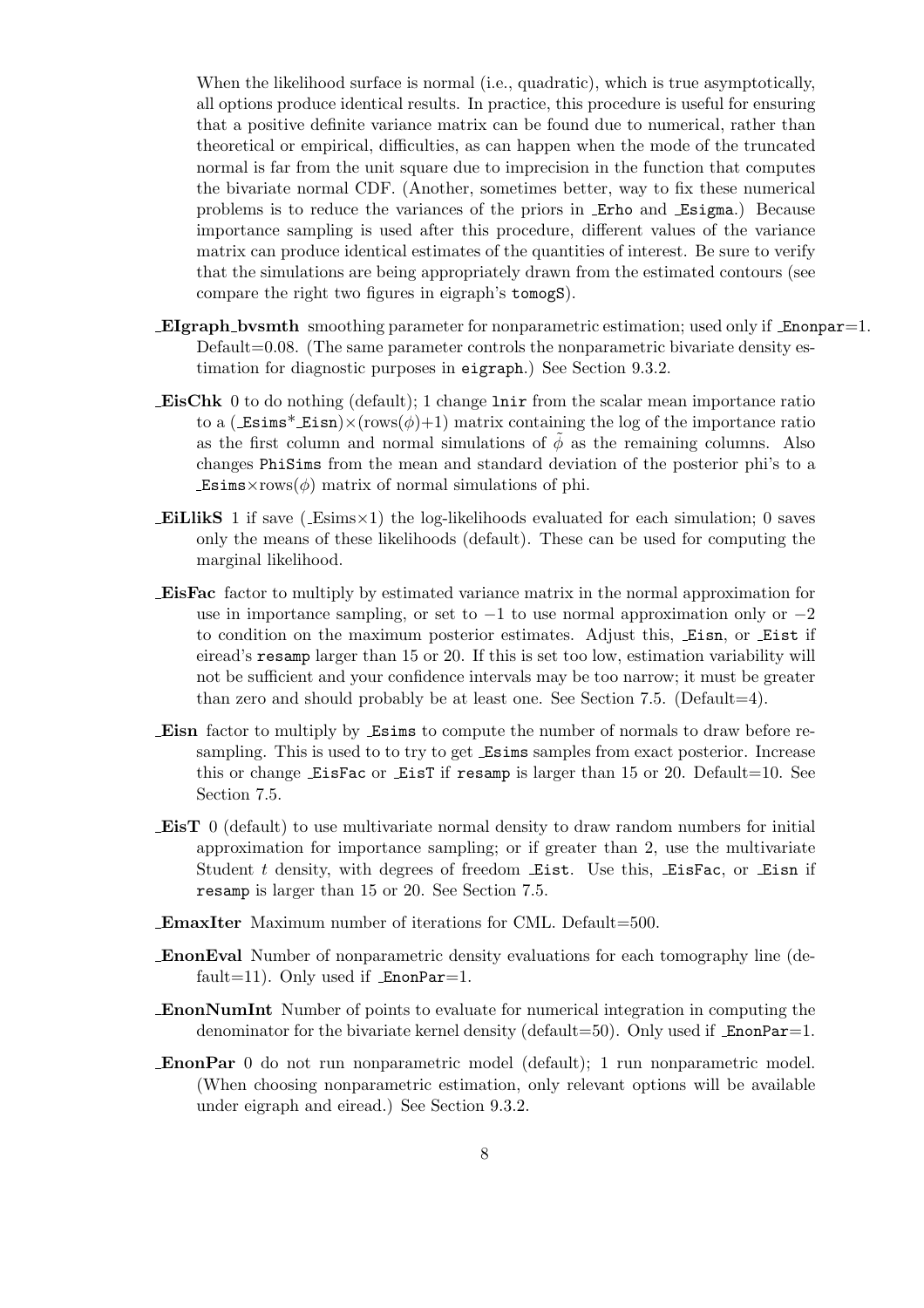- **EnumTol** Numerical tolerance. A homogeneous precinct is one for which  $X_i <$  EnumTol or  $X_i > (1$ -EnumTol). Default is 0.0001. Set to smaller values if most of your values of  $T_i$  or  $X_i$  are very small.
- Eprt 0 print nothing; 1 print only final output from each stage; 2 also prints friendly iteration numbers etc (default); 3 also prints all sorts of checks along the way. Use eiread and eigraph instead of this global to see output. (Inessential global: not stored in dbuf.)
- Eres If items are vput into Eres before running ei, they are passed through into dbuf. For example, identifiers for each aggregate unit would be useful in interpreting the results, or using them in subsequent analyses (try: \_Eres=vput(\_Eres, caseid, "caseid") before calling EI. If a title is vput and given the name titl, the title is printed in convenient places. See eiread for further information. Do not use the name of any globals to this procedure or options listed under eiread(), or your variable will be lost.
- **Erho** The first element is the standard deviation of normal prior on  $\phi_5$  for the correlation; set to 0 to fix  $\phi_5$  to a second element, Erho[2]; set to -1 to estimate without a prior. Default=0.5. Erho should be a scalar unless the first element is  $0$ , in which case it should be a  $2 \times 1$  vector, where the second element is the value at which the  $\phi_5$  is fixed (and not estimated). See Section 7.4.
- Eselect Controls which observations are included in the estimation stage, including both likelihood maximization and importance sampling. All observations are included in the simulation stage unless you delete them from the data set before starting  $\mathfrak{C}I$ . This allows users to base the truncated bivariate normal contours on a subset of observations that might be more representative (such as those for which  $T_i$  is not 0 or 1). Set to  $p \times 1$  vector to of 1's to include and 0's to exclude individual observations.
- EselRnd Set to scalar 1 to include all observations not already deleted by Eselect (default), or a scalar greater than 0 and less than 1 to randomly select this fraction of observations in the estimation stage. This global is especially useful for speeding up estimation in very large datasets, since thousands of observations are not always needed for estimating  $\phi$ . Since all observations will still be included in the simulation stage, precinct-level estimates of all quantities of interest will still be available. (If used with EI2, each iteration of EI includes a different randomly selected set of observations.)
- Esigma Standard deviation of an underlying normal distribution, from which a half normal is constructed as a prior for both  $\check{\sigma}_b$  and  $\check{\sigma}_w$ . Note: the expected value under normal is constructed as a prior for both  $\sigma_b$  and  $\sigma_w$ . Note: the expected value under<br>this prior is \_Esigma<sub> $\sqrt{2/\pi}$ </sub>  $\approx$ \_Esigma0.8. Set to zero or negative for no prior. Default  $= 0.5$ . See Section 7.4.
- Esims Number of simulations. Default is 100.
- Estval For gradient methods: Scalar 1, use best guess starting values (default); or set to  $k \times 1$  vector of starting values. If  $\text{Let} \mathsf{a}[1] = 0$  (its default),  $k = 5$  with elements guesses of  $\phi$ , that is on the scale of estimation. If you have starting values on the untruncated normal scale,  $\check{\psi} = {\mathfrak{B}^b, \mathfrak{B}^w, \sigma_b, \sigma_w, \rho},$  you can reparameterize as in this example: Estval=eireparinv(.5|.5|.2|.2|-.1). If Eeta[1]=1, 2, 4, or 5,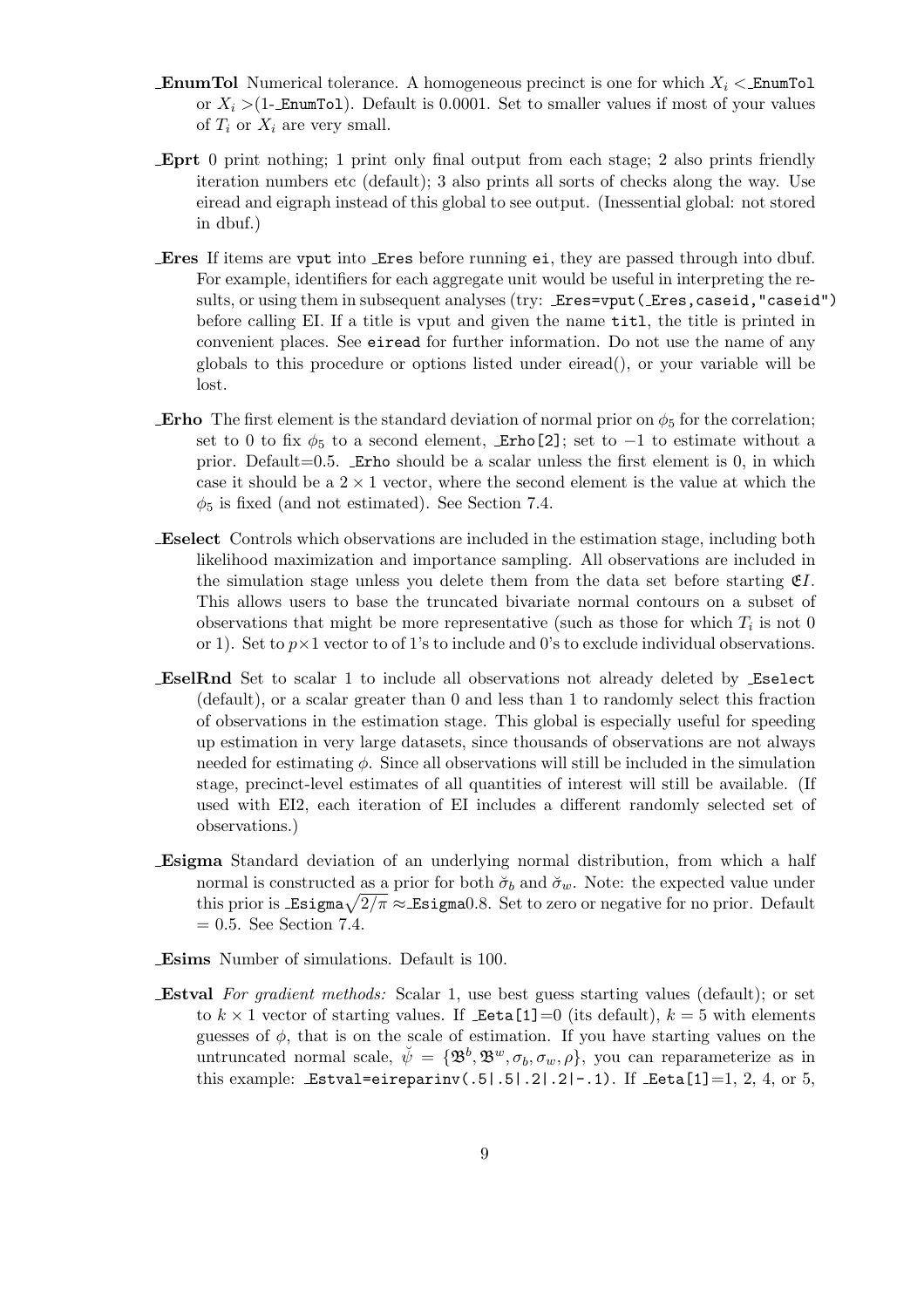$k = 6$ ; if Leta=3,  $k = 7$ ; and if covariates are used and rows(Leta)=4, then k is 5 plus the number of covariates included, with Zb coming before Zw.

For a grid search: Set Estval to scalar 0 (with 5 divisions per zoom), or to a scalar integer greater than or equal to 3 for a grid search with this number of divisions per zoom. (That is, the grid search procedure divides the parameter space into a number of divisions, evaluates the likelihood for every combination of values on all the parameters, chooses the region of highest likelihood, zooms in and repeats the procedure on the narrower parameter region. This continues until differences in the parameters differ by the global Edirtol.

EvTol Numerical tolerance for the conditional variance calculation. Must be greater than 0; Default is  $1e - 322$ .

Output Global: Eres, a data buffer containing the time of completion, if procedure finishes. If the procedure is aborted, Eres is a data buffer containing the data and all items computed up to that point.

#### 6.2 EI2

Format: dbuf2 = ei2(V,dbuf,zb,zw);, where v is a  $p \times 1$  vector, dbuf is a data buffer output from ei() or an earlier run of this procedure, zb is a scalar 1 for no covariates or a  $p \times k^b$  matrix of covariates, and zw is the scalar 1 for no covariates or a  $p \times k^w$  matrix of covariates. (Do not include a constant term.) dbuf2 is the output data buffer.

**Purpose:** Gives observation-level estimates of parameters from  $2 \times C$  tables with  $C > 2$ . First decompose the C outcome categories into a series of dichotomous choices. For example, in the  $2 \times 3$  running example in the book (see Table 2.2, page 31), Democrat/Republican/No Vote can be decomposed into Vote/No vote (which is analyzed as usual with ei) and Democrat/Republican, among those who vote (which ei2 can analyze given  $V_i$ , the Democratic fraction of the vote, and the output from  $e_i$ ). If desired, covariates in either ei or ei2 can be used to avoid possibly incorrect independence assumptions.

In this running example, this procedure will estimate  $\lambda_i^b$  and  $\lambda_i^w$  (and various related statistics) given  $V_i$  (Democratic fraction of the vote) and given an *estimate* of  $x_i$  (black fraction of voters) in this accounting identity:  $V_i = \lambda_i^b x_i + \lambda_i^w (1 - x_i)$ . A first-stage estimate of  $\beta_i^b$  from ei() is used to estimate  $x_i$ , since  $x_i = \beta_i^b X_i / T_i$  (these first stage results should be studied with eiread and eigraph before proceeding). Multiple imputation is used to incorporate the extra uncertainty due to  $x_i$  being estimated. The details of this procedure are discussed in Section 8.4.

The separately imputed data buffers are stored in the output global ei2 mta. The simulations from each data buffer are combined in a single data buffer, dbuf2. Both can be read with eiread or graphed with eigraph. Because these programs work for both ei() and ei2(), reading estimates requires using the names "betaB" and "betaW" for the parameters (even though they might be more appropriately called "lambdaB" and "lambdaW" for this particular example). In dbuf2, x are the mean posterior estimates of  $x_i$ , and x2 is a ( $p \times$  Esims) matrix of simulations of  $x_i$  (see eiread and eigraph for further information). Diagnostic outputs in this data buffer, such as resamp, are those from the final imputed data set.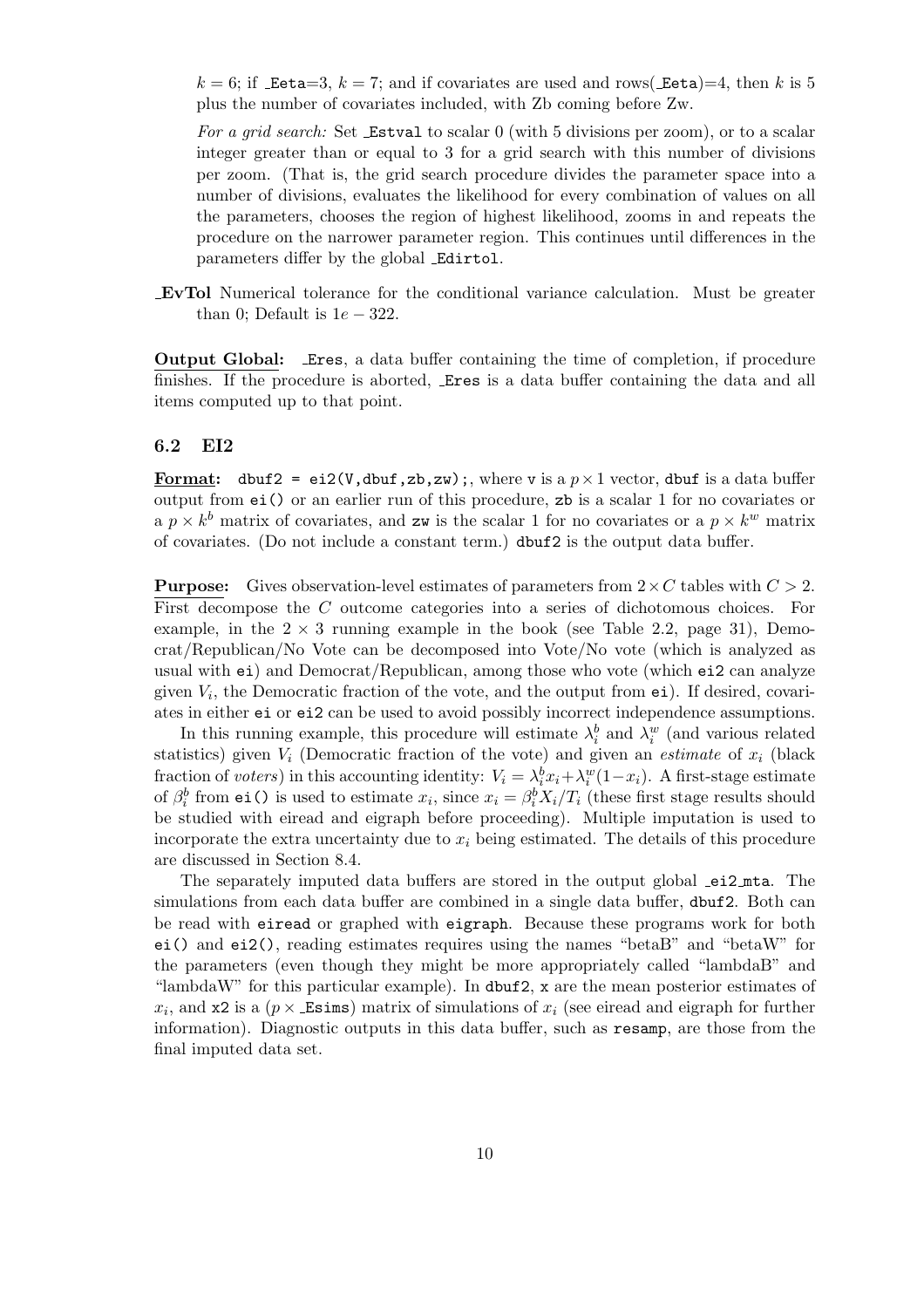**Example:** The following example references a file sample 2.asc, included with  $E$ , that includes data from 100 precincts in rows along with four variables, v, t, x, and n, in columns.

```
new; @ clear workspace @
library ei; @ initialize libraries @
clear v,t,x,n; @ clear all variables @
loadvars sample2.asc v t x n; @ load variables from disk file @
dbuf = ei(t, x, n, 1, 1); @ estimate betaB and betaW @
save racevote=dbuf; \qquad \qquad \& save dbuf in file racevote.fmt @
dbuf2 = ei2(v, dbuf, 1, 1) @ estimate lambdaB and lambdaW @
save raceDem=dbuf2; \qquad \qquad \qquad \mathbb{Q} save dbuf2 in file raceDem.fmt \mathbb{Q}
```
For example, given the  $2 \times 3$  running example in the book (Table 2.2, Page 30), eiread(dbuf , "betab") are point estimates of  $\beta_i^b$ , the fraction of blacks who vote; <code>eiread(dbuf</code> , "betaw") are point estimates of  $\beta_i^w$ , the fraction of whites who vote; eiread(dbuf2,"betab") are point estimates of  $\lambda_i^b$ , the fraction of blacks who vote Democratic, among those who vote; and eiread(dbuf2,"betaw") are point estimates of  $\lambda_i^w$ , the fraction of whites who vote Democratic, among those who vote.

#### Globals:

ei globals All the globals from ei apply here too.

EI2 m Number of data sets to multiply impute (must be less than or equal to Esims). If it is set to -1, ei2 will use the posterior mean of  $\beta^b$  to impute one data set. This option should be used only when ei2 has the computational difficulty since the standard error is likely to be underestimated. The point estimate will not be biased.) , default=4.

Output Global: ei2 mta, a "meta-data buffer" having as elements separate data buffers named dbuf1, dbuf2, dbuf3, $\dots$ , one for each of  $\texttt{.ei2_m}$  imputations. Each is the output from a separate imputation run. If ei2 fails, ei2 mta contains results from each of the imputation runs already completed. eiread and eigraph understand when you give it a meta-data buffer as an argument; by default it uses dbuf1 (this default can be changed by setting the eiread global EIMetaR to the number of the imputation data buffer you wish to analyze.)

For example, to save the meta-data buffer to a file for safe keeping, and then examine the results from the first data buffer, add these lines to the example above:

| save MraceDem=_ei2_mta;       | @ save meta-data buffer @   |
|-------------------------------|-----------------------------|
| $eired($ $_ei2_mta$ , "sum"); | © show summary statistics © |
| graphon;                      | © open graphics window ©    |
| eigraph(_ei2_mta,"estsims");  | © plot simulations ©        |
| graphoff;                     | © close graphics window ©   |

#### 6.3 EIGRAPH

Format: eigraph(dbuf,"name");, where dbuf is a data buffer that is the output of ei and name is a string chosen from the options listed below.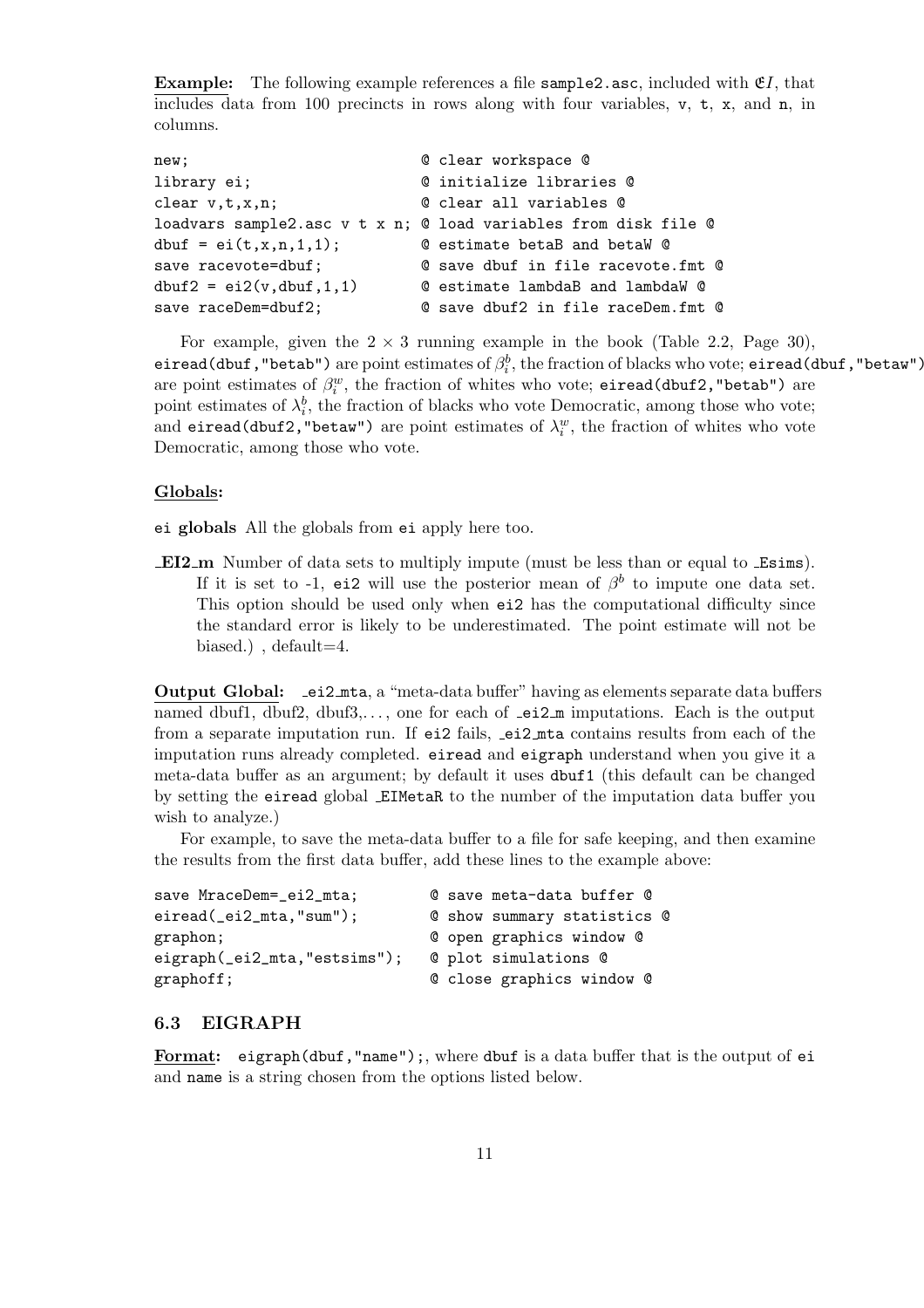**Purpose:** Graphs results taken from the ei output data buffer (i.e., for  $2 \times 2$  tables) and for ei2 data buffers  $(2 \times C$  tables). See eiread for extracting numerical information.

Example: This example assumes you have run ei and saved a data buffer (called racevote.fmt in the example below). eigraph can be run interactively or via a batch file. Here is a typical set of commands that you might run interatively on a DOS-based machine. (The calls to graphclr; prevent one graphic image being overlaid on top of the next.) Gauss for Unix requires you to open graphics windows explicitly; see the reference item GRAPH on page 27 below.)

```
new;
library ei; @ initialize ei @
loadm dbuf = racevote; @ load in data buffer @
graphon; @ open graphics window @
eigraph(dbuf,"xgraph"); @ check info from bounds @
graphclr; @ clear graphics screen @
eigraph(dbuf,"fit"); @ evaluate model fit @
graphclr; @ clear graphics screen @
eigraph(dbuf,"tomog"); @ tomography plot @
graphclr; @ clear graphics screen @
eigraph(dbuf,"post"); @ draw district-level posterior @
graphoff; \qquad \qquad \mathsf{Q} close graphics window \mathsf{Q}
```
Options: Choose any of the items below in place of name to see the corresponding graph. (Items that use true values from individual-level data will only work if you have vput this information into Eres prior to running ei under the name truth. These are useful for verifying the method if individual-level data are available, but they are not useful for most ecological inference applications, where this information is not available. The options are included here only because I needed them while writing the book.)

- beta betaB and betaW
- **betaB** density estimate (i.e., a smooth version of a histogram) of point estimates of  $\beta_i^b$ 's, with whiskers.
- **betaW** density estimate (i.e., a smooth version of a histogram) of point estimates of  $\beta_i^w$ 's, with whiskers.
- betabw lines,Tlines,bivar,Tbivar. See Figure 10.8, page 214.
- bias combination of biasB, biasW, TbiasB, TbiasW. See the points in Figure 13.2, page 238.
- **biasB**  $X_i$  by estimated  $\beta_i^b$ .
- biasW  $X_i$  by estimated  $\beta_i^w$ .
- bivar *estimated*  $\beta_i^b$  by  $\beta_i^w$ . See the right graph in Figure 13.6, page 243.
- boundX combination of boundXB, boundXW, boundXB overlaid on TbiasB, boundXW overlaid on TbiasW. See Figure 13.2, page 238.
- **boundXB**  $X_i$  by the bounds on  $\beta_i^b$  (each precinct appears as one vertical line), see the lines in the left graph in Figure 13.2, page 238.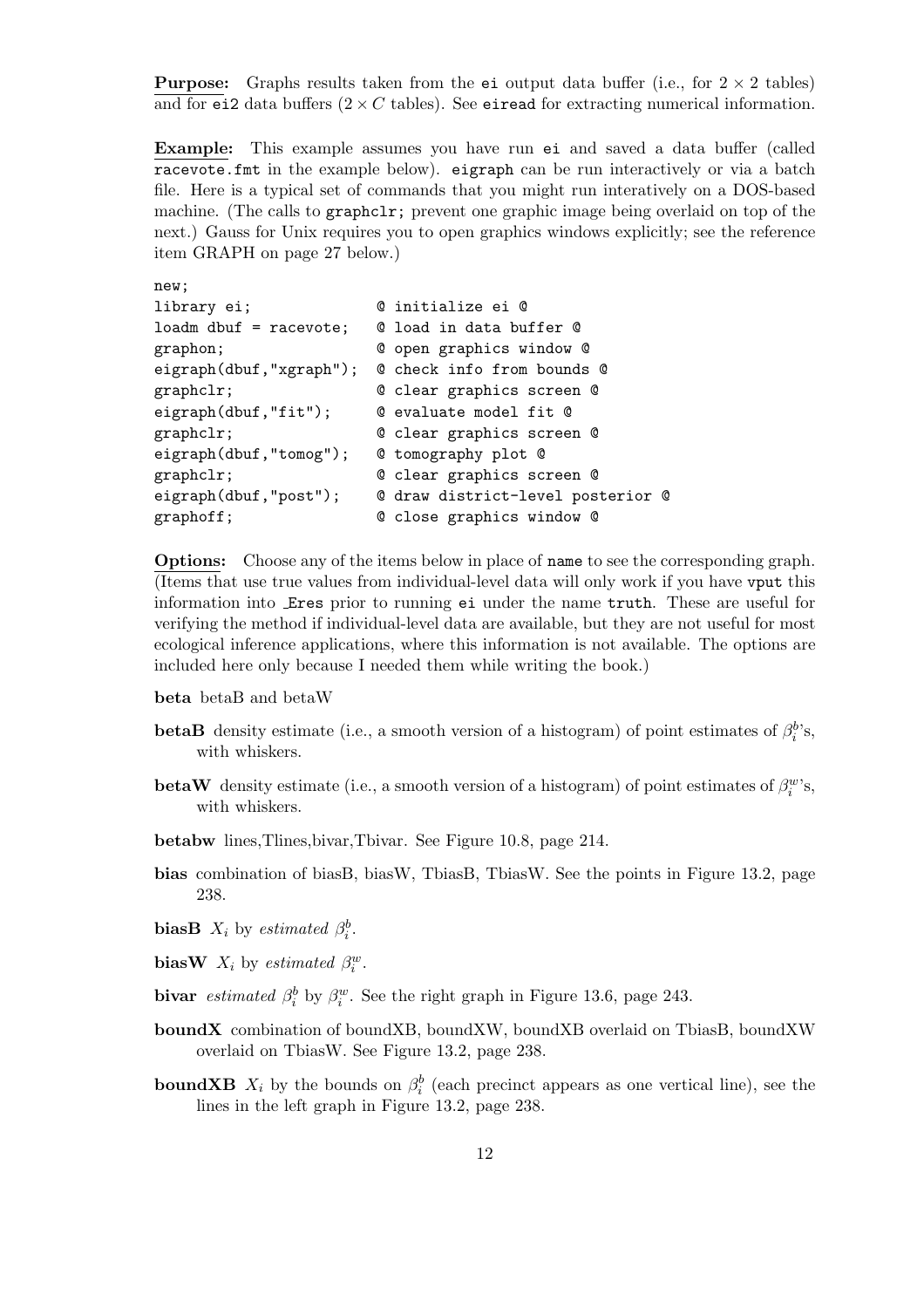- **boundXW**  $X_i$  by the bounds on  $\beta_i^w$  (each precinct appears as one vertical line), see the lines in the right graph in Figure 13.2, page 238.
- estsims All the simulated  $\beta_i^b$ 's by all the simulated  $\beta_i^w$ 's. The simulations should take roughly the shape of the mean posterior contours, except for those sampled from outlier tomography lines. Homogeneous precincts are excluded.
- fit Combination of xtfit and tomogP
- fitT Combination of xtfit and tomogT
- goodman  $X_i$  by  $T_i$  plot with Goodman's regression line plotted. See Figure 4.1, page 60.
- lines  $X_i$  by  $T_i$  plot with one *estimated* line per precinct. Homogenous precincts do not appear. See Figure 10.8, page 214.
- **movie** For each observation  $(i = 1, \ldots, p)$ , one page of graphics appears with the posterior distribution of  $\beta_i^b$  and  $\beta_i^w$  (with whiskers drawn at each simulated value), a plot of simulated values of  $\beta_i^b$  by  $\beta_i^w$  from the tomography line) and the numerical values of  $T_i$ ,  $X_i$ ,  $N_i$ , and i. After the graph for each observation appears, the user can choose to view the next observation (hit return), jump to a specific observation number (type in the number and hit return), or stop (hit "s" and return). See Figure 8.1, page 148.
- **movieD** For each observation  $(i = 1, \ldots, p)$ , one tomography plot appears (like tomogD) with the line for observation  $i$  darkened. After the graph for each observation appears, the user can choose to view the next observation (hit return), jump to a specific observation number (type in the number and hit return), or stop (hit "s" and return). See Figure 5.1, page 81.
- nonpar combination of tomogD and a nonparametric density estimation with contour plot and surface plot representations. See Figure 9.9, page 195.
- post combination of postB and postW. See Figure 10.4, page 208.
- postB density estimate of (weighted) district quantity of interest, the posterior distribution for  $B^b$ . See Figure 10.4, page 208.
- postW density estimate of (weighted) district quantity of interest, the posterior distribution for  $B^w$ . See Figure 10.4, page 208.
- **prectB** plot of estimated  $\beta_i^b$  by true  $\beta_i^b$ . See Figure 10.5, page 210.
- **prectW** plot of estimated  $\beta_i^w$  by true  $\beta_i^w$ . See Figure 10.5, page 210
- **profile** Profile plots that is plots of the posterior of each element of  $\phi$ , holding constant all other values at their maxima. The maximum posterior point, as found by CML is displayed as a vertical line from the max down to the bottom of the graph. After seeing these plots, you can zoom in by changing **eigraph** pro (as is useful for seeing how curved the likelihood is near the maximum). (Kinks in the profile are due to imprecision in the cdfbvn function necessitating truncation by EcdfTol.) This option is very useful for verifying whether the maximization procedure did indeed find the maximum.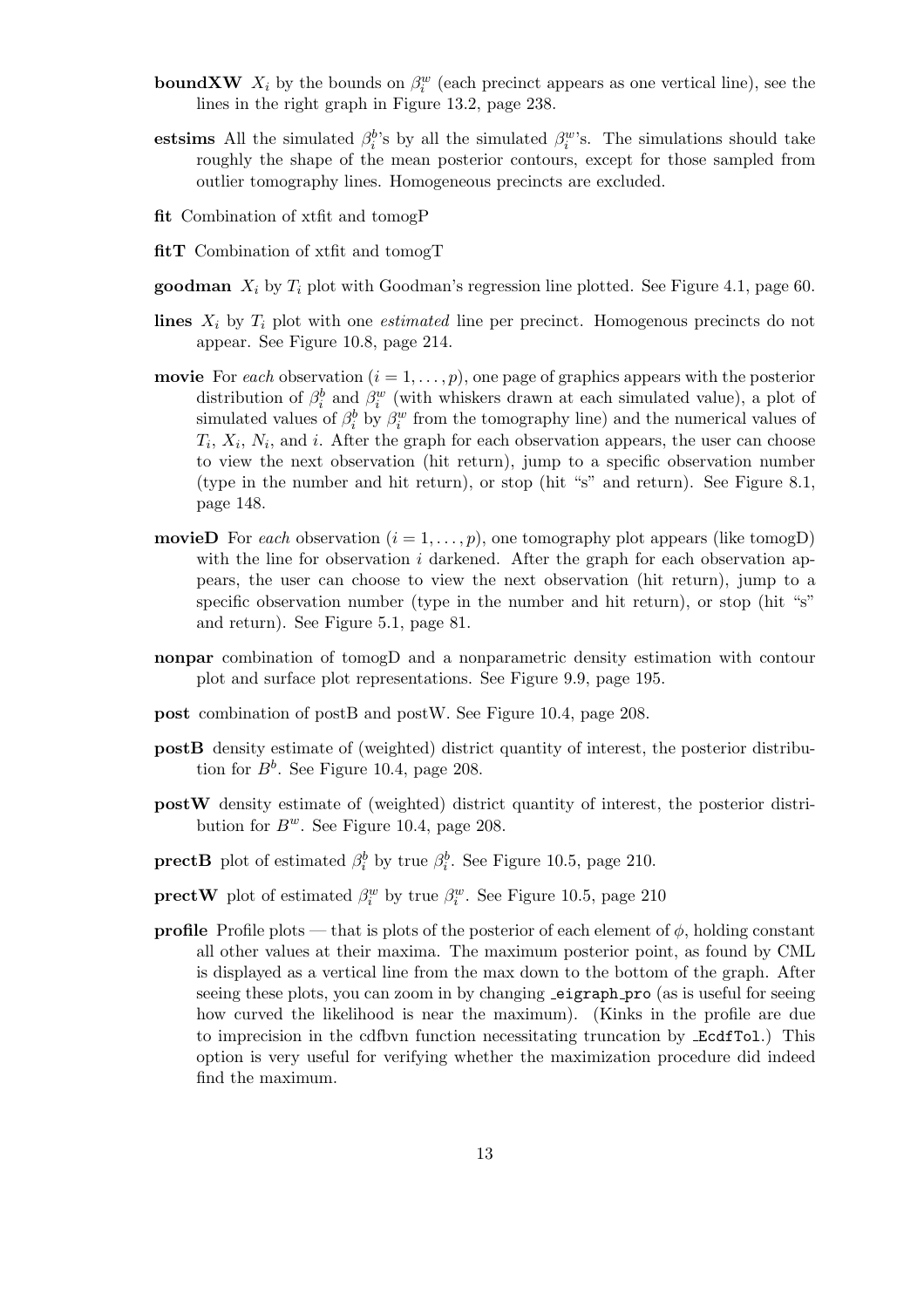profileR Profile plots of the cdfbvn function, (Equation 6.15, page 104). These are plots of R by each element of  $\phi$ , holding constant all other values at their maxima. The maximum posterior point, as found by CML is displayed as a vertical line from the max down to the bottom of the graph. After seeing these plots, you can zoom in by changing eigraph pro. Kinks in the profile are due to imprecision in the cdfbvn function necessitating truncation by EcdfTol. This option is very useful for verifying whether the posterior is numerical stable near the maximum.

ptile combination of ptileB and ptileW. See Figure 10.7, page 213.

- **ptileB** true percentile at which  $\beta_i^b$  falls by estimated  $\beta_i^b$ . See Figure 10.7, page 213.
- **ptileW** true percentile at which  $\beta_i^w$  falls by estimated  $\beta_i^w$ . See Figure 10.7, page 213.
- results combination of postB, postW, betaB, betaW.
- sims combination of simsB and simsW. See Figure 10.6, page 212.
- simsB simulations of  $\beta_i^b$  by true  $\beta_i^b$ . See Figure 10.6, page 212.
- sims W simulations of  $\beta_i^w$  by true  $\beta_i^w$ . See Figure 10.6, page 212.
- **TbiasB**  $X_i$  by true  $\beta_i^b$ . See the points in the left graph in Figure 13.2, page 238.
- **TbiasW**  $X_i$  by true  $\beta_i^w$ . See the lines in the right graph in Figure 13.2, page 238.
- **Tbivar** true  $\beta_i^b$  by  $\beta_i^w$ . See Figure 13.2, page 238.
- Thing  $X_i$  by  $T_i$  plot with one *true* line per precinct. Homogenous precincts do not appear. See Figure 3.1, page 41.
- tomog tomography plot with ML contours. See Figure 10.2, page 204. Dashed lines are added for observations Eselect'd out of the estimation stage, and a note appears at the bottom left and top right corners if any observations are included for which  $T_i = 0$  or  $T_i = 1$  (since as tomography lines they are represented as barely visible points). The global EselRnd is ignored.
- tomogCI tomography plot with 80% confidence intervals. Confidence intervals appear on the screen in red with the remainder of the tomography line in yellow. On printed output, which is often easier to see than the screen display, the confidence interval portion is printed thicker than the rest of the line. See Figure 9.5, page 179.
- tomogCI95 tomography plot with 95% confidence intervals. Confidence intervals appear on the screen in red with the remainder of the tomography line in yellow. On printed output, which is often easier to see than the screen display, the confidence interval portion is printed thicker than the rest of the line. See Figure 9.5, page 179.
- tomogD tomography plot with data only. See Figure 5.1, page 81. Dashed lines are added for observations Eselect'd out of the estimation stage, and a note appears at the bottom left and top right corners if any observations are included for which  $T_i = 0$  or  $T_i = 1$  (since as tomography lines they are represented as barely visible points). The global EselRnd is ignored.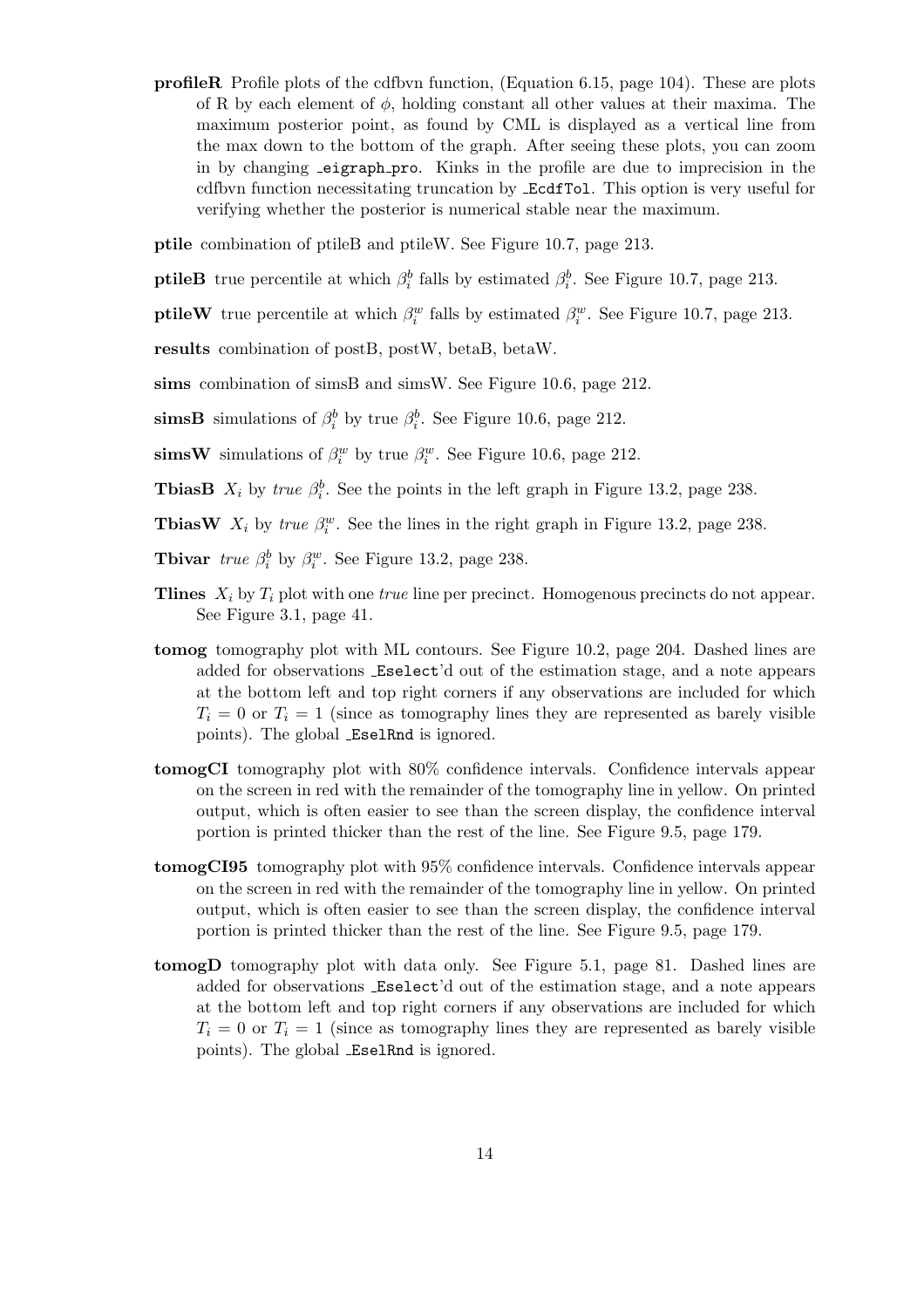- **tomogE** tomography plot with estimated mean posterior  $\beta_i^b$  and  $\beta_i^w$  points. Dashed lines are added for observations Eselect'd out of the estimation stage, and a note appears at the bottom left and top right corners if any observations are included for which  $T_i = 0$  or  $T_i = 1$  (since as tomography lines they are represented as barely visible points). The global EselRnd is ignored.
- tomogP tomography plot with mean posterior contours. Dashed lines are added for observations Eselect'd out of the estimation stage, and a note appears at the bottom left and top right corners if any observations are included for which  $T_i = 0$ or  $T_i = 1$  (since as tomography lines they are represented as barely visible points). The global EselRnd is ignored.
- tomogS combination of tomog, tomogp, tomogCI, and Tbivar (or estsims if truth isn't available). See Figures 10.2 (page 204), 9.5 (page 179), 7.1 (page 126). Dashed lines are added for observations Eselect'd out of the estimation stage, and a note appears at the bottom left and top right corners if any observations are included for which  $T_i = 0$  or  $T_i = 1$  (since as tomography lines they are represented as barely visible points). The global EselRnd is ignored.
- tomogT tomography plot with true  $\beta_i^b$  and  $\beta_i^w$  points. See Figure 7.1 (page 126). Dashed lines are added for observations Eselect'd out of the estimation stage, and a note appears at the bottom left and top right corners if any observations are included for which  $T_i = 0$  or  $T_i = 1$  (since as tomography lines they are represented as barely visible points). The global EselRnd is ignored.
- truth combination of post, precB, precW (compare truth to estimates at district and precinct-level). See Figures 10.4 (page 208) and 10.5 (page 210).
- xgraph a scattercross with data plotted. See Figure 12.1, page 227.
- **XgraphC** a scattercross with data plotted, with size proportional to  $N_i$ .
- xt basic  $X_i$  by  $T_i$  scatterplot
- **xtC** basic  $X_i$  by  $T_i$  scatterplot with circles sized proportional to  $N_i$  or some other variable defined by the global eigraph circ.
- **xtfit**  $X_i$  by  $T_i$  plot with estimated  $E(T_i|X_i)$  and conditional 80% confidence intervals. See Figure 10.3, page 206.
- xtfitg xtfit with Goodman's regression line superimposed
- Globals: These globals need not be changed for the most common uses.
- eigraph\_bb string: xlabel for  $\beta_i^b$  by  $\beta_i^w$  plots. Default="betaB"
- $-eigraph_b$ bhi high end for betaB plots. Default=1.
- $-eigraph_b$  bblo low end for betaB plots. Default=0.
- eigraph bvsmth smoothing parameter for nonparametric density estimation; used only for option nonpar. Default=0.08. (The same parameter is used in ei for nonparametric estimation.
- eigraph\_bw string: ylabel for  $\beta_i^b$  by  $\beta_i^w$  plots. Default="betaW"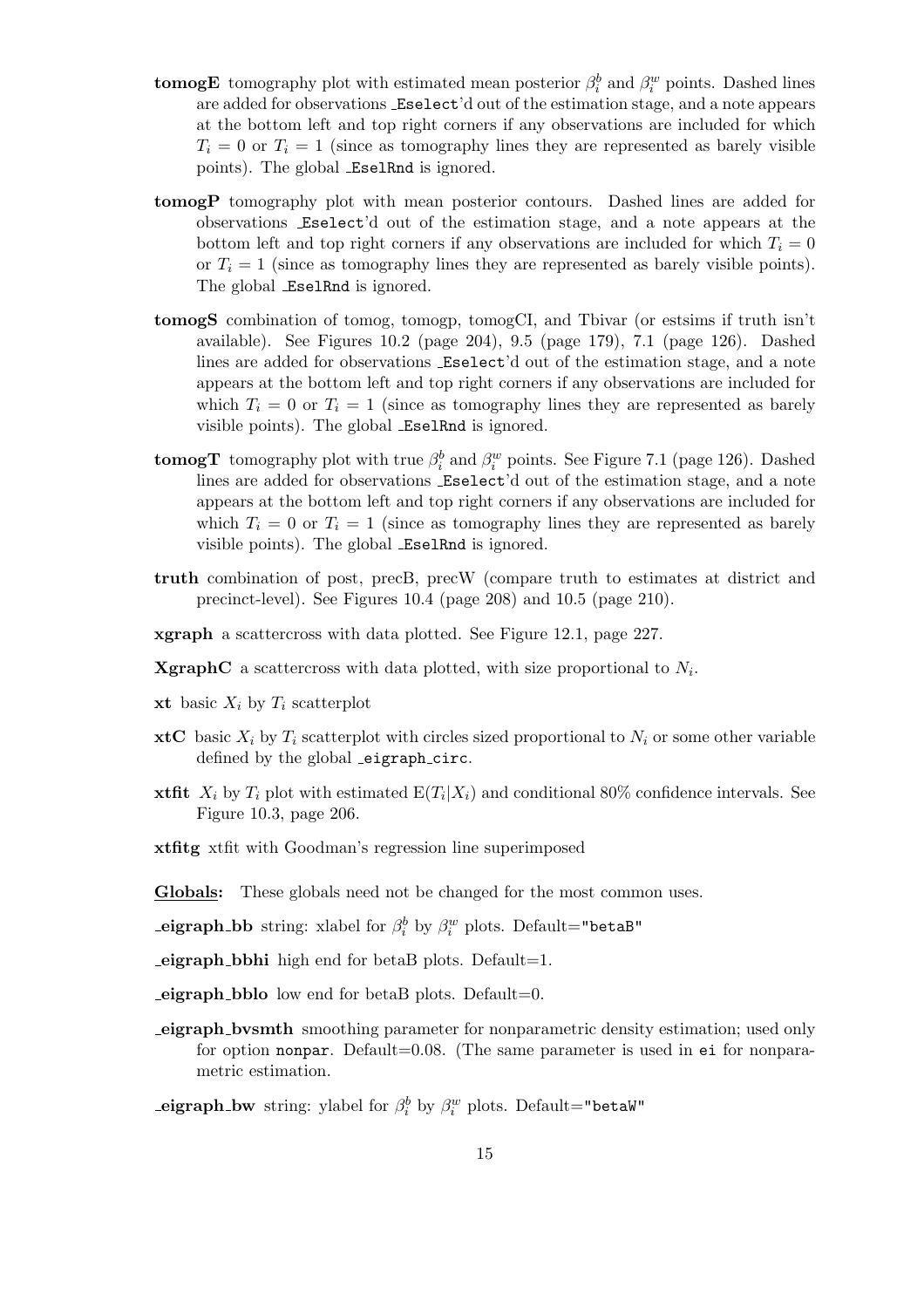$-eigraph_b$  by high end for betaW plots. Default=1.

 $-eigraph_b$  bwlo low end for betaW plots. Default=0.

- $\epsilon$ **eigraph dbuf** if 1, create data buffer called  $\epsilon$ **eigraph** dbuf with px, py, pz inputs to the contour plot when option nonpar is chosen.
- eigraph eval number of equally spaced evaluations on each axis of the nonparametric density estimation. Default=31.
- eigraph loess 1 if show simulated and fitted loess for xtfit; 0 if show fit only (default)
- **eigraph pro** rows( $\phi$ )×2. The first column is the lower limit and the second is the upper limit of the range in which eigraph's profile command uses for plotting. The default, when set to missing, is to use eiread's ebounds option.
- **eigraph smpl** Set this in the range  $(0,1]$  to randomly select this fraction of observations to use in tomography plots. This is useful if  $p$  is so large that it is difficult to see patterns because of the large number of lines. Default=1.
- $-eigraph_T$  string: ylabel for xt plots. Default="T"
- $-eigraph$  Thi High end of T graphs. Default=1.
- $-eigraph$  Tlo How end of T graphs. Default=0.
- $\equiv$ **eigraph** thick value to add to line thickness parameter (default=1)
- $-eigraph_X$  string: xlabel for xt plots. Default="X"
- $-eigraph$  Xhi High end of X graphs. Default=1.
- $-eigraph_Xlo$  How end of X graphs. Default=0.
- **eigraphC** scalar: Multiply by circle size to change sizes. Default $=1$ , which means do not change. set to  $(0,1)$  to reduce circle size and to  $(1,\infty]$  to increase circle size. Must be greater than zero.
- **EIMetaR** If dbuf is a meta-data buffer (i.e., from the  $-ei2$  muth global of ei2), this global denotes which of the imputed data buffers stored in dbuf should be accessed when running eigraph. Default=1.
- **tomogClr** Colors for each contour drawn on tomography plots, default= $\{12, 9, 10, 11,$ 13, 5 }.
- tomogPct Vector of percentage values at which to draw contours. One contour is drawn for each element with this fraction of this distribution's volume falling within the drawn ellipse. Default={.5, .95}; rows(\_tomogClr) must be  $>$  rows(\_tomogPct).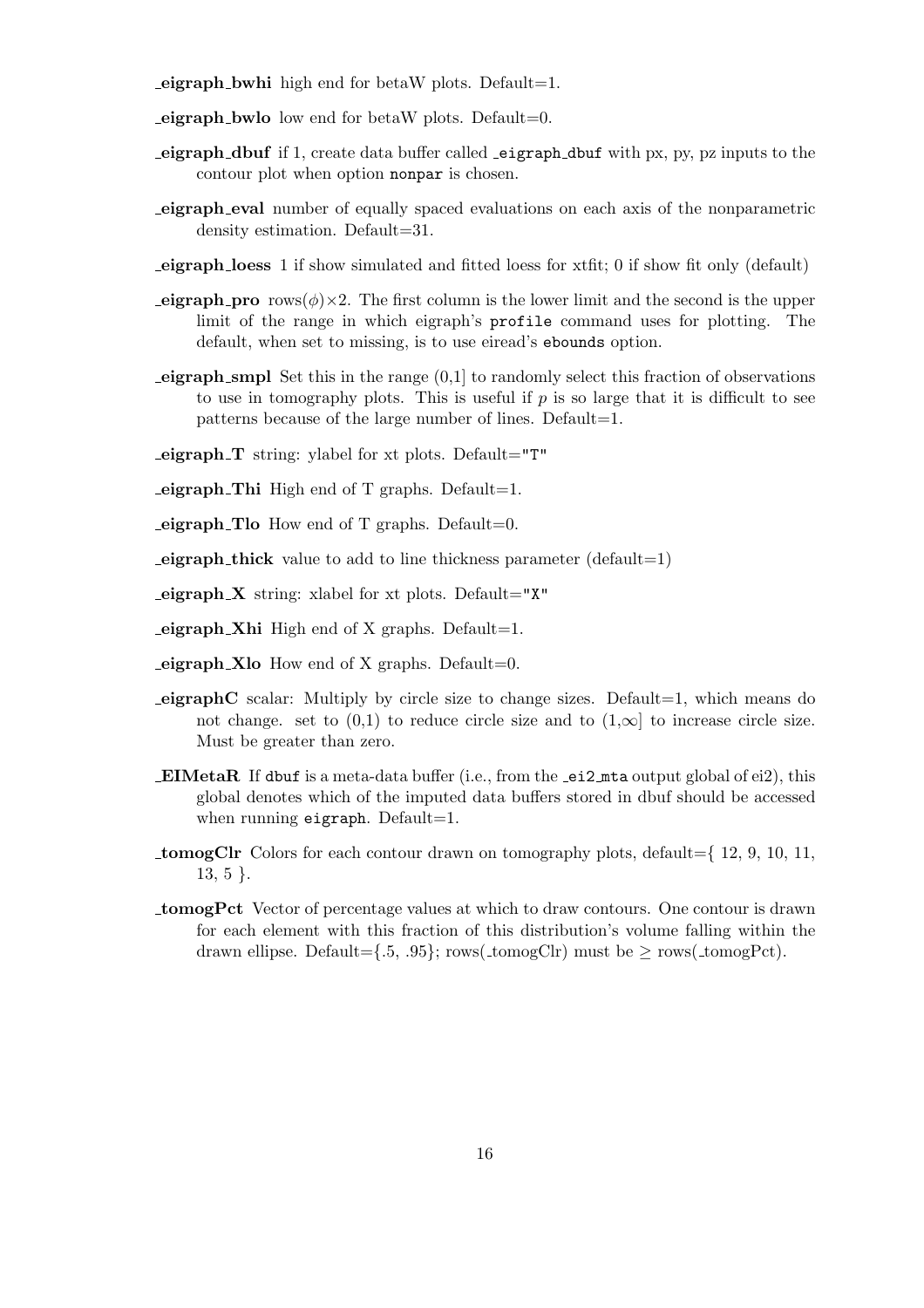#### 6.4 EIMODELS

Format: dbufdef = eimodels\_def(dbufdef,num,t,x,n,zb,zw);, where dbufdef is an input meta data buffer which contains all the model specifications previously defined as separate EI data buffers (or "" for the first run), and to which the current model definition will be added, num is the scalar integer model number to be assigned to the current model definition, and the rest are defined as in ei: t, x, and n are  $p \times 1$  vectors, zb is a scalar 1 for no covariates or a  $p \times k^b$  matrix of covariates, and zw is the scalar 1 for no covariates or a  $p \times k^w$  matrix of covariates (do not include a constant term). The output, dbufdef, is an updated meta data buffer which contains the current model definition along with the previously stored ones.

 $dbufrun = eimodels.run(dbufdef);$ , where an input, dbufdef, is the output meta data buffer from eimodels def which contains multiple model definitions. The output, dbufrun, is another meta data buffer, containing one data buffer for each data buffer of model specifications in dbufdef.

dbufavg = eimodels avg(dbufrun);, where dbufrun is the output meta data buffer from eimodels run containing the results of ei run for multiple models. dbufavg is a regular output data buffer.

Purpose: eimodels def stores multiple model definitions in a meta data buffer by adding one model at a time. Each model can use different covariates and/or different values of various global variables used for ei estimation. eimodels def only stores model specifications; it does not run any models. Results are stored in ndbuf2, a meta data buffer which should be read with eiread with the model number specified as the value of the global variable, EIMetaR.

eimodels run takes the output meta data buffer from eimodels def as an input and runs all the models stored in that meta data buffer. The output is another meta data buffer which contains the results of ei runs for each model as a single component data buffer. This output data buffer should be read with eiread and eigraph with the model number specified using the global variable, EIMetaR (the default for which is 1, for the first model).

eimodels\_def and eimodels\_run are useful when you have different numbers of  $\mathfrak{C}I$ models to run but want to store the results in one meta data buffer rather than saving them as many separate data buffers. The two procedures can also be used for the method called Bayesian Model Averaging as explained below.

eimodels avg takes the output meta data buffer from eimodels run as an input and implements Bayesian Model Averaging over all the models stored in that data buffer. To use this procedure, three global variables are required for each of the component EI runs. First, when a model includes covariates, the prior distributions for  $\alpha^a$  and  $\alpha^b$  need to be specified for Bayesian Model Averaging in order to ensure that the posterior distribution is proper. The two global variables, Ealpha B and Ealpha W, perform this function. Second,  $\mathfrak{E}I$ uses the Laplace approximation (default) or the harmonic mean estimator, for computing the marginal likelihoods. It is recommended that the number of simulations, Esims, should be set to a relatively large number in order to improve the precision of this estimation. If you use the harmonic mean estimator, EiLikS should be set to 1 for each model so that the output data buffer from **eimodels\_run** stores the values of the log-likelihood at each simulation. These values are necessary to compute the marginal likelihood for this method. Finally, the output data buffer should be read with eiread and eigraph.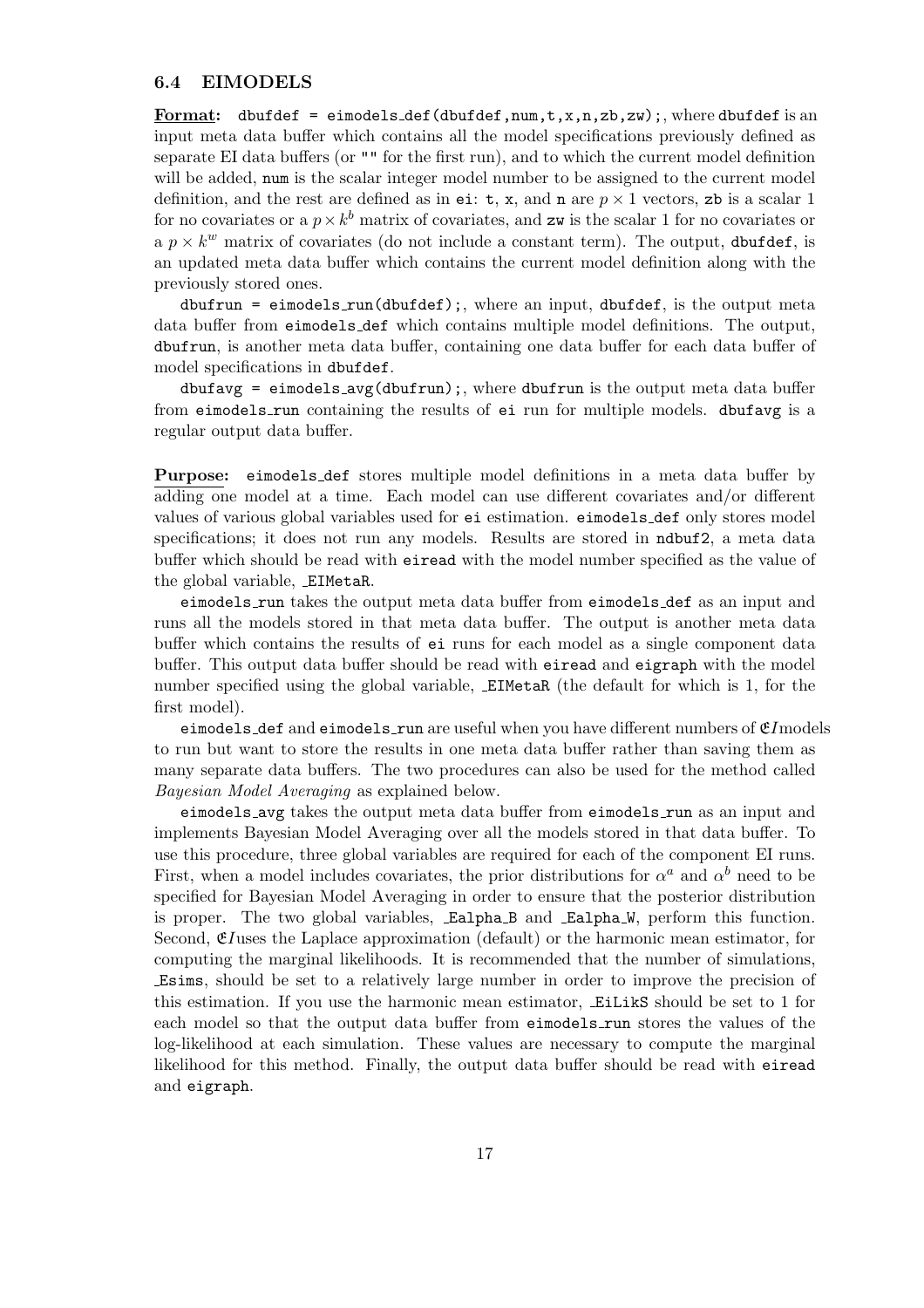**Example:** The following example uses the sample file sample.asc that comes with  $E$ . Consult section 6.1 for the description of data and explanation of the commands to load the data set. The code first stores the three different model definitions in a meta data buffer using eimodels def, and then it runs ei for each of the three models. Finally, it implements the Bayesian Model Averaging to combine the results from the three models using eimodels avg.

```
new; \qquad \qquad \qquad \mathbb{C} clear workspace \mathbb{C}library ei; @ initialize libraries @
clear t,x,n; @ clear all variables in dataset @
loadvars sample.asc t x n; @ load variables from disk file @
eiset; @ clear for Model 1 @
_Eres = vput(_Eres, "Model 1", "titl"); @ print out model number @
\text{Beta} = 1; \text{Q} zb=x, zw=1 \text{Q}_EBL = \{0, 2\}; @ prior for betaB @
_Esims = 1000; @ number of simulation @
dbufdef = eimodels_def("",1,t,x,n,1,1); \circ save Model 1, the first model \circeiset; @ clear for Model 2 @
_Eres = vput(_Eres, "Model 2", "titl");
\text{Let } a = 2; \text{Let } a = 2; \text{Let } a = 2; \text{Let } a = 1, 2\text{ and } a\_Ealpha_W = \{0 \ 2\}; @ prior for betaW @
-Esims = 1000;
dbufdef = eimodels_def(dbufdef,2, t, x, n, 1, 1); @ save Model 2 @
eiset; @ clear for Model 3 @
_Eres = vput(_Eres, "Model 3", "titl");
\text{Let } a = 3; \text{Let } a = 3; \text{Let } a = 3; \text{Let } a = 3; \text{Let } a = 3; \text{Let } a = 3; \text{Let } a = 3; \text{Let } a = 3; \text{Let } a = 3; \text{Let } a = 3; \text{Let } a = 3; \text{Let } a = 3; \text{Let } a = 3; \text{Let } a = 3; \text{Let } a = 3; \text{Let } a = 3; \text{Let } a = 3; 
_Ealpha_B = {0 2}; @ prior for betaB @
LEalpha_W = \{0\,2\}; @ prior for betaW @
<math>Esims = 1000;dbufdef = eimodels_def(dbufdef,3,t,x,n,1,1); @ save Model 3 @
save rvdef = dbufdef; <br> @ save ndbuf in file rvdef.fmt @
dbufrun = eimodels_run(dbufdef); @ run ei on all the models @
save rvrun = dbufrun; @ save ndbres in file rvrun.fmt @
_LEIMetaR = 1;
call eiread(dbufrun, "sum"); @ summary of ei run for Model 1 @
EIMetaR = 3;graphon;
call eigraph(dbufrun, "tomog"); @ tomography plot for Model 3 @
graphoff;
_EI_bma_prior = {0.2,0.4,0.4}; @ set prior model probabilities @
dbufavg = eimodels_avg(dbufrun); @ Bayesian Model Averaging @
save rvavg = dbufavg; @ save dbres in file rvavg.fmt @
```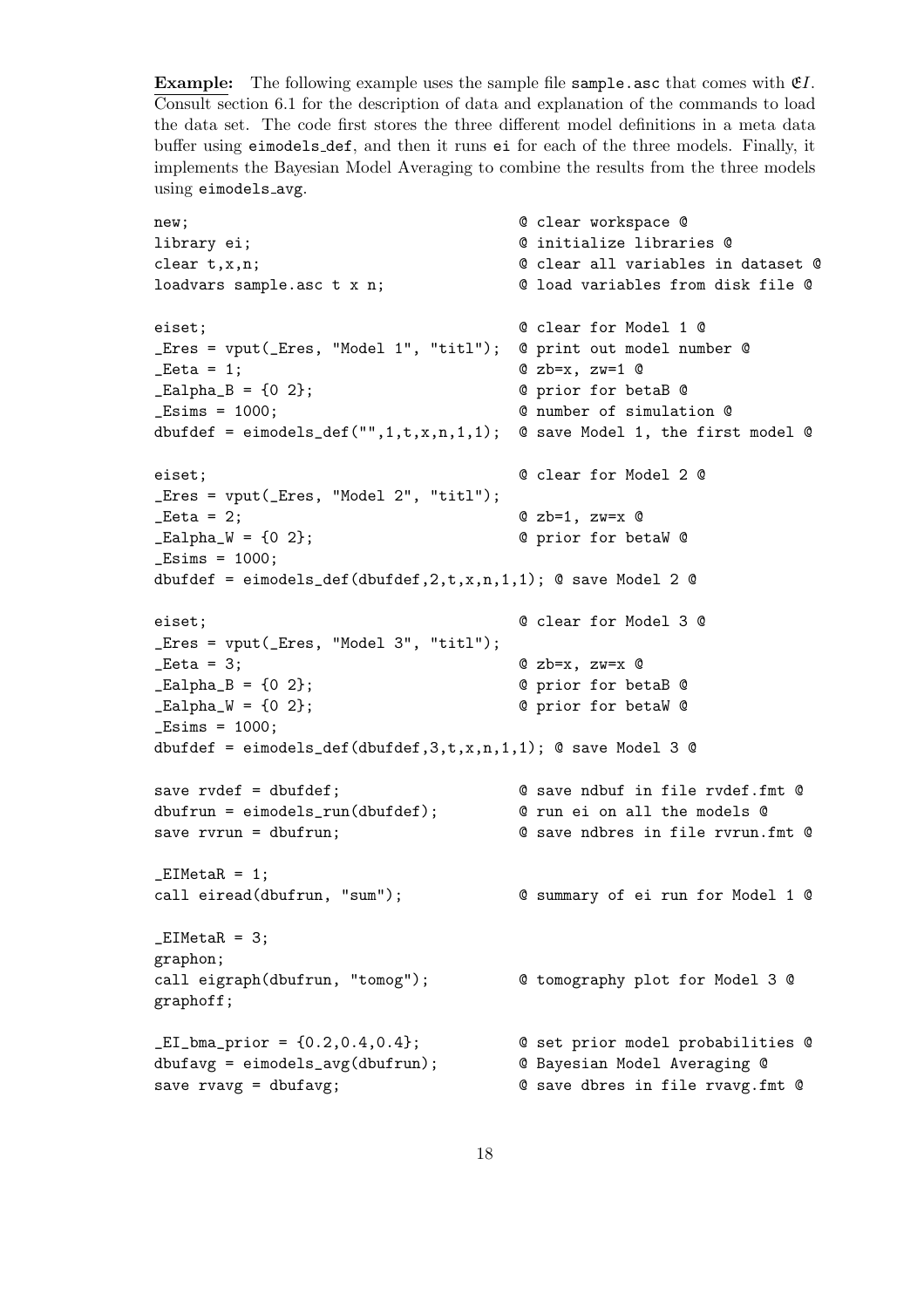```
graphon;
call eiread(dbufavg,"sum"); @ summary for dbres @
graphoff; \qquad \qquad \qquad \mathbb{C} close graphics window \mathbb{C}
```
call eigraph(dbufavg,"post"); @ draw district level posterior @

#### Globals:

- EImodels save set to "filename" if you want to save the results at each iteration in a data buffer on the disk (default  $=$  ""; for no save).
- EImodels est scalar, if 1 the Laplace approximation will be used to estimate the marginal likelihood (default). If 2, the harmonic mean estimator (an importance sampling scheme) will be used.
- **EI**-bma-prior (( $\#$  of models) $\times$ 1) The discrete prior probability of each model in the ascending order of the model number (default  $= 0$  which assigns the uniform prior). The elements of this vector must sum up to 1.

#### 6.5 EIREAD

Format:  $v = eiread(dbuf, "name"), where dbuf is the output from procedure ei or$ ei2, name is the item you desire to be extracted or computed from dbuf (see the list below), and v is the output vector, matrix, or string.

Purpose: To extract or calculate numerical information from the output data buffer of ei (for  $2 \times 2$  tables) or ei2 (for  $2 \times C$  tables), from the ecological inference model.

Example: This example assumes that you have first run ei and saved a data buffer (called racevote.fmt in the example below). eiread can be run interactively or via a batch file. Here is a typical set of commands that you might run, although many other options to replace the items in quotes are available below.

| new;                                                       |                                                                        |
|------------------------------------------------------------|------------------------------------------------------------------------|
| library ei;                                                | © initialize ei ©                                                      |
| $loadm$ dbuf = racevote;                                   | © load in data buffer ©                                                |
| format/rd $7,4$ ;                                          | © nicely format output; 4 decimal places ©                             |
| $eired(dbuf, "sum")$ ;                                     | 0 summary info 0                                                       |
|                                                            |                                                                        |
|                                                            | betabCI = eiread(dbuf,"ci80b"); @ extract betaB confidence intervals @ |
| call eiread(dbuf, "goodman"); © run Goodman's regression © |                                                                        |

The last example illustrates the Gauss "call" statement, which discards the output of eiread, leaving only the results that are explicitly printed to the screen by some eiread options. To save output from these procedures in an ascii text file, include commands like these:

```
output file=filename.txt reset; @ start saving to filename.txt @
 betaw; betaw; 0 print previously saved output 0
 eiread(dbuf, "betab"); 0 print betaB results 0
output off; \qquad \qquad \qquad \mathbb{C} close output file \mathbb{C}
```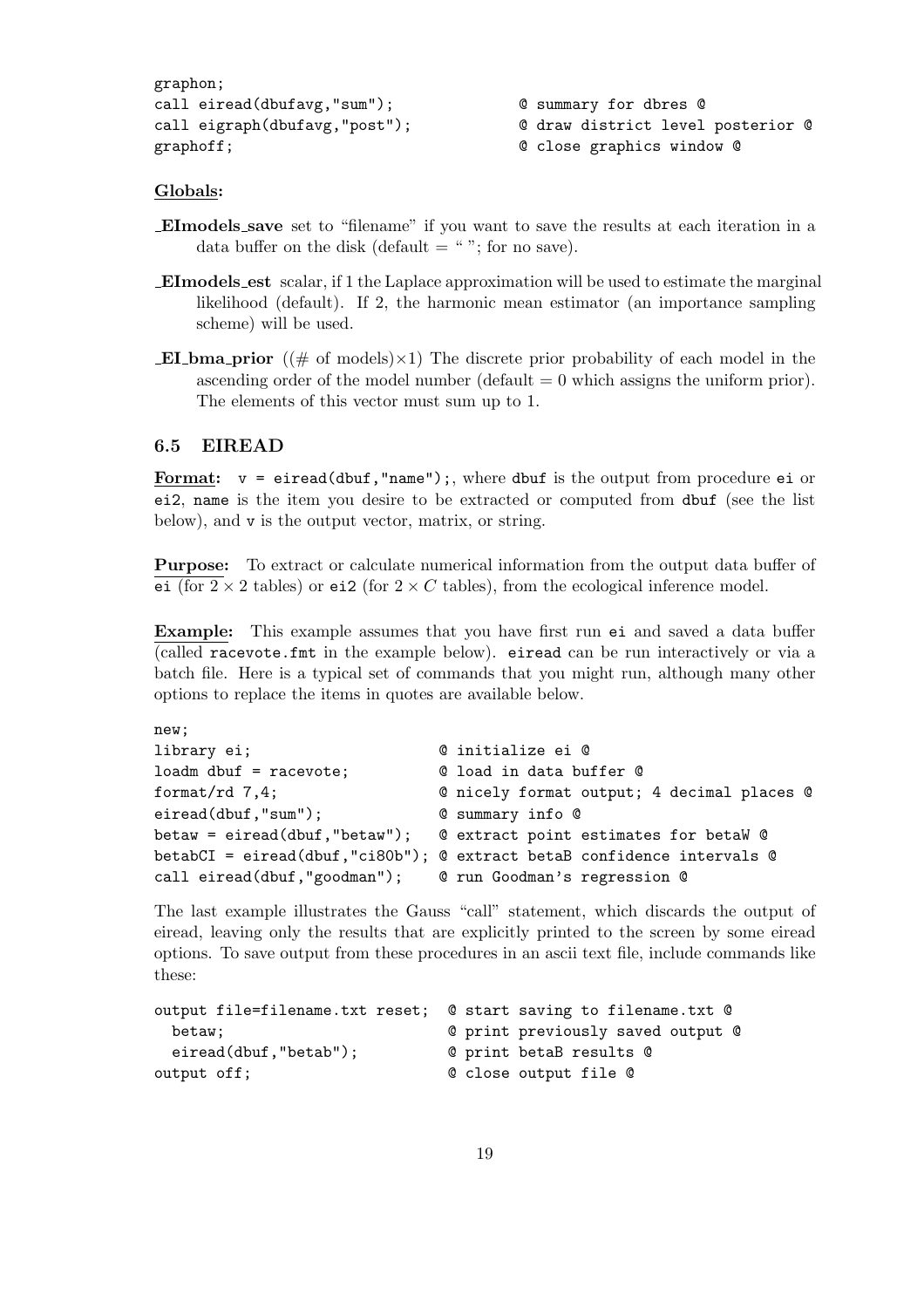#### Globals:

- **Eprt** if  $\geq 1$ , in addition to outputting results in v, print a display of the item to the screen (available for options whose description begins with an asterisk, below) (default); 0 do not print.
- EIMetaR If dbuf is a meta-data buffer (i.e., from the  $e$ i2 mta output global of ei2; the output buffer from eimodels\_def and eimodels\_run), this global denotes which of the imputed data buffers (in case of  $\text{\texttt{e}i2} \text{\texttt{m}ta}$ ) or which of the stored model (in case of eimodels def and eimodels run) in dbuf should be accessed when running eiread and eigraph.  $Default=1$ .

Options: Choose from the following items for name. The possibilities include items stored as is in dbuf (and so could also be retrieved with the Gauss command vread), calculated from dbuf, special optional items that can be added ahead of time, and additional items that can be computed but require the added items. From the perspective of the user, items in each of these categories can be treated identically, as all calculations are automatic. Items are not case sensitive. (Items that use true values from individual-level data will only work if you have vput this information into Eres prior to running ei under the name truth. These are useful for verifying the method if individual-level data are available, but they are not useful for most ecological inference applications, where this information is not available. The options are included here only because I needed them while writing the book.)

When used with an EI2 output data buffer (i.e., for  $2 \times C$  tables), eiread uses use the mean posterior estimate for  $X_i$  for some items; the correct multiply imputed values of  $x_i$ (x2) are used only where specifically noted.

EalphaB value of this global (priors on  $\alpha^b$ )

EalphaW value of this global (priors on  $\alpha^w$ )

**Ebeta** value of this global (priors on  $\mathfrak{B}$ )

Ebounds value of this global (bounds for CML, not quantities of interest).

Ecdfbvn value of this global (method of calculating CDF of the bivariate normal)

EdirTol value of this global (CML convergence tolerance)

EdoML value of this global (do maxlik)

**EdoML** phi value of this global (input  $\phi$ 's). Only relevant if EdoML=0.

**EdoML** vcphi value of this global (input variance-covariance of  $\phi$ 's). Only relevant if  $EdoML=0$ .

Eeta value of this global (expanded model specifications; see Chapter 9).

- EI bma prior value of this global (prior model probabilities for Bayesian Model Averaging).
- EI vc value of this global (variance matrix computation)

EImodels save value of this global (file name for eimodels run).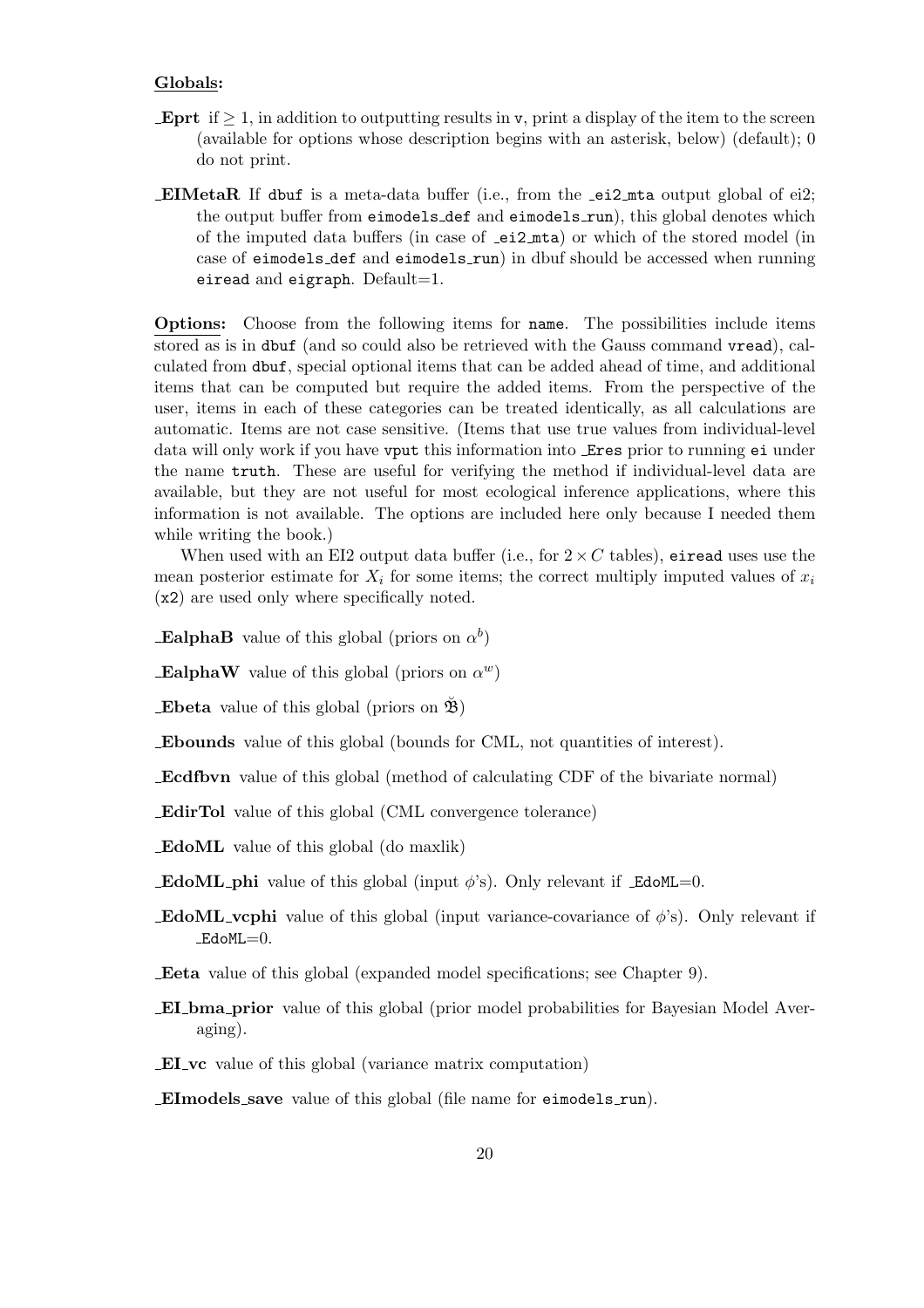- EIgraph bvsmth value of this global (smoothing parameter for nonparametric density estimation)
- EisChk value of this global (check importance sampling)
- EisFac value of this global (number to multiply by variance matrix by in importance sampling or  $-1$  for normal approximation)
- EisN value of this global (first stage importance sampling factor)
- **EisT** value of this global (multivariate t or normal for importance sampling)
- EmaxIter value of this global (maximum iterations for CML)
- EnonEval value of this global (number of nonparametric density evaluations for each tomography line). Only relevant if Enonpar=1.
- EnonNumInt value of this global (number of points to evaluate for numerical integration in computing the denominator for the bivariate kernel density). Only relevant if Enonpar=1.
- EnonPar value of this global (0, parametric or 1, nonparametric, estimation).
- EnumTol value of this global (numerical tolerance for homogeneous and unanimous precincts)
- **Erho** value of this global (prior on  $\rho$ ). See Section 7.4.
- Eselect value of this global (vector of 0/1 to delete/select observations during likelihood stage, or 1 to select all).
- EselRnd value of this global (fraction of observations to select randomly).

**Esigma** value of this global (priors on  $\check{\sigma}_b$  and  $\check{\sigma}_w$ ). See Section 7.4.

Esims value of this global (number of simulations). See Appendix F.

Estval value of this global when ei was run (starting values).

- **n**  $p \times 1$ : the original variable  $N_i$  from the first stage EI analysis. This works only for EI2.
- t  $p \times 1$ : the original variable  $T_i$  from the first stage EI analysis. This works only for EI2.
- EvTol value of this global (numerical tolerance for the conditional variance).
- $\mathbf{x}$   $p \times 1$ : the original variable  $X_i$  from the first stage EI analysis. This works only for EI2.
- **Ez**  $2 \times 1$ : number of covariates (see Chapter 9), including implied constant term for Zb|Zw; also clears and sets this in global memory.
- **ABounds**  $2 \times 2$ : aggregate bounds rows: lower, upper; columns: betab, betaw. See Chapter 5.
- **ABounds2** 2×2: aggregate bounds for the  $\lambda$ 's from EI2, rows:lower,upper; columns:lambdaB,lambdaW. See Chapter 5.
- AggBias  $4 \times 2$ : regressions of true  $\beta_i^b$  and  $\beta_i^w$  on a constant and  $X_i$ . Requires truth to have been vput into **Eres** prior to running ei. See Table 11.1, page 219.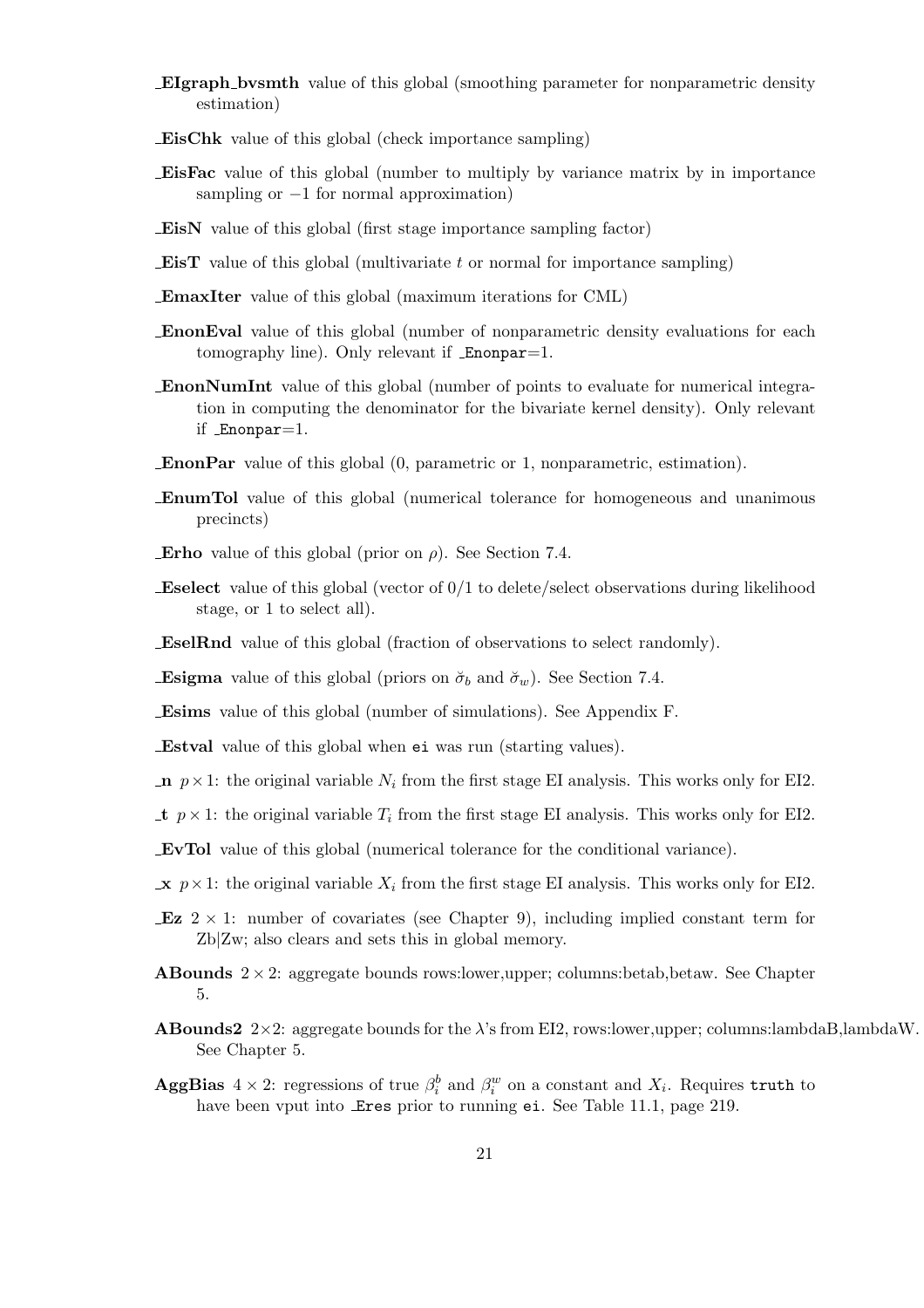- aggs Esims×2: simulations of district-level quantities of interest,  $\hat{B}^b \sim \hat{B}^w$ . See Section 8.3. (Uses x2 simulations when used with ei2).
- **AggTruth**  $2 \times 1$ : true district-level  $B^b$  and  $B^w$ . Requires truth to have been vput into Eres prior to running ei. See Chapter 2.
- beta  $p \times 2$  point estimates of  $\beta_i^b$  (in the first column) and  $\beta_i^w$  (in the second) based on their mean posterior. See Section 8.2. (Uses x2 simulations when used with ei2.)
- betaB  $p \times 1$  point estimates of  $\beta_i^b$  based on its mean posterior. See Section 8.2. (Uses x2) simulations when used with ei2.)
- betaBs  $p \times$  Esims: simulations of  $\beta_i^b$ . See Chapter 8. (Uses x2 simulations when used with ei2).
- betaW  $p \times 1$  point estimate of  $\beta_i^w$  based on its mean posterior. See Section 8.2. (Uses x2 simulations when used with ei2).
- betaWs  $p \times$  Esims: simulations of  $\beta_i^w$ . See Section 8.2. (Uses x2 simulations when used with ei2).
- **bounds**  $p \times 4$ : bounds on  $\beta_i^b$  and  $\beta_i^w$ , lowerB∼upperB∼lowerW∼upperW. See Chapter 5.
- bounds2  $p \times 4$ : bounds on  $\lambda_i^b$  and  $\lambda_i^w$ , lowerB~upperB~lowerW~upperW. See Chapter 5, eqns 5.4.
- checkR rows( $\phi$ )×2 matrix with rows corresponding to  $\phi$ , columns corresponding to slightly less∼more (by amount EdirTol) than the MLEs, and each element indicating that the CDFBVN function is sufficiently precise (when 1) and insufficiently precise (when 0). This function calculates the  $R$  portion of the likelihood function to make the comparison (Equation 6.15, p.104). See option R.
- **CI50b**  $p \times 2$ : lower∼upper 50% confidence intervals for  $\beta_i^b$ . See Section 8.2. (Uses x2 simulations when used with ei2).
- CI50w  $p \times 2$ : lower∼upper 50% confidence intervals for  $\beta_i^w$ . See Section 8.2. (Uses x2 simulations when used with ei2).
- **CI80b**  $p \times 2$ : lower∼upper 80% confidence intervals for  $\beta_i^b$ . See Section 8.2. (Uses x2 simulations when used with  $ei2$ ).
- CI80bw  $p \times 4$ : lowerB∼upperB∼lowerW∼upperW 80% confidence intervals for  $\beta_i^b$  and  $\beta_i^w$ . See Section 8.2. (Uses x2 simulations when used with ei2).
- CI80w  $p \times 2$ : lower∼upper 80% confidence intervals for  $\beta_i^w$ . See Section 8.2. (Uses x2 simulations when used with ei2).
- **CI95b**  $p \times 2$ : lower∼upper 95% confidence intervals for  $\beta_i^b$ . See Section 8.2. (Uses x2 simulations when used with ei2).
- CI95bw  $p \times 4$ : lowerB∼upperB∼lowerW∼upperW 95% confidence intervals for  $\beta_i^b$  and  $\beta_i^w$ . See Section 8.2. (Uses x2 simulations when used with ei2).
- **CI95w**  $p \times 2$ : lower∼upper 95% confidence intervals for  $\beta_i^w$ . See Section 8.2. (Uses x2 simulations when used with ei2).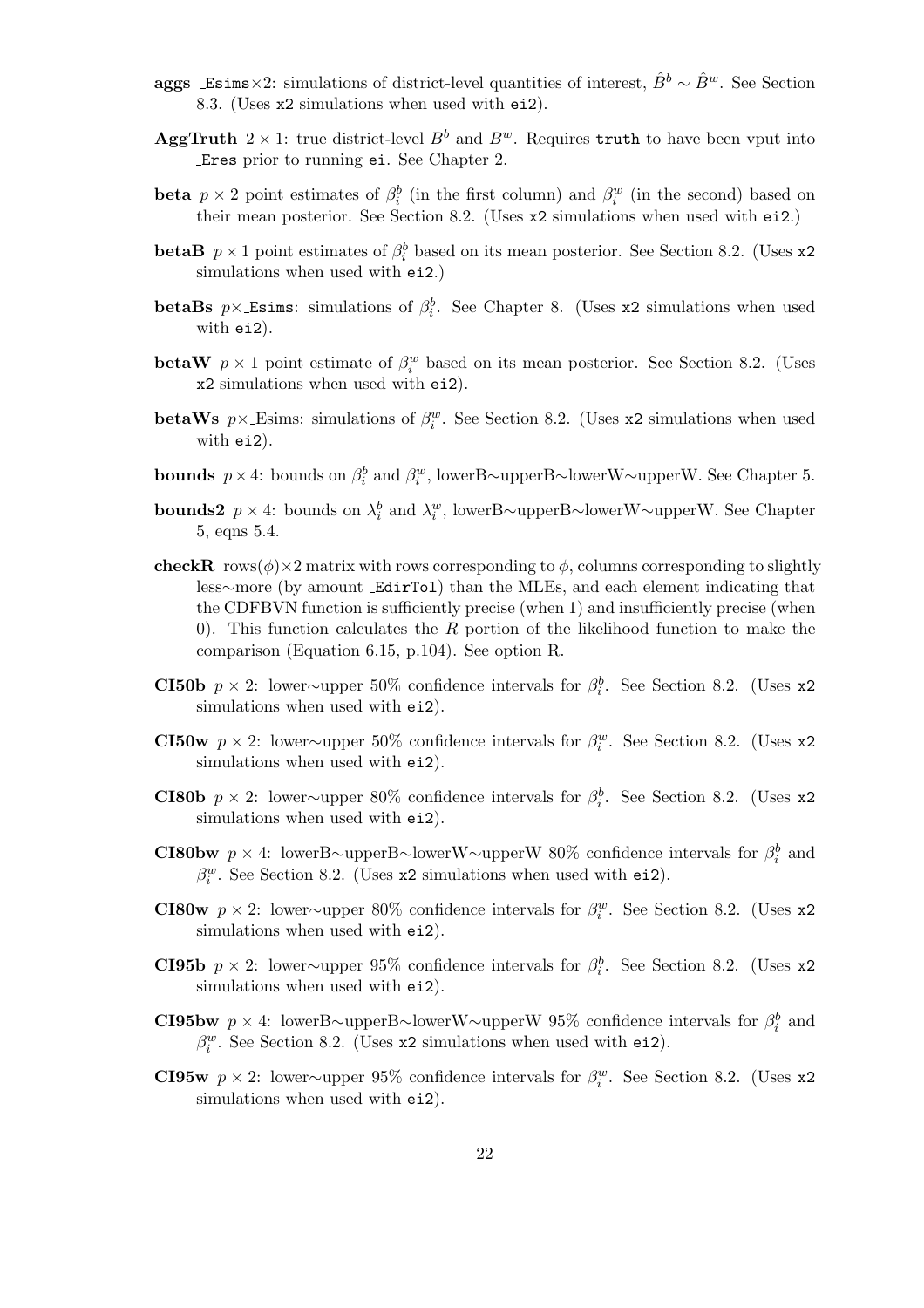- coverage  $2 \times 4$ : confidence interval coverage; percent of true values within the 50% and 80% confidence intervals: 50b∼80b∼50w∼80w (1st row = means, 2nd = weighted means). Requires truth to have been vput into Eres prior to running ei. (Uses x2 simulations when used with  $e$ i2).
- **CsbetaB**  $p \times 1$  confidence interval-based standard error of  $\beta_i^b$ . (Uses x2 simulations when used with ei2).
- **CsbetaW**  $p \times 1$  confidence interval-based standard error of  $\beta_i^w$ . (Uses x2 simulations when used with ei2).
- DataSet Zb∼Zw∼x∼t, used for input to eiloglik. If Eselect is a scalar less than 1 (for random selection of cases). The global EselRnd is ignored.
- date a string containing the date and time at which execution completed, as well as the version number and date of the program  $\mathfrak{E}I$  that created the input data buffer.
- double  $2 \times 1$  coefficients from a double regression. Requires an EI2 data buffer as input. See Section 4.3.
- **EaggBias**  $4 \times 2$ : regressions of estimated  $\beta_i^b$  and  $\beta_i^w$  on a constant term and  $X_i$ . First row: coefficients, second row: standard errors. See Section 9.2.4.
- etaC  $2 \times 1$  coefficients implied by global Eeta
- etaS  $2 \times 1$  standard errors implied by global Eeta
- ExpVarCI  $100\times4$ : 80% confidence intervals for  $T_i$  given  $X_i$ . X∼20%CI∼mean∼80%CI of sims from  $P(T_i|X)$ , where X in this context is 100 numbers equally spaced between 0 and 1. See Section 8.5. (Uses x2 simulations when used with ei2).
- **ExpVarCI0**  $p \times 4$ : 80% confidence intervals for  $T_i$  given the observed values of  $X_i$  and/or Zb and Zw when applicable. T~20%CI∼mean~80%CI of sims from  $P(T_i|X, Zb, Zw)$ (Uses x2 simulations when used with ei2).
- ExpVarCIs  $100 \times 4$ : same as expvarci, but smoothed with LOESS. Used for eigraph's xtfit. See Section 8.5. (Uses x2 simulations when used with ei2).
- **GEbw**  $p \times 3$ :  $\beta_i^b \sim \beta_i^w$  ~Nsims. Point estimates of  $\beta_i^b$  and  $\beta_i^w$ , based on the mean posterior under the prior that  $\beta_i^b \geq \beta_i^w$ . Use this option (instead of beta) if you are reasonably certain that  $\beta_i^b \geq \beta_i^w$ . This procedure is based on simulations for which the inequality holds, and thus also reports Nsims, the number of simulations on which each estimate is based (If Nsims is not close to Esims, you may wish to question your assumption or increase Esims).
- GEbwa  $p \times 2$ :  $B^b \sim B^w$ . Aggregate level mean posterior estimates, based on simulations where  $\beta_i^b \geq \beta_i^w$ . See GEbw for more information.
- **GEwb**  $p \times 3$ :  $\beta_i^b \sim \beta_i^w$  ~Nsims. Point estimates of  $\beta_i^b$  and  $\beta_i^w$ , based on the mean posterior under the prior that  $\beta_i^b \leq \beta_i^w$ . Use this option (instead of beta) if you are reasonably certain that  $\beta_i^b \leq \beta_i^w$ . This procedure is based on simulations for which the inequality holds, and thus also reports  $N \sin s$ , the number of simulations on which each estimate is based (If Nsims is not close to Esims, you may wish to question your assumption or increase Esims).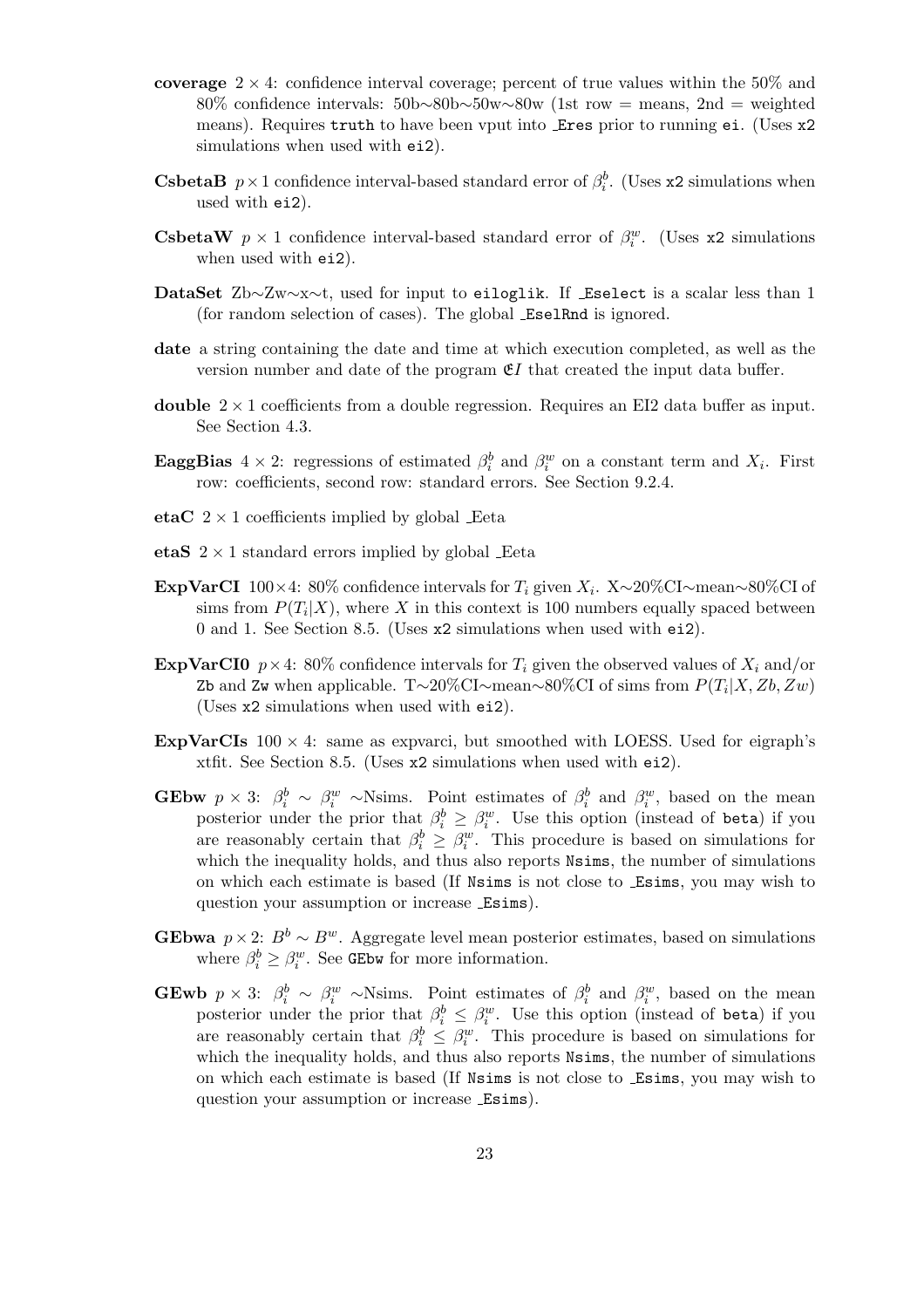- GEwba  $p \times 2$ :  $B^b \sim B^w$ . Aggregate level mean posterior estimates, based on simulations where  $\beta_i^b \leq \beta_i^w$ . See GEwb for more information.
- GhActual value of the output global \_GhActual, the row of \_ei\_vc for which a positive definite variance matrix was found.
- **Goodman**  $2 \times 2$ : row 1: Goodman's Regression coefficients, row 2: standard errors. See Section 3.1.
- lnIR If EisChk=1, this is a Esims\* Eisn $\times$ rows( $\phi$ )+1 matrix, containing the log of the importance ratio as the first column and normal simulations of  $\tilde{\phi}'$  as the remaining columns. If EisChk=0, this is the scalar mean importance ratio (equivalent to meanIR below).
- LogLik value of log-likelihood at the maximum (unnormalized)
- **LogLikS** value of log-likelihood at the maximum (unnormalized) for each observation i.
- **LLikSims** If EiLlikS=1, this is Esims $\times$ 1 vector of log-likelihood values for each simulation; otherwise it is a scalar mean of these.
- **Maggs**  $2 \times 1$ : point estimate of 2 district-level parameters,  $\hat{B}^b$  and  $\hat{B}^w$ : meanc(aggs). See Section 8.3. (Uses x2 simulations when used with ei2).
- MeanIR scalar log of the mean importance ratio
- **mpPsiu** Mean Posterior of  $\check{\psi}$  (rather than MLEs).
- **N**  $p \times 1$ : number of individual elements in precinct i,  $N_i$ , an input to ei.
- **Nb**  $p \times 1$ : denominator of **x** and **t**, equal to **x**. \***n**,  $N_i^b$  (e.g., number of blacks in the voting age population).
- ${\bf Nb2}$  for ei2 data buffers only,  $p\times$  Esims: denominator of x2 and V, equal to x2.\*n,  $N_i^b$ (e.g., number of blacks in the voting age population).
- **Nt**  $p \times 1$ : numerator of **t**, equal to **t**.\***n**,  $N_i^t$  (e.g., number of people who turnout).
- **NbN**  $p \times 1$ :  $N_i^{bN}$  (e.g., number of blacks who don't vote). Requires truth to have been vput into Eres prior to running ei. See Chapter 2.
- **NbT**  $p \times 1$ :  $N_i^{bT}$  (e.g., number of blacks who vote). Requires truth to have been vput into Eres prior to running ei. See Chapter 2.
- **Neighbor** Freedman et al.'s neighborhood model point estimates (i.e., assuming  $\beta_i^b = \beta_i^w$ , with implied standard errors of zero).
- nobs scalar: number of observations, p.
- **Nw**  $p \times 1$ : equal to  $(1-x) \cdot \text{sn}$ ,  $N_i^w$  (e.g., number of whites in the voting age population)
- **Nw2** for ei2 data buffers only,  $p \times$  Esims: equal to  $(1-x2)$ .\*n,  $N_i^w$  (e.g., number of whites in the voting age population)
- **NwN**  $p \times 1$   $N_i^{wN}$ : (e.g., number of whites who don't vote). Requires truth to have been vput into Eres prior to running ei. See Chapter 2.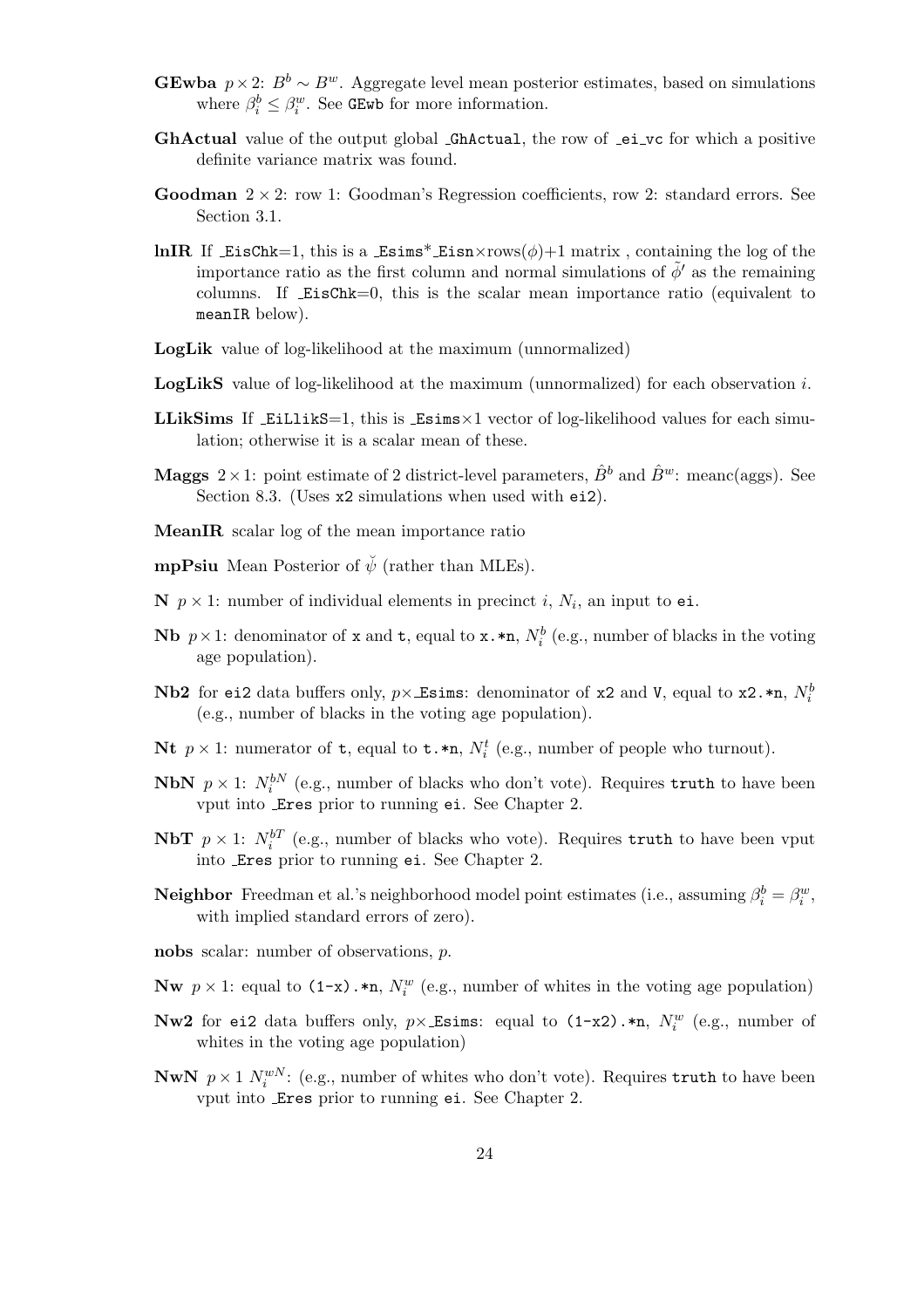- **NwT**  $p \times 1$ :  $N_i^{wT}$  (e.g., number of whites who Turnout). Requires truth to have been vput into Eres prior to running ei. See Chapter 2.
- **Paggs**  $2 \times 2$ : row 1:  $\hat{B}^b$  and  $\hat{B}^w$ ; row 2: standard errors. See Section 8.3. (Uses x2) simulations when used with ei2).
- Palmquist scalar: Palmquist's Inflation Factor. See Equation 3.14, page 52.
- **ParNames** character vector of names for  $\phi$  (\_cml\_parnames).
- phi maximum posterior estimates from CML.
- **PhiSims** If EisChk =  $=1$ , PhiSims is a Esims $\times$ rows( $\phi$ ) matrix of random simulations of  $\phi$ ; otherwise, it is a rows $(\phi) \times 2$  matrix of the means (in the first column) and standard deviations (in the second column) of the simulations (which are the mean and standard deviations of the posterior distribution of  $\phi$ ). See Section 8.2.
- **Pphi**  $2 \times 5$  maximum posterior estimates. row 1:  $\phi$ , row 2: standard errors. See Chapter 7.
- **psi** reparameterized  $\phi$  into ultimate truncated scale. See Section 6.2.2.
- **PsiTruth**  $5 \times 1$ : true values of  $\psi$  (i.e., on truncated scale). Requires truth to have been vput into Eres prior to running ei. See Table 10.3, page 207.
- **psiu**  $\psi$ , which was reparameterized from  $\phi$  into untruncated scale. See Equation 7.4, page 136.
- R The sum of the log of the volume above the unit square under the bivariate normal,  $R(\mathfrak{B}, \Sigma)$ . This is the last piece of the likelihood function. See checkR.
- **Ri** The log of the volume above the unit square under the bivariate normal,  $R(\mathbf{\tilde{B}}, \Sigma)$  for each i. This is the last piece of the likelihood function, and will differ over i only if covariates are included. See checkR.
- resamp number of resampling tries. This number will range between 1 and Esims and is better if small. If it is greater than 15–20, you can try adjusting Eisn or EisFac and rerunning ei.
- RetCode CML return code. zero means everything is ok.
- **RNbetaBs**  $p \times$  Esims: randomly horizontally permuted simulations of  $\beta_i^b$ . This is essentially equivalent to betaBs except that it randomly permutes estimation variation also. (Uses x2 simulations when used with ei2).
- **RNbetaWs**  $p \times$  Esims: randomly horizontally permuted simulations of  $\beta_i^w$ . This is essentially equivalent to betaWs except that it randomly permutes estimation variation also. (Uses x2 simulations when used with ei2).
- sbetaB  $p \times 1$  standard error for the estimate of  $\beta_i^b$ , based on the standard deviation of its posterior. See Section 8.2. (Uses x2 simulations when used with ei2).
- sbetaW  $p \times 1$  standard error for the estimate of  $\beta_i^w$ , based on the standard deviation of its posterior. See Section 8.2. (Uses x2 simulations when used with ei2).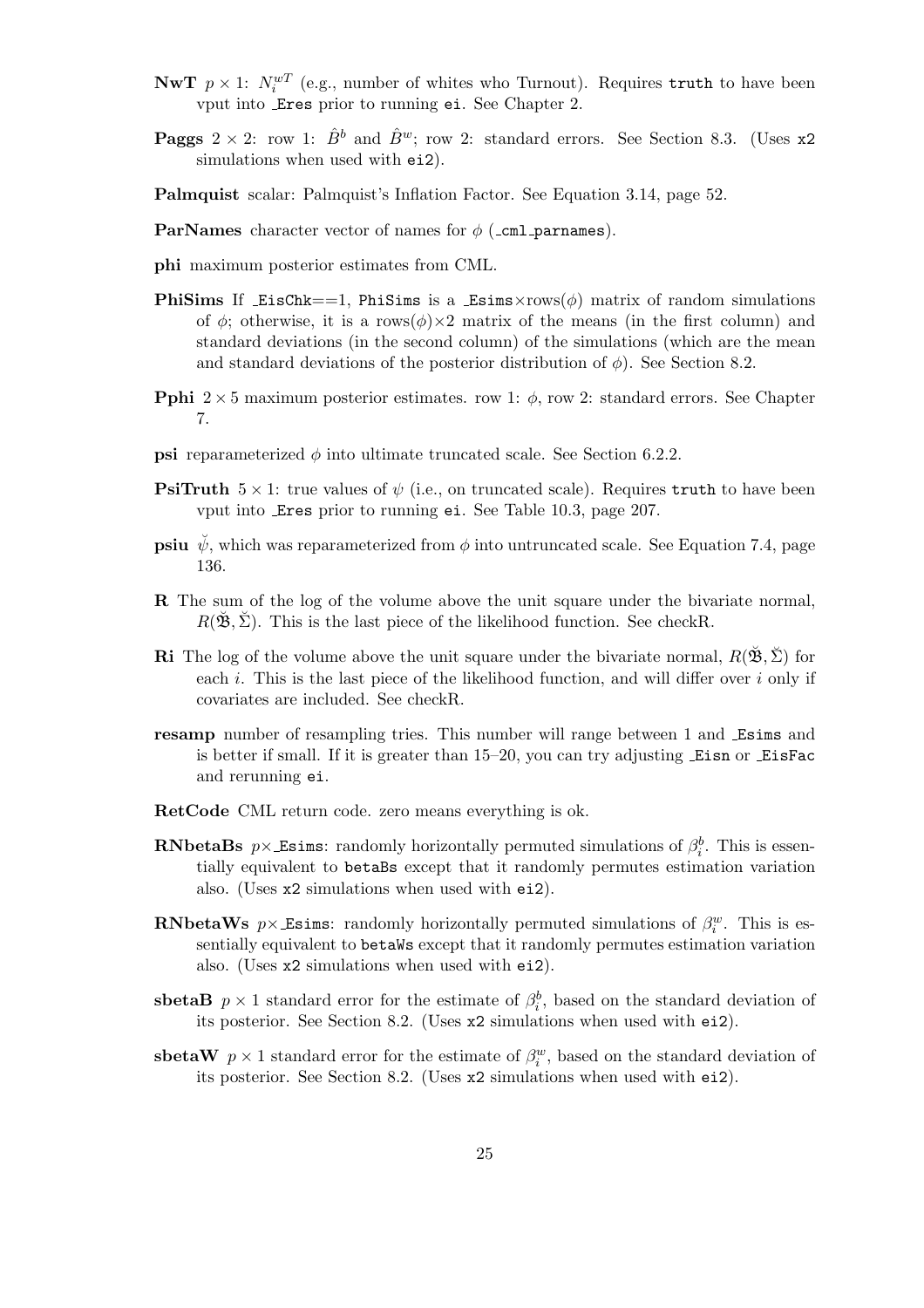- **STbetaBs**  $p \times$  Esims: SORTED simulations of  $\beta_i^b$  (e.g., the 80% confidence interval lower bound is STbetaBs[int(0.1\* Esims)]). See Section 8.2. (Uses x2 simulations when used with ei2).
- **STbetaWs**  $p \times$  Esims: SORTED simulations of  $\beta_i^w$  (e.g., the 80% confidence interval upper bound is STbetaWs[int(0.9\* Esims)]). See Section 8.2. (Uses x2 simulations when used with ei2).
- sum prints a summary of district-level information
- t  $p \times 1$ : outcome variable proportion,  $T_i$  (e.g., turnout); input to ei. If dbuf is the output from ei2, then this option gives  $V_i$  (e.g., Democratic fraction of the major party vote), an input to ei2.
- **Thomsen**  $2 \times 1$ : Estimates of  $B^b|B^w$  from Thomsen's Ecological Logit Model.
- titl string: a title with descriptive information. Must have been vput into Eres prior to running ei.
- **truPtile** p x 2: percentile of sorted simulates at which the true value falls for  $\beta_i^b$  and  $\beta_i^w$ . Requires truth to have been vput into Eres prior to running ei. See Figure 10.7, page 213. (Uses x2 simulations when used with ei2).
- **truth**  $p \times 2$ : true values of the precinct-level quantities of interest  $\beta_i^b \sim \beta_i^w$ . Must have been vput into Eres prior to running ei.
- truthB truth[.,1], the true  $\beta_i^b$ . Requires truth to have been vput into Eres prior to running ei.
- truthW truth[.,2], the true  $\beta_i^w$ . Requires truth to have been vput into Eres prior to running ei.
- tsims  $100 \times$  Esims +1: simulations of  $T_i$  given  $X_i$ , rows correspond to 100 values of  $X_i$ equally spaced between zero and one, columns are  $X_i$  and sorted simulations of  $T_i|X_i$ . See Section 8.5. (Uses x2 simulations when used with ei2).
- tsims0  $p \times$  Esims+1: simulations of  $T_i$  given observed values of  $X_i$  and/or Zb and Zw. The first column is the actual values of  $T_i$  (Uses  $x2$  simulations when used with ei2).
- **VCaggs**  $2 \times 2$ : variance matrix of 2 district-level parameters,  $\hat{B}^b$  and  $\hat{B}^w$ . See Section 8.3. (Uses x2 simulations when used with ei2).
- **VCphi** global variance matrix of coefficients phi from gvc(). If  $\mathbb{E}I\mathbb{I}$  vc is set to  $\{-1\ 0\}$ , then it returns the inverse of the variance matrix.
- $x, p \times 1$ : explanatory variable proportion,  $X_i$  (e.g., black voting age population); input to ei. (for ei2, this is the mean posterior estimate of  $x_i$ , as, e.g., the black fraction of those voting).
- $x2$  for ei2 data buffers only,  $p \times$  Esims: simulations of the explanatory variable proportion,  $x_i$  (e.g., black fraction of voters).
- **x2rn** for ei2 data buffers only,  $p \times$  Esims: horizontally randomly permuted simulations of the explanatory variable proportion,  $x_i$  (e.g., black fraction of voters). (This is useful because x2 has only EI2 m unique columns.)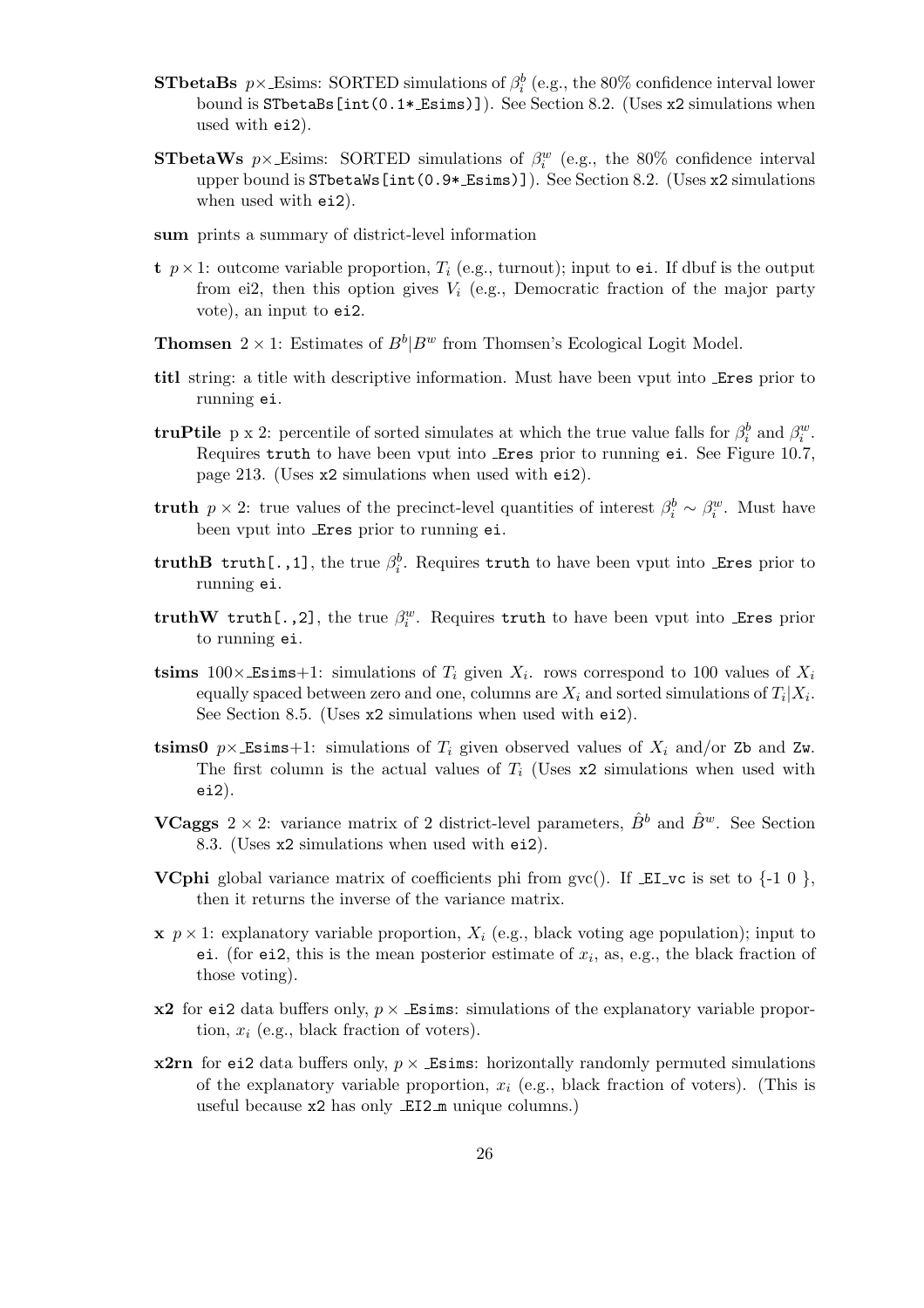- **Zb** matrix of covariates for  $\beta_i^b$  or 1 for none; as affected by Leta; input to ei. See Section 9.2.1.
- **Zw** matrix of covariates for  $\beta_i^w$  or 1 for none; as affected by Leta; input to ei. See Section 9.2.1.

#### 6.6 EIREPL

Format:  $dbuf = eirep1(dbufIN);$  where  $dbufIN$  is a Gauss data buffer output from  $ei(),$ containing t, x, n, Zb, Zw, and all globals in standard ei format, and where dbuf is an output data buffer.

Purpose: The purpose of this proc is to make it very easy to replicate results from an existing data buffer. It extracts and sets all globals from dbufIN, extracts the variables t, x, n, Zb, and Zw, and then runs ei(). The original results stored in dbufIN are not used. This procedure has no globals. Note that ei uses simulation to approximate various quantities and so you should not expect to replicate anything to the last decimal point. If you wish replication to more decimal points, increase Esims before running ei() the first time or set Gauss's rndseed.

Example: This example assumes that you have first run ei and saved a data buffer (called racevote.fmt in the example below), or you received racevote.fmt from someone else's analysis.

```
new;
library ei; @ initialize ei @
loadm dbuf = racevote; @ load in data buffer @
dbufNew = eirepl(dbuf); @ replicate @
```
#### 6.7 EISET

Format: eiset;

**Purpose:** To reset all  $E$ I globals to their defaults.

#### 6.8 GRAPHON, GRAPHONS, GRAPHCLR, GRAPHNO, GRAPH-WAIT, **GRAPHOFF**

Format: graphon; to open a graphics window, graphons; to open a small graphics window, graphclr; to clear a graphics window already opened, graphno; to leave the graphics window open and switch output to the text window, graphwait; to pause between graphs, and graphoff; to wait for a key to be pressed in the text window and then to close the graphics window. (Use wincloseall; to close the graphics window without a pause.)

Purpose: Use these commands for easy interactive (or batch) window handling for windowing systems only (such as X-windows under Unix or win95). graphclr; should be used between graphs on a dos system so that one graph is not overlaid on top of the previous one.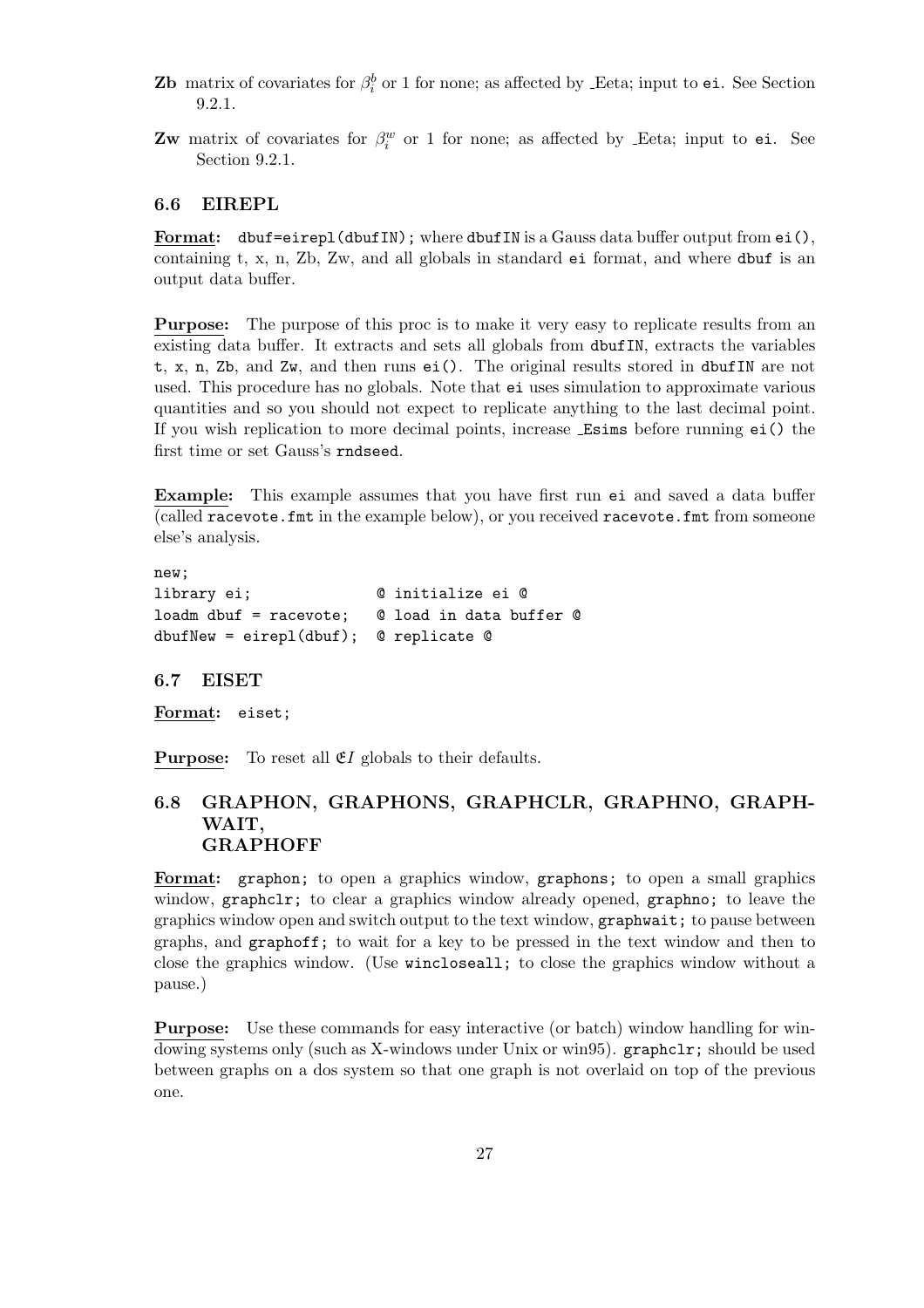Example: After running ei and saving the data buffer on disk in filename racevote.fmt, a typical interactive session might include the following:

```
new;
library ei;
loadm dbuf = racevote; @ load in output from ei @
eiread(dbuf,"sum"); @ print summary info @
graphon; @ open graphics window @
eigraph(dbuf,"fit"); @ print graph @
graphclr; @ clear graphics window @
eigraph(dbuf,"bias"); @ print graph @
graphno; and C switch to text window Q
eiread(dbuf,"Maggs"); @ print textual info @
graphclr; @ clear & switch to graphics @
eigraph(dbuf,"betabw"); @ print graph @
wincloseall; \qquad \qquad \qquad \mathsf{Q} close graphics window \mathsf{Q}
```
#### 6.9 LOADVARS

Format: loadvars file var1 var2..., where file is a string with a file name and is followed by a list of valid Gauss variable names, one for each column of file.

Purpose: An ASCII data file is loaded from disk into the variable names listed. The data file must be delimited by spaces, tabs, or commas. It is often convenient to have one row per observation and one variable per column, but observations may wrap around to the next row if desired. If used in a batch file, be sure to clear the variable names listed prior to this procedure. This procedure is included for the convenience of users; if you are already familiar with other ways of loading data into Gauss, they can also be used.

Example: After including these lines at the top of your program, the variables will be in memory and available for further use. sample.asc is a sample data file that comes with  $EI$ .

```
new;
library ei;
clear t,x,n; @ clear variables in dataset @
loadvars sample.asc t x n; @ load in vars into memory @
```
#### 6.10 SUBDATV

Format: call subdatv("dataset",vrs); where dataset is a string with the filename of your Gauss data set, and vrs is a character vector of variable names to read in or zero to read them all in.

Purpose: Reads in a Gauss data set into variable names in memory by the same name. If used in a batch program, be sure to clear all variable names prior to issuing this command. This procedure is included for the convenience of users; if you are already familiar with other ways of loading data into Gauss, they can also be used.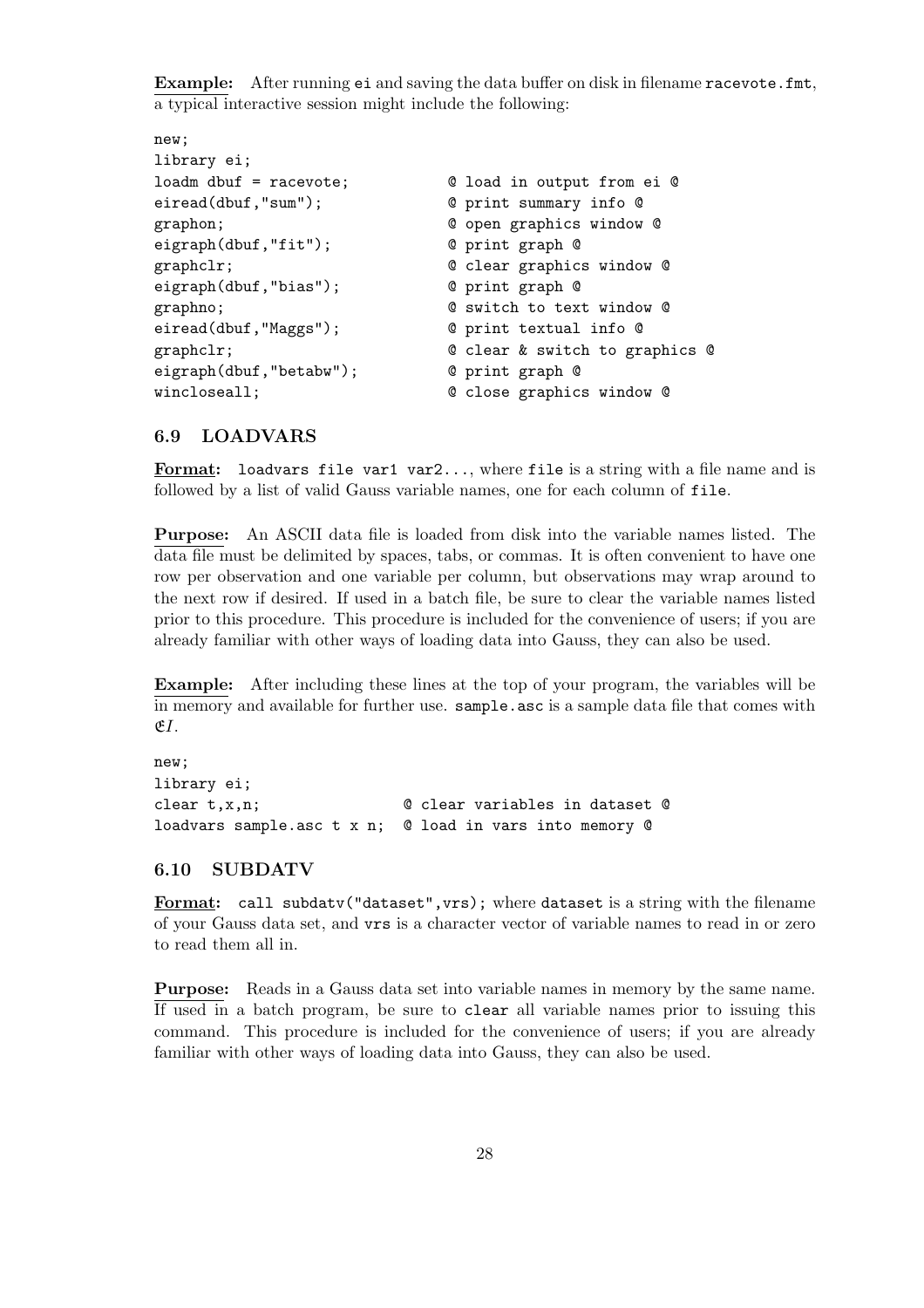Example: After including these lines at the top of your program, the variables will be in memory and available for further use.

```
new;
library ei;
clear give,dog,a,bone; @ clear variables in dataset @
call subdatv("C:\data\racedogs",0); @ load all variables @
```
## 7 Frequently Asked Questions

How does EI relate to Goodman's regression and the method of bounds? The only commonly used methods before EI were Goodman's regression and the method of bounds. Goodman's regression worked when the assumptions held but, as Leo Goodman made clear, it did not work when the assumptions were wrong. Within the Goodman framework, the data alone provided no information about whether the assumptions were right or wrong. The method of bounds always gave correct ranges into which the quantities of interest fell, but the ranges were often wider than was desirable (only in part because the wrong method of computing them was frequently used).

EI combines the two methods (hence resolving most controversies between adherents of these two popular approaches) and adds some additional features. Instead of there being two situations, as under Goodman's approach (i.e., the assumptions applied and the method worked or they don't and it doesn't), we now have five, only the last one of which is a problem for EI:

- 1. Under EI, if the assumptions are correct, you get the right answer. For an example, see Chapter 10 or the Monte Carlos in Chapter 9.
- 2. If the assumptions are wrong, EI still does "well" (in the sense of small MSE or squared bias) when the bounds (and other information in the tomography lines) are sufficiently informative. An important point is that the degree to which the bounds are informative can easily be assessed from the aggregate data, and so the risks of making ecological inferences are largely known. As one example, see Chapter 11.
- 3. If the assumptions are wrong and the bounds are not sufficiently informative, but the diagnostics are sufficiently informative, then the assumptions can easily be changed, and EI will do well. The analyses reported in Figure 9.5 (p. 179) and the left graph in Figure 13.2 (p. 238) for aggregation bias and Figures 9.7 and 9.9 (Pp. 187, 195) for distributional violations are examples. The third assumption, no spatial autocorrelation, seems to have minor effects.
- 4. If the assumptions are wrong and the bounds and the diagnostics are not sufficiently informative, but the researcher has additional qualitative knowledge of the problem, then appropriate assumptions can be chosen. In this case, either EI will do well, or the formal measures of uncertainty produced by EI (standard errors and confidence intervals, etc., which are based only upon the data and model) can be supplemented and expanded accordingly. Since the ecological inference problem is about information that has been aggregated away, only by adding some information is it possible to make reliable inferences in general. Qualitative information is of course subject to more interpretation and hence more uncertainty, but reliable inferences permit no other option other than to add assumptions or other information. The book discusses a lot of ways to bring in qualitative information (see also Gary King, Robert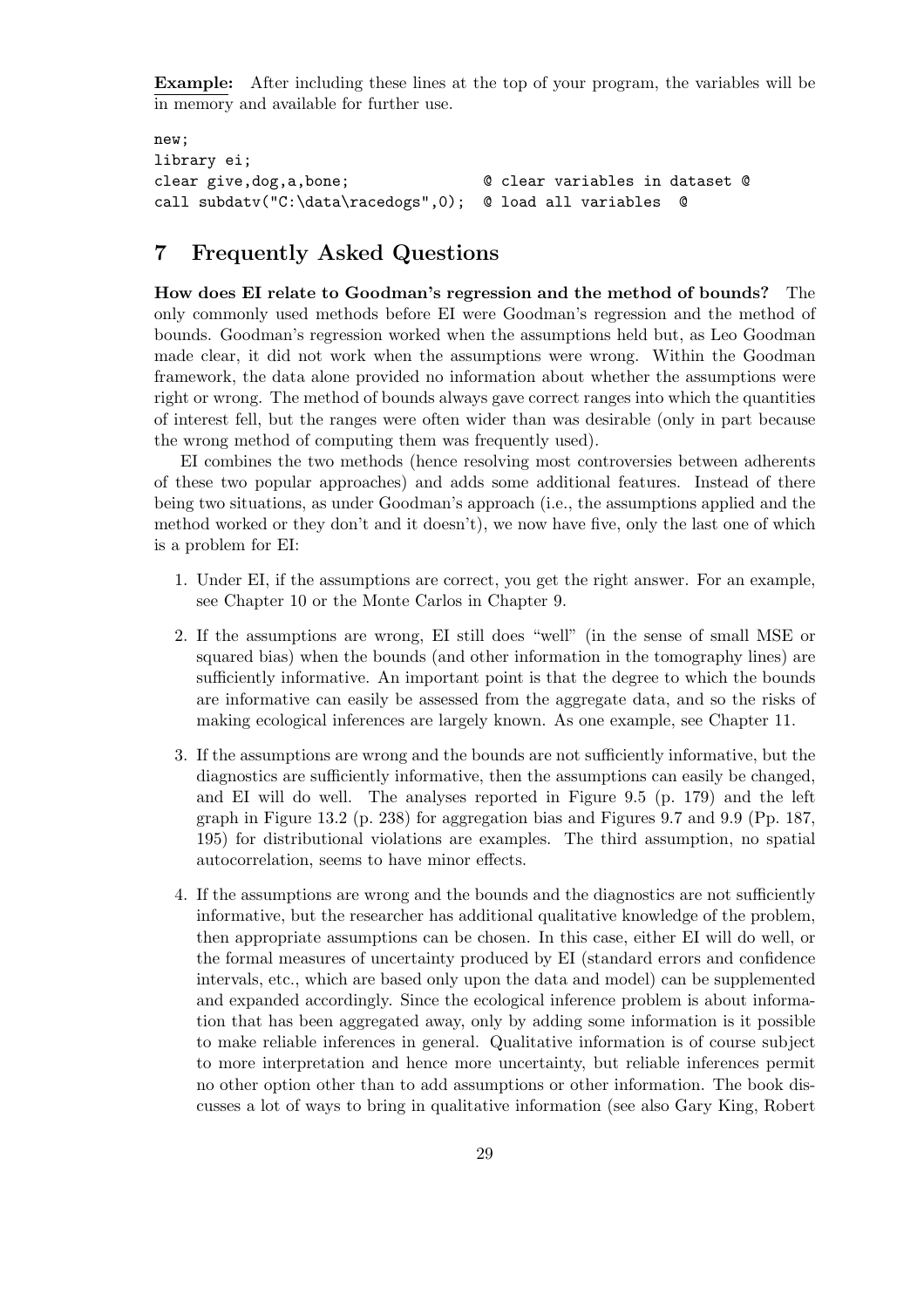Keohane, and Sidney Verba. 1994. Designing Social Inquiry: Scientific Inference in Qualitative Data. Princeton University Press).

5. If the assumptions are wrong and the bounds and the diagnostics are not sufficiently informative, and the researcher has no time or resources to collect additional qualitative information, then EI will perform poorly. An example of data like this appear in Figure 9.2 (p. 163). Even in this worst case scenario, and the others, EI will be more robust than Goodman's. By this I mean that the maximum amount of bias from EI is capped at a fixed and knowable level, in contrast to Goodman's approach. The dotted line (corresponding to  $\tau = 0$  for the default model) in Figure 9.6 (p. 180) shows that bias in EI estimates increases with the degree of aggregation bias for small levels of aggregation bias; at some point, however, the maximum bias maxes out and increases no further. The point at which the error maxes out depends on the data. Under Goodman's approach, the error linearly increases without limit as aggregation bias increases.

The likelihood of the first four cases coming up relative to the fifth (as compared to the likelihood of the assumptions applying vs not applying under Goodman's) summarizes the advantage of EI. Basically what EI does is to chip off pieces of Goodman's worst case (the assumptions not applying). The benefits of EI will therefore quite obviously depend on the area and application and how much effort is put into collecting qualitative information.

In what precise statistical sense is EI "Robust"? As aggregation bias increases, Goodman's regression becomes biased without limit. The bias in EI, in contrast, has a maximum value that is a function of the bounds. This is easy to see in Figure 9.6, p.180; note how the mean absolute error for the dotted line at the top, for example, is linear in the low aggregation bias region (where  $\alpha < 0.5$ ), but for higher levels of aggregation bias it levels off; in contrast, the mean absolute error for Goodman's and any method that does not incorporate the bounds will increase linearly without limit until the correlation of X and  $\beta_i^b, \beta_i^w$  is 1.

How does EI relate to the neighborhood model? The neighborhood model was designed for the purpose of critiquing the Goodman model, and is not thought of as a plausible method of producing ecological inferences in its own right (see pp. 43–44). The neighborhood model's advantage is that it is in the class of models that are consistent with the method of bounds for each precinct and thus cannot be rejected solely from information in the aggregate data (this class of models is described on p. 191). As such, it can be seen as a special case of EI. Its disadvantage is its assumption that  $\beta_i^b = \beta_i^w$ , which is of course appropriate in some cases and far off in others, but whichever it is it assumes the answer to the question being asked. A consequence of the neighborhood model assumption having no error term and supposedly holding exactly is that its standard errors are always zero, which is unreasonable. If, somewhat more reasonably, the neighborhood model assumption is *approximately* plausible for a particular application, then it is best to run EI with priors suitably adjusted to reflect this information. If priors are strong enough and not substantially contradicted by the likelihood, EI will give similar point estimates to the neighborhood model, but it will give more reasonable (nonzero) standard errors and confidence intervals for the precinct-level quantities.

**Can EI give the misleading answers?** Yes. Nothing in  $\mathfrak{E}I$ , this manual, or A Solution to the Ecological Inference Problem promises to give you the correct answer every time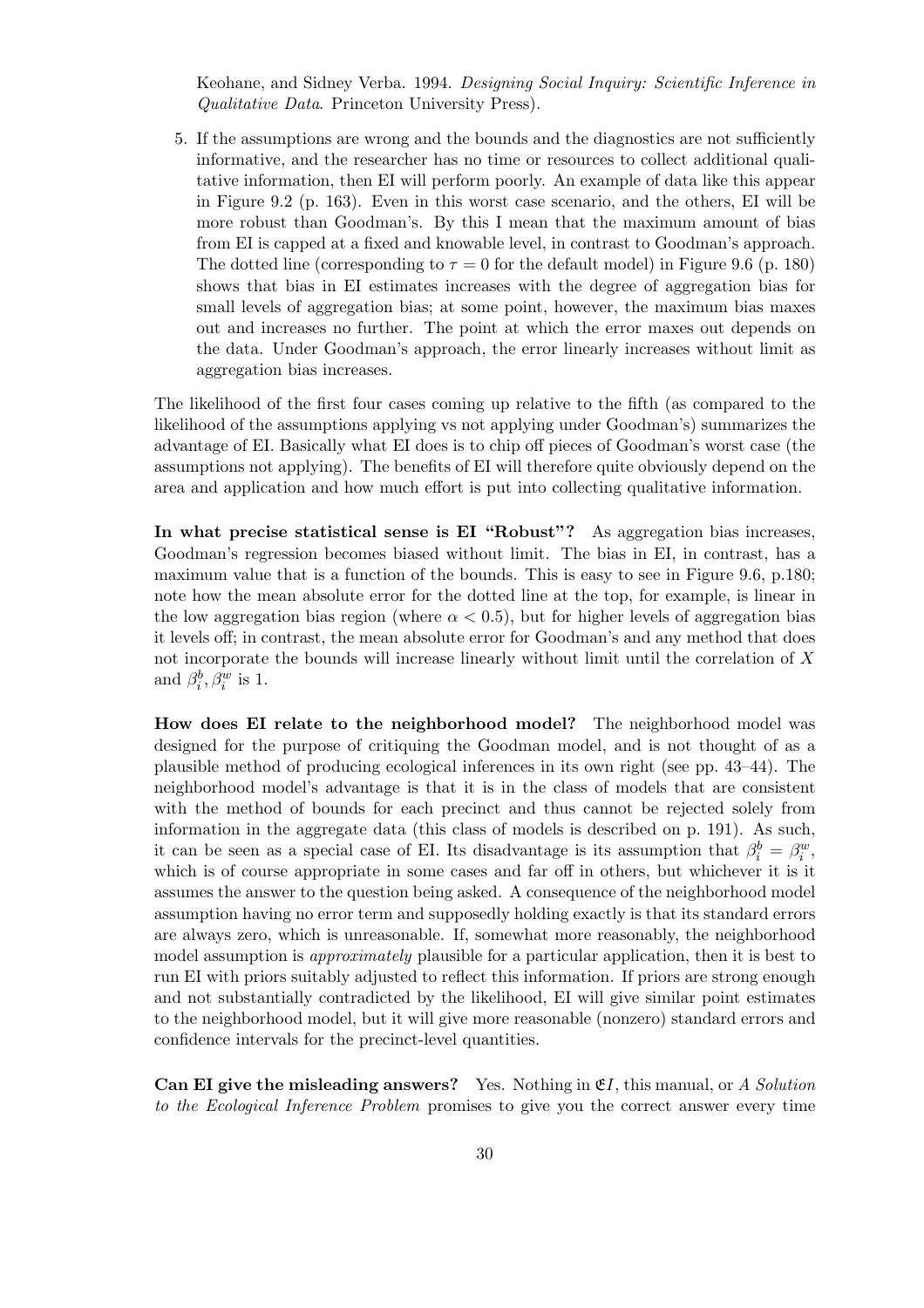without thought. "The method" proposed in the book is not what comes spinning out of  $\mathfrak{E}I$ with all globals set at their defaults. Appropriate inferences, according to the argument put forward in the book, require full use of the diagnostics, to evaluate the amount of information lost in aggregation (such as how wide the bounds are for different groups of observations) and how well the model fits and its assumptions apply. Since assumptions about joint distributions for  $\beta_i^b$  and  $\beta_i^w$  cannot be rejected if they merely have positive mass over any curve that connects the bottom left and top right points of a tomography plot (p.191), there is no way to make certain inferences about individual level behavior from aggregate data alone. The only solution to this fundamental lack of information is to bring in some of the vast array of qualitative information available to most social scientists about the problems we study — including ethnographies, particiant observations, partial survey data, journalistic accounts, historical studies, prior quantitative research, and the like — the full range of data collection schemes used in modern social science. Interpreting qualitative information in the context of statistical inference is of course open to more interpretation and ambiguity than formal statistical tests, but stopping at quantitative data, especially for this problem, is insufficient.

Considerable thought, analysis, and qualitative information may be necessary to settle on the right version of the model to run.  $E$ I includes dozens of global variables that govern the main parts of the model; combinations of these globals can produce estimates from millions of possible specifications, even given identical input variables. The choice among these models requires the same degree of reasoned analysis and reanalysis, checking assumptions, and rerunning that the appropriate use of any method does. The actual method of ecological inference proposed in the book requires careful attention to each item in the checklist provided in the concluding chapter (Chapter 16); since several of the items require the user to consult qualitative evidence and other substantive knowledge about the problem, this program alone implements only part of the proposed method. Moreover, even with considerable thought, some misinformation or lack of information can sometimes lead to incorrect estimates; Chapter 9 provides extensive examples of precisely what can go wrong and under what conditions. If you have an example where you suspect that EI does not recover the truth, then one of the problems discussed in that chapter is likely at fault, and so you might consider some of the alternative approaches and model extensions also given there.

Finally, if you are comparing EI results to an external source of information to judge the "truth", consider whether the external source may be biased. For example, an estimate from survey data is just an estimate and not necessarily be better than an ecological inference. One of the best academic surveys, the National Election Studies, overestimates turnout by 8-10% and vote for incumbent House candidates by about 8%. (Even the NES's "voter validation studies," which check each respondent's turnout from public records, contain errors.) Other surveys, especially about controversial issues, or politically or personally sensitive topics, often generate larger biases. The point is that every source of information, ecological and individual, comes with some potential biases or errors.

See also the questions below on the advantages of EI, computational problems, statistical fit, and standard error interpretation.

How do I understand EI standard errors?  $E$ I standard errors (and other uncertainty estimates, such as confidence intervals, etc.) are logically very similar to, and can be interpreted analogously to, standard errors for least squares regression (LS) coefficients:

1. In LS, the variance of predicted values as estimates of  $y_i$ ,  $V(\hat{y}_i + \epsilon) = V(x_i b) + \sigma^2$  do not go to zero as n gets larger. In  $\mathfrak{E}I$ , the variances of the precinct-level parameters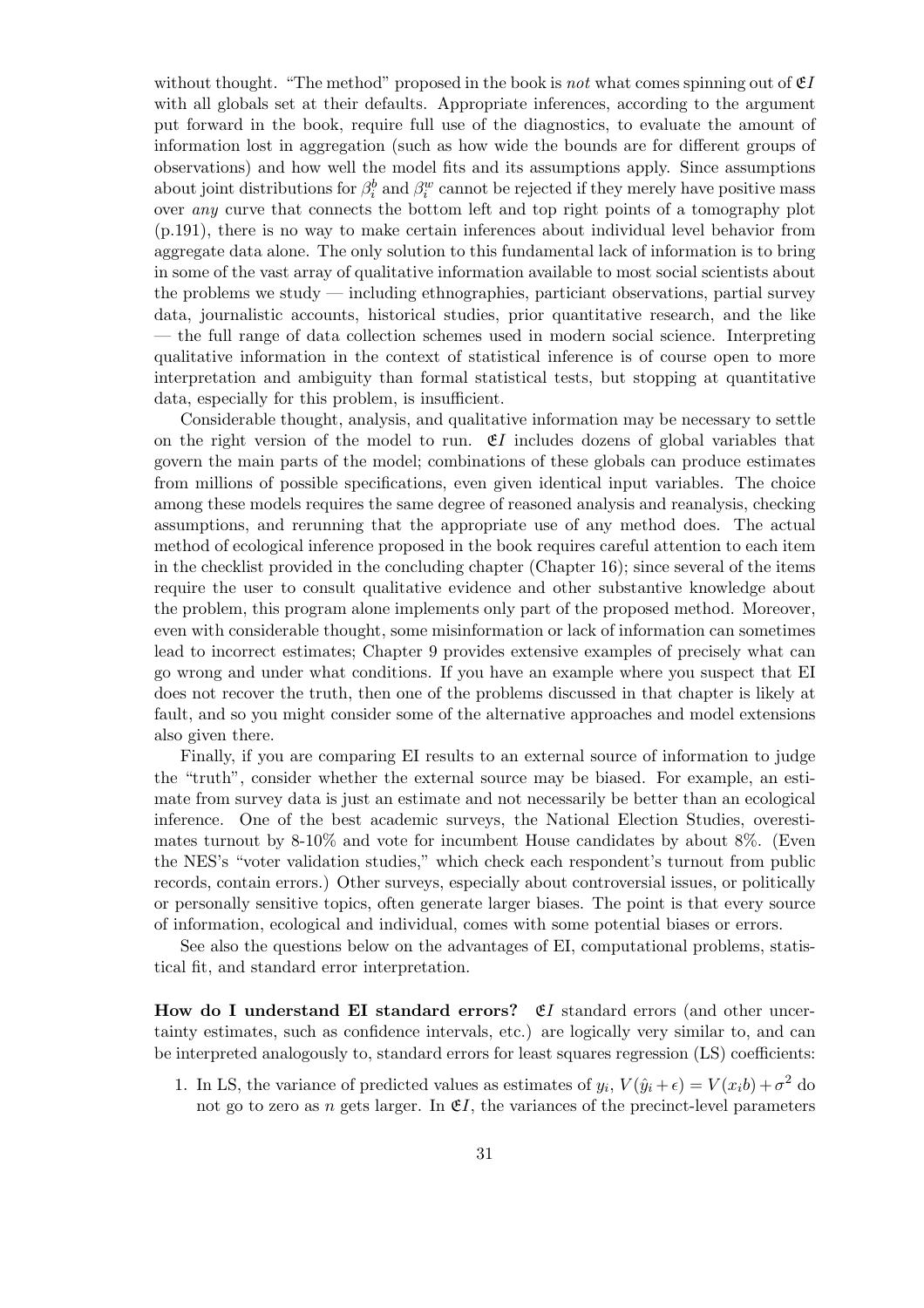$(V(\beta^b_i)$  and  $V(\beta^w_i))$  do not go to zero as  $n$  gets larger.

- 2. In LS,  $V(\hat{y})$ , i.e. the "sample" variance of  $\hat{y}_i$  over i, does not go to zero as n gets larger. In  $\mathfrak{E}I, V(\beta^b)$  and  $V(\beta^w)$ , i.e. the "sample" variance of  $\beta_i^b$  and  $\beta_i^w$  over i, does not go to zero as n gets larger.
- 3. In LS,  $V(b)$  goes to zero as n gets larger (where b is essentially any scalar function of  $\hat{y}_i$ , for all i, such as a LS coefficient). In  $\mathfrak{E}I$ ,  $V(B)$  goes to zero as n gets larger (where B is the weighted average of the  $\beta_i$ 's over all precincts).
- 4. In LS, the number of explanatory variables we include tends in common practice to be an increasing function of the number of observations we have, and so we don't see very small standard errors unless there's a mistake. In  $\mathfrak{E}I$ , covariates are only sometimes used to correct for some types of aggregation bias and the number included is, in practice, independent of the number of observations and the number of quantities that may be of interest.
- 5. In LS, the variance of a prediction is a function of estimation uncertainty (sampling error,  $V(b)$ , where b is the regression coefficient) and fundamental uncertainty  $(V(\epsilon_i))$ . In  $\mathfrak{E}I, V(\beta_i^b)$  and  $V(\beta_i^w)$  are functions of estimation uncertainty  $(V(\psi),$ where psi are the 5 parameters of the truncated bivariate normal), and fundamental uncertainty  $(\Sigma,$  which is composed of three elements of  $\psi$ ).
- 6. In LS, it is standard practice is to include in the formal computation of the standard error only estimation and fundamental variability and to exclude uncertainty due to the possibility of omitted variable bias, endogeneity, measurement error, selection bias, etc. It is possible to include these other possible problems in the computation of the standard error, but few computer programs allow it. In  $\mathfrak{E}I$ , the standard errors include only estimation and fundamental uncertainty, and exclude possible violations of the 3 model assumptions that the model in an application may not be robust to (i.e., serious violations of no aggregation bias, truncated bivariate normality, and spatial independence). Only by using the diagnostics and bringing in additional qualitative information, not represented in the aggregate data, can one add assessments of uncertainty to the formal measures given by the program. Of course, many of the standard problems of regression do not affect ecological inferences.

How do I get a quick list of options and globals? Use the Gauss help facility. As long as the library command (library ei;) has been issued, you can ask for help on any of the EI commands. For example, in DOS, you can type Alt-H,H,eiread to get all of eiread's options.

What computational details should I check? Make sure that the maximization procedure worked properly. For example, make sure that eiread's retcode is zero. Is the variance matrix from the normal approximation reasonable? Most importantly, check to make sure the simulations are coming from the mean posterior contours by comparing eigraph's tomogp to estsims (these are both in tomogS); verify that eigraph's post gives unimodal distributions. Was the importance sampling successful? Check to make sure that eiread's resamp is not much larger than 20 or so (it is not fatal if it is larger, but its worth checking).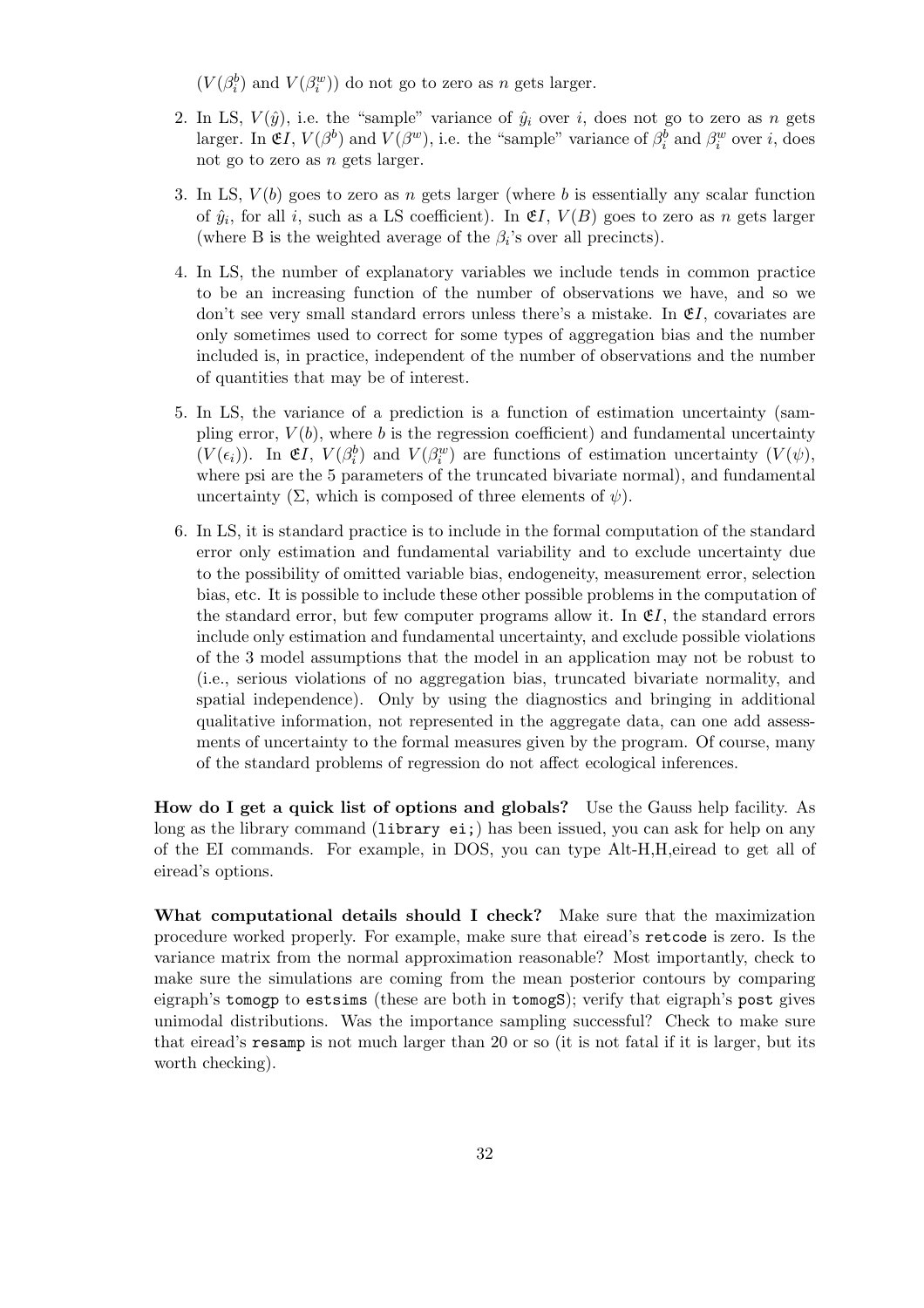What statistical issues should I check? It is essential to verify that the model fits the data. First, look at eigraph's fit: for the X by T graph on the left, verify that the  $E(T_i|X_i)$  line passes through the middle of the points, and the 80% confidence intervals capture around  $80\%$  of the points, vertically for each value of X on the horizontal axis. For the tomography plot of the right of the fit graph, verify that the contours capture the place from where the "emissions" come from (roughly speaking, where the lines are crossing). Then check eigraph's tomogS and verify that the maximum likelihood contours (on the top left, the same as the tomography plot in the fit graph) and mean posterior contours (on the top right) both fit the data in roughly the same way. If there are problems here, see the next question in this FAQ.

Other issues to check are whether there outliers or multiple modes. Is there aggregation bias? Check the results at the aggregate level (eigraph's post; eiread's Paggs) and the precinct level (e.g., eigraph's beta or eiread's betaB and betaW); are these consistent with your qualitative knowledge? Verify that the relationship between  $\beta_i^b$  and  $X_i$  and between  $\beta_i^w$  and  $X_i$  are consistent with your understanding of your substantive problem (see eigraph's boundX). Is there survey, qualitative, or other external information you could have used but didn't? Chapter 16 provides a complete checklist that should be used for every serious application.

What global values should I set? Which EI model should I run? EI will enable you to run any of a large set of related models. No one model from this set or any other will work all the time. The program defaults are chosen for speed and simplicity, not for what will be most reasonable empirically. For the latter, I would read Section 9.2.3 (especially Figure 9.6) and consider globals like these:

\_Eeta=3;  $_L$ EalphaB=0~0.25;  $_L$ EalphaW=0~0.25;

What do I do if my model doesn't fit the data? There are several approaches, depending on the problem. Don't miss the first item.

1. The most important technical problem with lack of fit occurs because of numerical issues related to imprecision in the lnCDFbvn function used in the likelihood function (the volume above the unit square under the bivariate normal, Equation 7.2, p.134). This imprecision can induce artificial local maxima in the likelihood function, leading to convergence at the wrong parameter values. It can also create artificial maxima higher than the correct global maximum. These problems occur most often when the maximization routine is looking far from optimal value. A good way to fix both problems is to give the program starting values in the region of the right answer (set Estval), and constrain the search to a region that includes these values (set Ebounds). One way to find better starting values, it is to pick the parameter values by looking at a tomography plot, as if we were on the truncated scale. That is, identify the region from where the "emissions" are coming (roughly, where the tomography lines are crossing) and record the coordinates for betaB and betaW, the width of the emissions at the central point, and then a likely correlation (or 0). Then transform these onto the scale of estimation with Equations 7.4 (p.136), or use eireparinv to do this automatically. Then set Ebounds to regions around those starting values — not too narrow because you determine the answer (a concern if the parameters turn out to be maximized at boundary values), and not too wide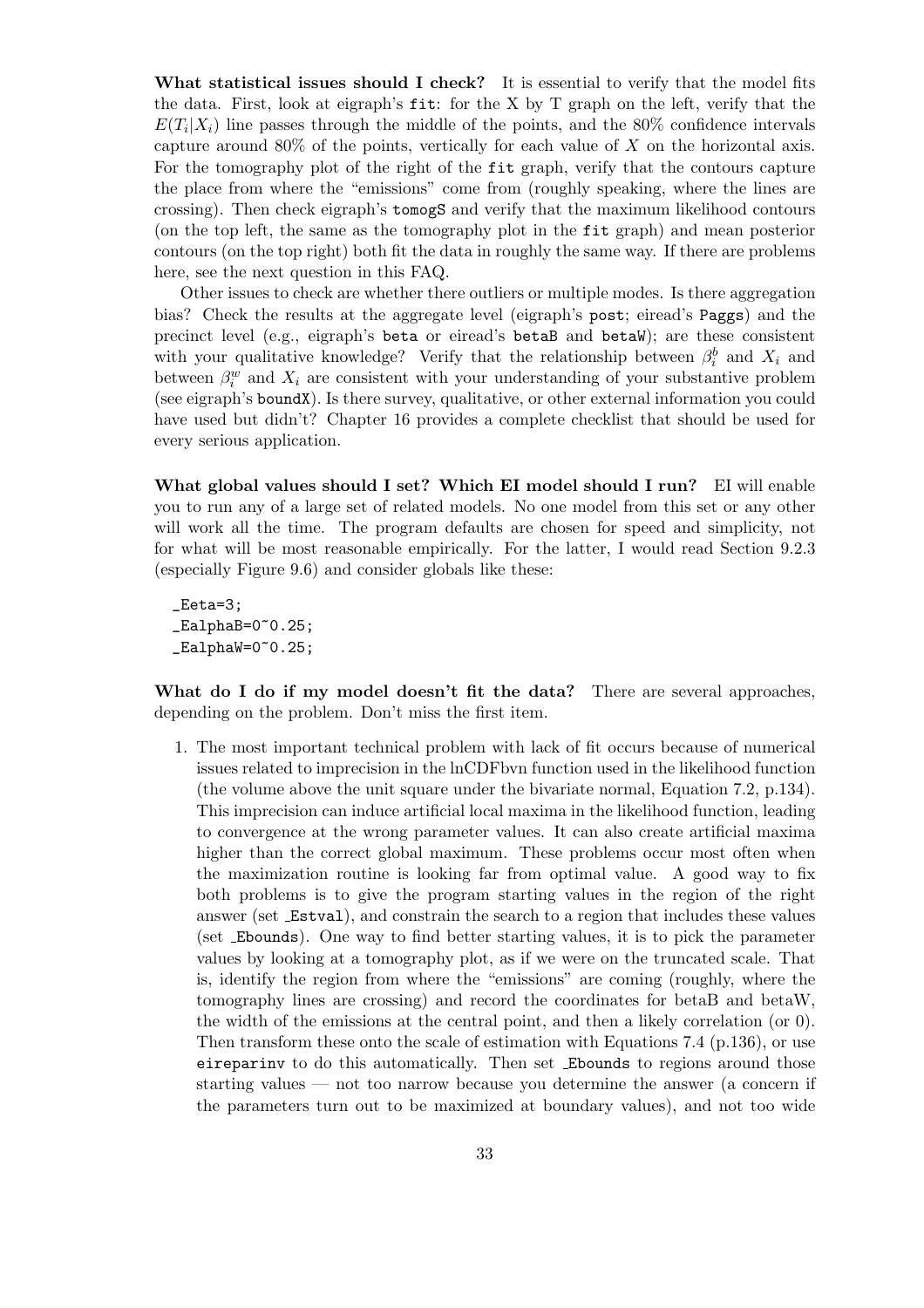because you may run into numerical problems. If this does not work, it will be helpful to narrow Ebounds. The new grid search procedure is especially helpful here (set  $\text{\textsterling}$  Estval to 0 or  $> 5$ ). If it is an especially difficult problem, you may need to change the tolerance of the lncdfbvn function, with EcdfTol.

- 2. If you have very small values of T, see the FAQ question below.
- 3. One common problem is coding errors, or small precincts, for which  $T_i$  is very close to 0 or 1 (look at the corners of eigraph's tomog for a count of these); if these values are outliers, they can have a disproportionate effect on the likelihood results, despite the fact that in many applications  $T$  only gets to the corners when there are data errors. To delete them from the estimation stage but include them in the simulation stage, you could set

 $Eselect=(t. > 0.001).and(t. < 0.999);$ 

or perhaps an even narrower range would be wise. You could also delete them from the data set to skip both stages.

- 4. Do you suspect extensive aggregation bias? Perhaps you should try the globals  $\text{Leta=3; }$  EalphaB=0∼0.1; and EalphaW=0∼0.1; to start (see Chapter 9).
- 5. Does eigraph's tomog suggest multiple modes? Consider specifying Zb or Zw coded to pick up the modes.
- 6. Is eiread's resamp much larger than 20? If so, you might try using a t distribution as the first approxiation for importance sampling by setting EisT to 3 or higher, or adjusting EisFac (usually downwards or set to −1, especially if tomog fits but tomogP does not) or Eisn (always upwards) (e.g., you might try EisFac=1 or  $EisFac=-1$ ).
- 7. If eigraph's estsims does not look approximately like tomogp, or if the graphs in post are bimodal, you need to do something. You may try a different method of computing the variance matrix. You could also narrow the variance of the priors on  $\sigma_b$ ,  $\sigma_w$ , and  $\rho$  by setting Esigma and Erho. Or more simply, you could use the maximum likelhood solution and set EisFac=-2;.
- 8. If the relationship between  $X_i$  and  $\beta_i^b$  or  $\beta_i^w$  does not correspond to your substantive knowledge of the problem, consider setting  $\text{\texttt{Eeta=3}}$  and adding a prior on  $\alpha^b$  and  $\alpha^w$  (with EalphaB and EalphaW).
- 9. If you have additional information in the form of survey or qualitative evidence, you could change the priors, add covariates in Zb or Zw, or divide the data set.

See Chapters 9 and 16 for more detailed suggestions.

What do I do if the Hessian is not positive definite? If you have covariates, make sure you didn't include a constant term or variables that are very highly collinear. Whether you included covariates or not, what often helps is to narrow the variance of the prior on  $\sigma_b$ ,  $\sigma_w$ , and  $\rho$  by setting Esigma and Erho to smaller numbers than their defaults. Following this action is also sometimes helpful in getting the model to fit appropriately, if  $E$ I took several tries to compute a valid variance matrix. You should be careful, of course, that a non-positive definite Hessian doesn't indicate an impossible estimation problem. Also be careful whenever eiread's ghactual is other than  $\{0\ 1\}$  (if it is, see the global  $EL\text{-}vc$ ).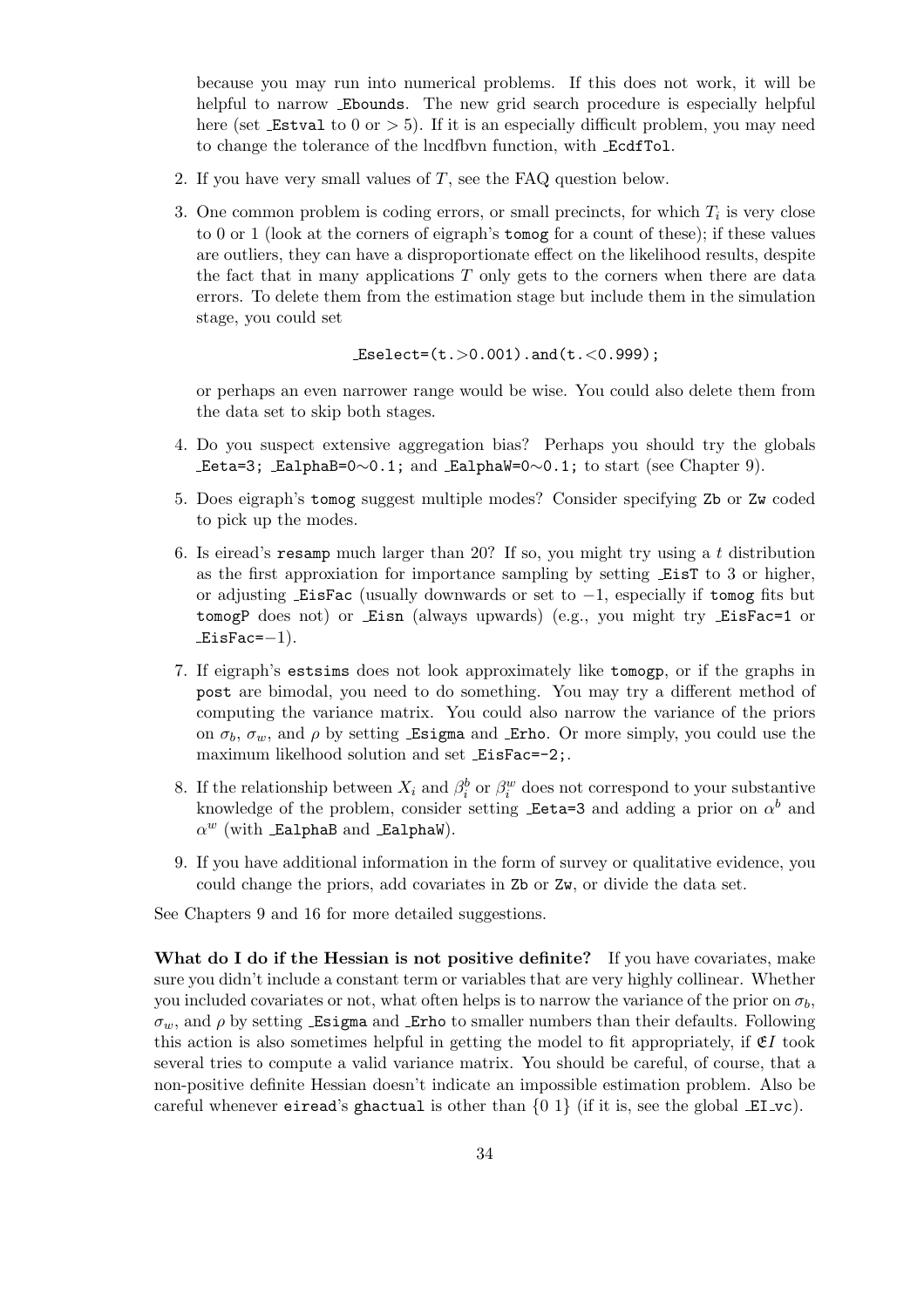What do I need to know about studying voter transition rates? The model applies as usual, but note how the quantities of interest are parameterized. In the running example, it is the fraction of blacks who vote, not the fraction of people who are both black and who vote. If the latter parameterization seems more natural for voter transition applications (e.g., the fraction of people who vote Democratic at time 1 and time 2), you need to translate the output of  $E$ .

Why do I get slightly different results every time?  $E_I$  uses random simulation to approximate various statistics. This entails no compromise, and it makes computations easy that would otherwise be impossible. The only issue is ensuring that you have sufficient random draws for the level of precision (number of significant digits) you desire. For example, if you need 2 digits to the right of the decimal point for a table you plan to present, you can check that the number of simulations is set high enough by running the analysis twice and verifying that the first two digits do not change. If they do change, increase Esims and try again until the two runs give the same answer to two digits. (If you really want exactly the same numbers for each replication, set the Gauss random number seed with the Gauss command rndseed before running  $\mathfrak{E}I$ , although this would only be useful for testing.) See Chapter 8.

How do I get this program to run faster? A variety of  $E$ I options can significantly increase the speed of the program. In the order in which we suggest you try them, these are,

- 1. If you have many observations, you can use a random subset in the first stage (by setting EselRnd to the fraction of observations to include). Setting this global still results in all observations still being included in the second stage, the result being that estimates will still be available for all observations. If a large  $n$  is the issue, then this is the best way to speed estimation without much cost.
- 2. You can use the asymptotic normal approximation, and eliminate the importance sampling refinement, by setting  $EisFac = -1$  or to go even faster use  $EisFac = -2$ to exclude estimation uncertainty.
- 3. Choose good starting values (by setting Estval). For example, if you have many similar analyses to run, do a typical analysis and use those numbers as starting values for the others. If you have a guess as to the values of  $\phi$  on the untruncated scale, you can use the following command (documented only in eirepar.src) to set the starting values: e.g., Estval=eireparinv(0|0|-1|.4|.1).
- 4. Buying enough RAM so you do not need to take advantage of the virtual memory feature of Gauss is helpful. Or, just buy a really fast computer!
- 5. If you are willing to live with lower precision, you can draw fewer simulations by setting Esims to a number smaller than the default  $(100)$ .
- 6. You can set EdirTol to a larger number. The default is 0.0001; you can try 0.001 or larger. You could also reduce the maximum number of iterations with EmaxIter.
- 7. If you are running many analyses, run one analysis to make sure that the globals are properly defined and then set Echeck=0 to turn off global checking. This will only save a small bit of time and so is only helpful if you are running many analyses. (If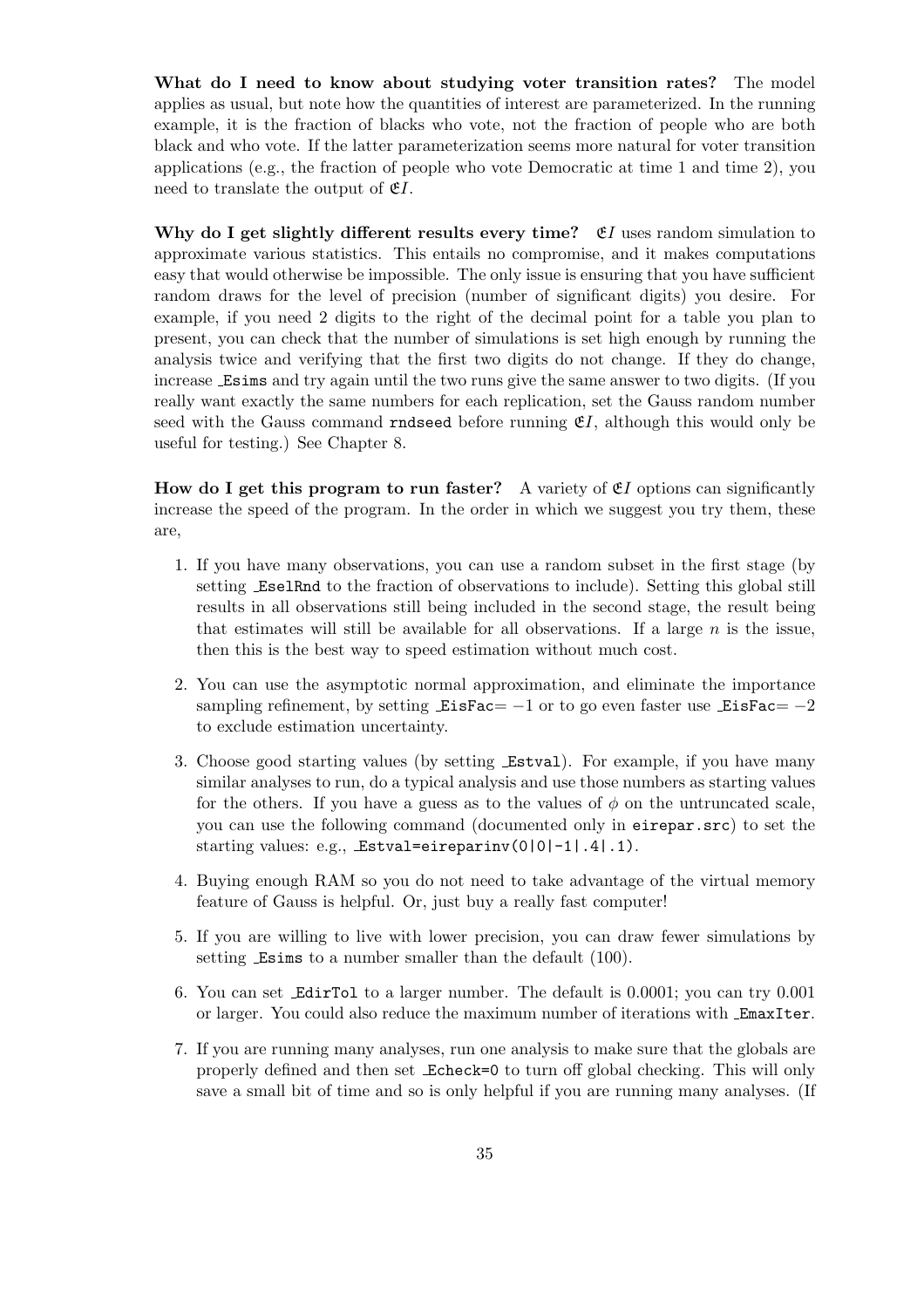you turn off checking, and you define a global incorrectly,  $E$ I will not give a pretty error message.)

8. For EI2, set  $-ei2_m = -1$ .

Why is the program slower when using covariates?  $E_I$  needs to evaluate the cumulative bivariate normal distribution, which is computationally intensive. If no covariates are used, only one set of computations need to be done for the entire data set. If any covariates are used, a new computation must be computed for every observation.

What are the parameter names printed during maximization? Without covariates, Zb0 and Zw0 are estimates of  $\phi_1$  and  $\phi_2$  respectively. With covariates, Zb1, Zb2,... refer to estimates of the elements of the vector  $\alpha^b$  and  $\alpha z \mathbf{w}$ ,  $\alpha z \mathbf{w}$ , are estimates of the elements of  $\alpha^w$ . The symbols sigB, sigW, and rho refer to estimates of  $\phi_3$ ,  $\phi_4$ , and  $\phi_5$ . Finally, the global Eeta allows  $\alpha^b$  and  $\alpha^w$  to be set to fixed values, which are etaB and etaW (the default for is zero for each).

What should I look for during the iterations? The iterations will converge when direction vector (which, roughly speaking, is the number of digits of precision in locating the maximum) gets close to all zeros. (If you prefer knowing when it will end, choose the grid search procedure by setting Estval=0).

What about data with very small or large values of  $T$ ? Data with many small or large  $T_i$  cause no problems with the method in theory. Moreover, data like these produce estimates with very narrow bounds (since the tomography lines cut off the top right or bottom left corner of the plot). This is good news for estimation, although if the difference between, say,  $\beta_i^b = 0.01$  and  $\beta_i^b = 0.005$  is substantively large (as for mortality rates), what might otherwise be considered "narrow" bounds (such as [0,0.05]) could in some cases still be too wide for particular substantive purposes, so be careful about interpretation. To read the graphs, it is helpful to zoom in on the relevant regions, by setting globals such as eigraph Xlo, eigraph BBhi, etc. Be sure to check and probably reduce the global EnumTol, since the default value (0.0001) would define some data sets as unanimous  $(T<sub>i</sub> = 0, 1)$  for too many observations. Beware also of other numerical problems with data like these (by verifying the fit of the contours to the data with eigraph's tomogS and fit), since the contours must be fit to a very small area of the tomography plot and so calculating the cdf of the truncated bivariate normal can be imprecise. It is often necessary to use better starting values (see Estval) and search constraints ( Ebounds) than the defaults. The grid search procedure can also be helpful ( Estval). Since odds are you want to distinguish between very small differences in the quantities of interest, you will probably also wish to increase the number of simulations substantially ( Esims). Finally, posterior densities from EI are rarely normal or symmetric in the presence of rare events, and in this situation mean posterior point estimates are not good summaries of EI's inference in these situations. Better would be to use a density estimate of the simulations, such as eigraph's post option.

How do I make inferences in larger tables? For  $2 \times C$  tables, see the ei2 in the reference section of this manual (see Section 8.4). For general  $R \times C$  tables, you can partition the data into a series of  $2 \times 2$  (or  $2 \times C$ ) tables, each of which this program can analyze. The results can then be combined to produce estimates of your larger table. See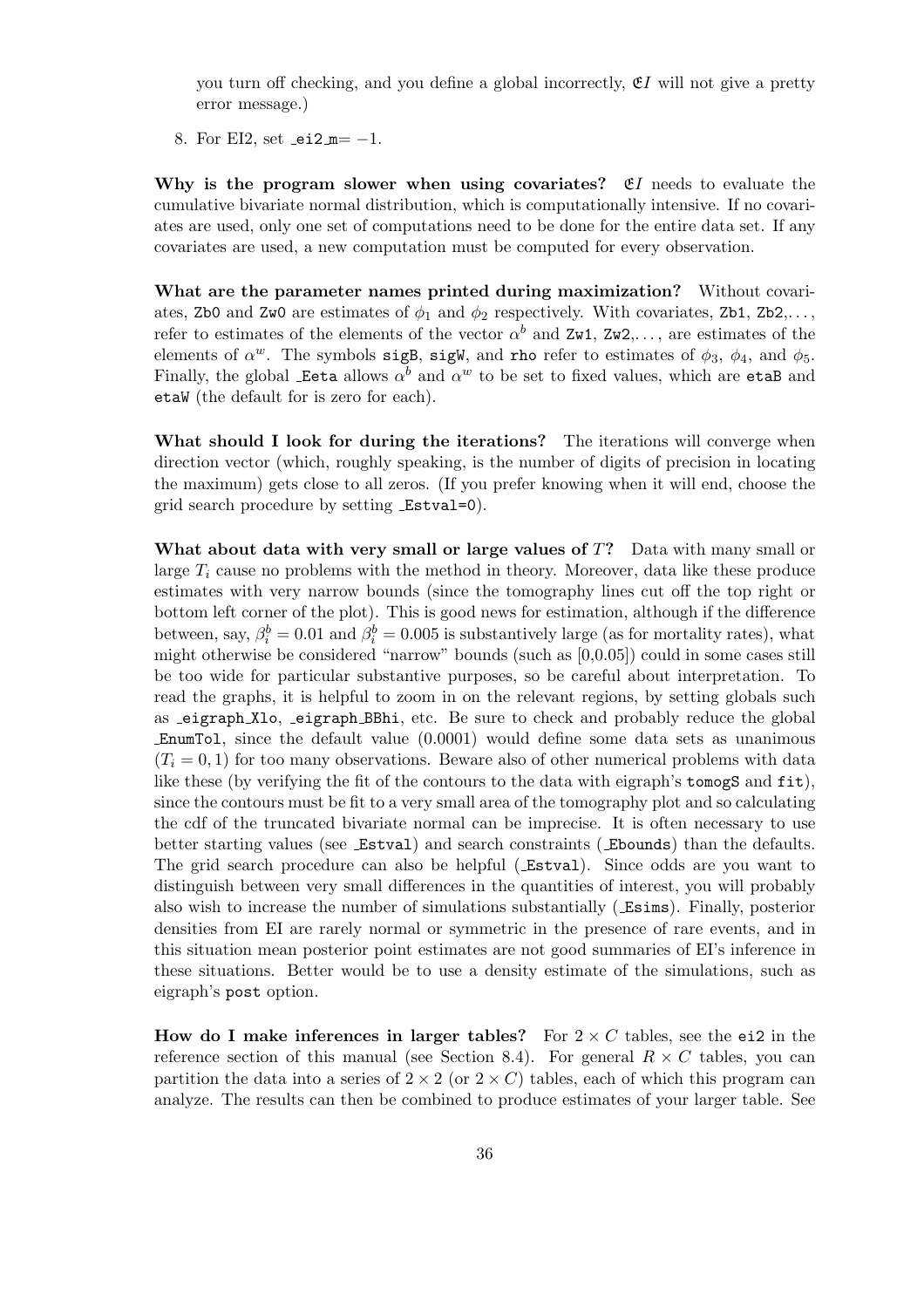Section 15.1 for details and the rest of Chapter 15 for more general procedures. (We're working on an easier approach for  $R \times C$  tables.)

What do I do if I have computational problems with EI2? Try  $Ei2m=-1$ . This may make the standard errors slightly too small, but it will make the procedure numerically more reliable and about four times faster. This is the procedure described at the start of Section 8.4.1 (pp 151–2).

Why does eiread report some precinct-level estimates as missing values? When  $X_i = 0$  (in the running example, this indicates no blacks in the precinct),  $\beta_i^b$  (the fraction of blacks who vote) is undefined, and its estimate is set at missing. Similarly, if  $X_i = 1$ ,  $\beta_i^w$  is set to missing. In ei2, if  $T_i = 0$  from the previous stage then  $V_i$  should be undefined and both  $\beta_i^b$  and  $\beta_i^w$  should be missing (although it is best to remove observations for which  $T_i = 0$  from the ei2 run.)

How do I test whether  $B^b - B^w = 0$ ? You can get simulations of this difference (racially polarized voter turnout in the running example) by doing: aggs=eiread(dbuf,"aggs"); and diff=aggs[.,1]-aggs[.,2];. Then you can use diff as you might normally use simulations of  $\beta_i^b$ . For example, a point estimate of the aggregate difference is meanc (diff), a standard error is stdc(diff). You can also see the full posterior distribution by plotting the histogram with call hist(diff,7) or a kernel density estimate with call dens(diff).

How do I make inferences about aggregated continuous variables? If the individuallevel variables corresponding to  $X_i$  and/or  $T_i$  are continuous but restricted to the the unit interval (such as the fraction correct on a test) or rescaled to this interval, then this program can be used without any changes. Only the interpretation of the estimates change. See Section 14.3.

How many observations do I need? The answer depends on the problem. For example, one observation with  $X_1 = 0$  will give you a correct answer for  $\beta_1^w$  and a standard error of zero. On the other hand, two million observations with  $X_i = 0$ , won't be enough to estimate  $B^b$ . Another way to think about this question is that the basic model has five parameters and (like a regression model with five parameters) you would probably want at least  $30-50$  observations or so. Problems for which the parameters are more highly correlated (like regression problems with high collinearity among the explanatory variables) will require additional observations to achieve the same level of confidence. (That is, check the tomography plot to ascertain what kind of problem you are working with.) You will also want additional observations if your substantive problem demands answers with more precision. Of course, if you can selectively add observations that are especially informative, then there may be great power to be had from collecting just a bit more data.

Has this method been used in Court? A federal district court judge declared that A Solution to the Ecological Inference Problem "is the best method currently available to measure racial bloc voting" [i.e., whether blacks and whites vote differently] (Mallory, et al., v. State of Ohio, et al., USDC Southern District Court of Ohio, case no. C-2-95-381.) This decision was upheld on appeal before the three judges of the Circuit Court, and